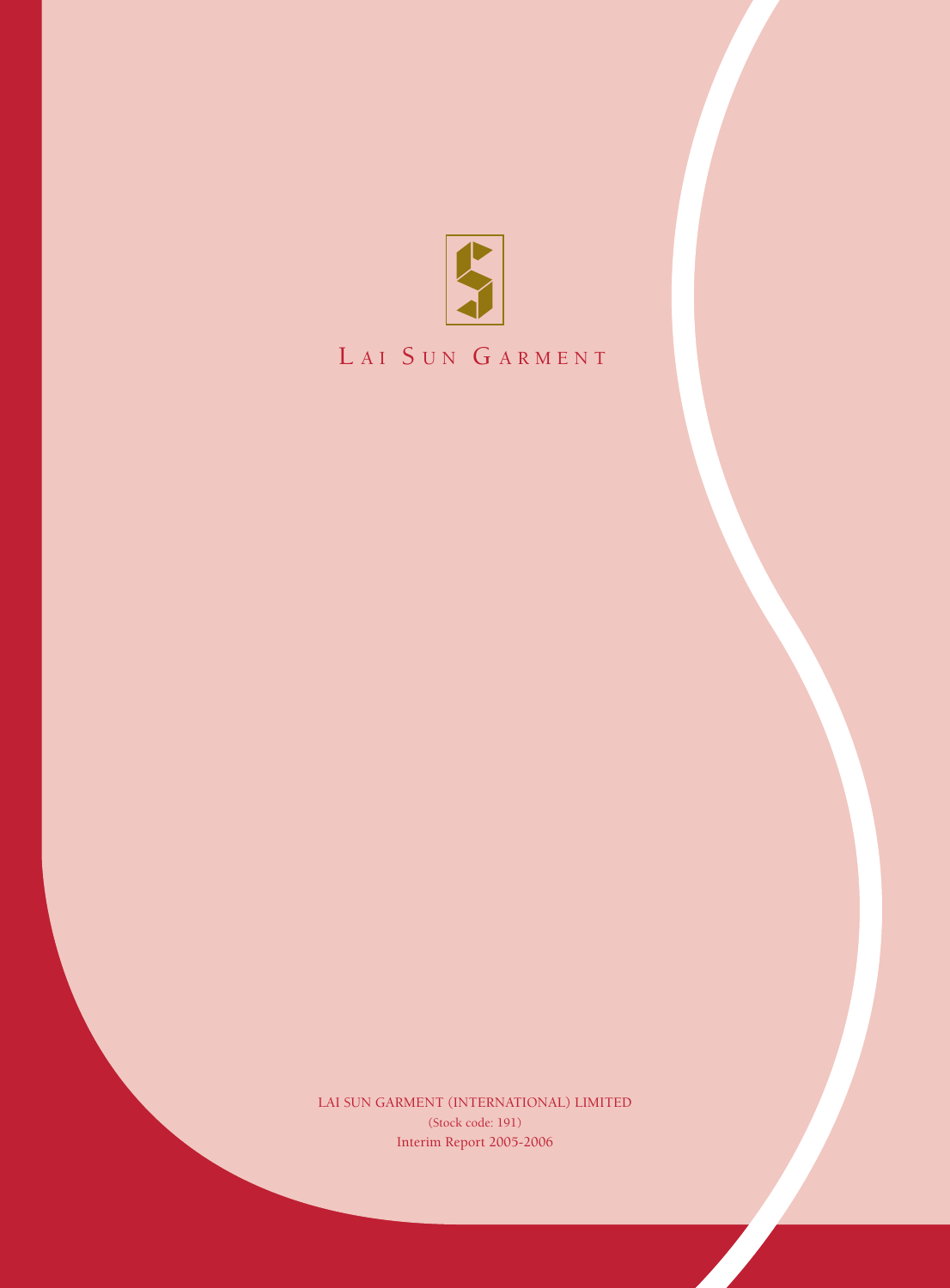### **Contents**

- 2 Corporate Information
- 3 Management Discussion and Analysis
- 5 Interim Dividend
- 5 Disclosure Pursuant to Chapter 13 of the Listing Rules
- 6 Directors' Interests
- 8 Substantial Shareholders' and Other Persons' Interests
- 8 Purchase, Sale or Redemption of Listed Securities
- 9 Corporate Governance
- 9 Code for Directors' Securities Transactions
- 9 Review of Interim Report
- 10 Report of the Auditors
- 11 Consolidated Income Statement
- 12 Consolidated Balance Sheet
- 14 Consolidated Statement of Changes in Equity
- 16 Consolidated Cash Flow Statement
- 18 Balance Sheet
- 19 Notes to Financial Statements

# **Lai Sun Garment (International) Limited**

11/F Lai Sun Commercial Centre 680 Cheung Sha Wan Road Kowloon, Hong Kong **Tel** (852) 2741 0391 **Fax** (852) 2785 2775 **Website** http://www.laisun.com **E-mail** advpr@laisun.com

Stock code on Hong Kong Stock Exchange: **<sup>191</sup>**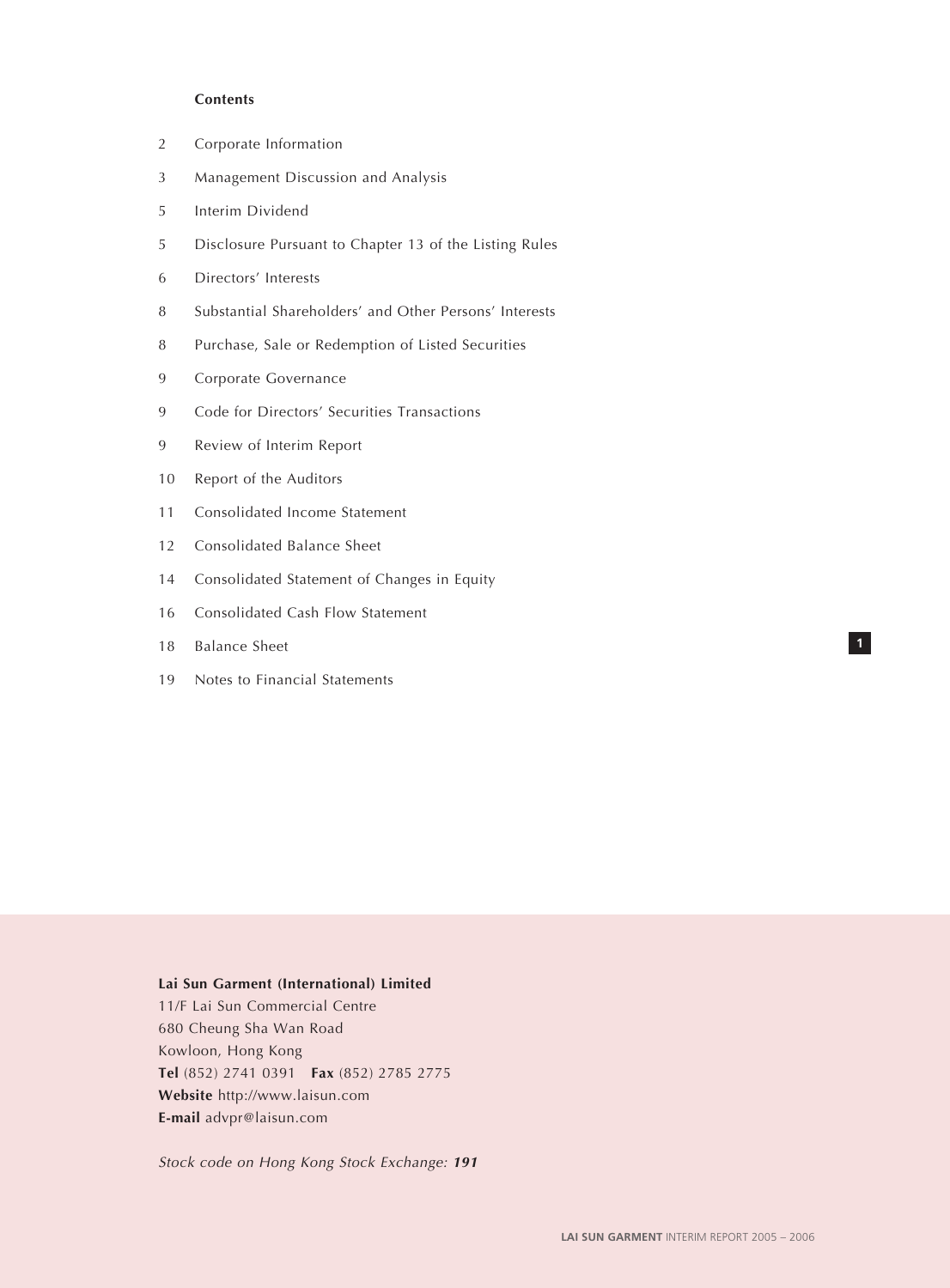# **CORPORATE INFORMATION**

# **Place of Incorporation**

Hong Kong

# **Board of Directors**

Lam Kin Ming (Chairman) Lam Kin Ngok, Peter (Deputy Chairman) Shiu Kai Wah Lee Po On Lam Kin Hong, Matthew U Po Chu Chiu Wai Lai Yuen Fong Lam Wai Kei, Vicky# Wan Yee Hwa, Edward\* Leung Shu Yin, William\* Chow Bing Chiu\*

# Alternate Director to Madam Lai Yuen Fong

\* Independent Non-executive Directors

# **Secretary and Registered Office**

Yeung Kam Hoi 11th Floor Lai Sun Commercial Centre 680 Cheung Sha Wan Road Kowloon Hong Kong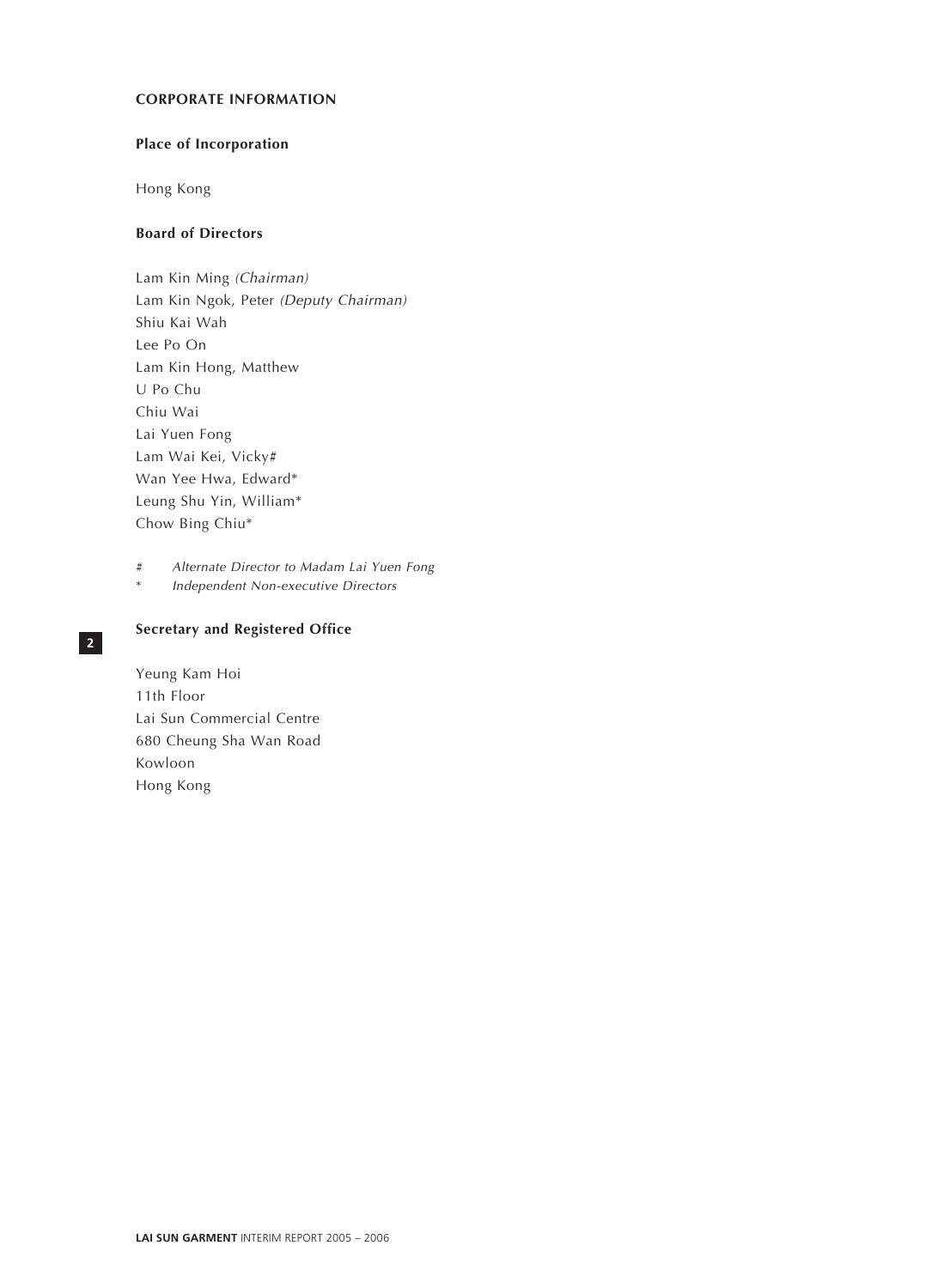The directors of the Company present herein the Interim Report together with the audited financial statements of the Company and of the Group for the six months ended 31st January, 2006.

# **MANAGEMENT DISCUSSION AND ANALYSIS**

# **Business Review**

The Group's turnover in the first half of the financial year ending 31st July, 2006 fell 27% to approximately HK\$209 million. The decline is due to the cessation of the garment operation of the Company and to the 7% drop in turnover of our listed subsidiary, Crocodile Garments Limited. An improved gross profit margin limited the decline in gross profit to 16%. The Group's audited consolidated net profit attributable to equity holders of the parent amounted to approximately HK\$100 million for the half year under review, down from HK\$261 million (unaudited and restated) in the corresponding period of the last financial year.

# **Lai Fung Holdings Limited ("Lai Fung")**

Lai Fung, in which the Group currently holds a 45.13% interest, reported an unaudited consolidated net profit attributable to shareholders of HK\$69 million in the six months ended 31st January, 2006, compared with a net profit of HK\$43 million for the corresponding period of the last financial year. The bulk of the profit was derived from operating activities. Turnover increased by 137% to HK\$593 million, which was mainly due to the recognition of the sale of 924 apartments at Regents Park Phase I in Shanghai. These apartments had been pre-sold for HK\$494 million. There was also a 32% increase in property investment income largely due to the contribution from May Flower Plaza, a commercial property of Lai Fung in Guangzhou, which was completed last year.

# **Crocodile Garments Limited ("CGL")**

CGL reported an audited consolidated net profit attributable to shareholders of HK\$133 million for the half year, up from HK\$18 million recorded in the first half of the last financial year. The sharp jump in net profits was due to a surplus of HK\$147 million on revaluation of investment properties. At the operating level, turnover fell by 7% to HK\$198 million but gross profit margin improved from 51% to 59% during the period.

# **Lai Sun Development Company Limited ("LSD")**

The Group currently owns 12.42% of LSD which in turn owns 34.83% of eSun Holdings Limited ("eSun"). LSD reported an unaudited consolidated net profit of HK\$231 million for the half year, compared with the net loss of HK\$1,171 million for the previous corresponding period. eSun reported an audited consolidated net profit of HK\$210 million for 2005, compared with the loss (restated) of HK\$146 million recorded for 2004.

# **Prospects**

As mentioned in note 35 to the interim financial statements, since the balance sheet date, the Group has entered into three conditional agreements. On completion of the conditional sale of 51.01% of the issued share capital of CGL to Rich Promise Limited, the Group will cease to engage in the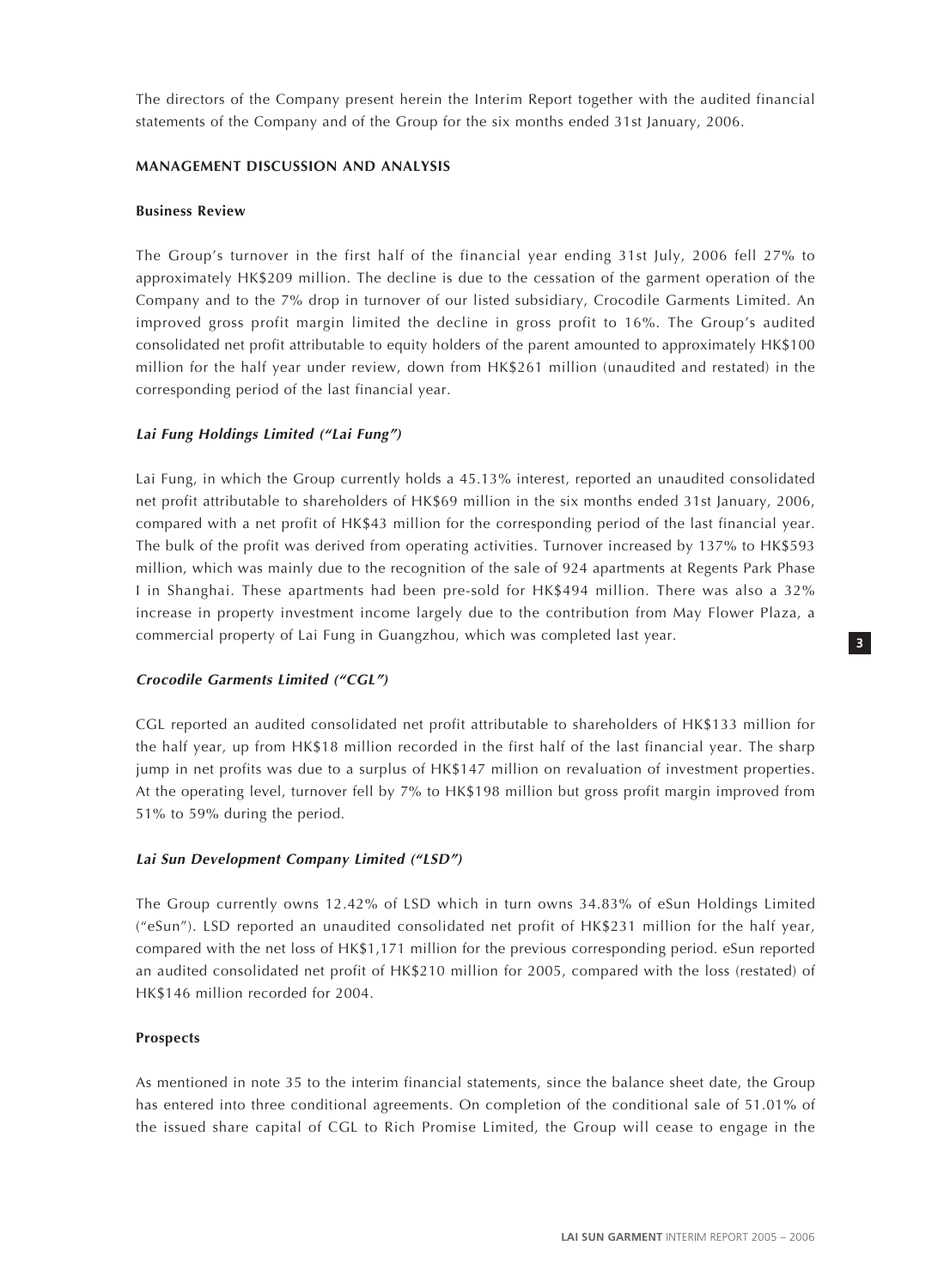### **MANAGEMENT DISCUSSION AND ANALYSIS** (continued)

### **Prospects** (continued)

garment business. However, it will continue to have an interest in CGL's property at 79 Hoi Yuen Road, Kwun Tong under the terms of the Development Agreement. Management is confident that this project will be beneficial to the Group and will represent a significant addition to its portfolio of investment properties boosting its rental income base. As also mentioned in the aforesaid note 35, the Group has conditionally agreed to sell its interest in a property under development in Shanghai to Lai Fung. Immediately upon completion of this sale, the Group's equity interest in Lai Fung will be increased to 49.95%.

Lai Fung remains optimistic of the economic growth in the Yangtze and Pearl River deltas in the Mainland and will therefore maintain its focus on property investment and development projects mainly in Shanghai and Guangzhou, adding to its land bank as opportunities arise. As also mentioned in aforesaid note 35 there is a proposed issue of new Lai Fung shares to CapitaLand China Holdings Pte Ltd. While the new shares issue will dilute the Group's equity interest in Lai Fung to 39.96%, the entry of the CapitaLand Group as a strategic shareholder in Lai Fung will strengthen Lai Fung's position in the China property market.

Lai Fung's investment properties should continue to contribute steady rental income. On the development front, Lai Fung expects to start construction of Phase II of Regents Park comprising 466 residential units in six towers in the middle of 2006 with completion expected in the second half of 2007. In Guangzhou, Lai Fung is currently developing Phase IV of Eastern Place which is scheduled to be completed by the end of 2006.

LSD's property investment income and income from hotel operations are expected to continue growing steadily. It also aims to improve the return on its Hong Kong property investment portfolio and its hotel assets. In particular, it is assessing the redevelopment potential of the Ritz-Carlton Hong Kong in the light of the strong demand for and limited new supply of prime office accommodation in Central.

LSD's associate, eSun, is finalizing a Master Development Plan which will be subject to the approval from the Macau authorities for its site in Cotai, Macau which it intends to develop in joint venture with one or more partners. The Master Development Plan which has the following elements: 2 hotels with a total of around 1,150 rooms, hotel residences with a total gross floor area of around 145,000 square metres, retail space of approximately 90,000 square metres and entertainment facilities of around 125,000 square metres in total. Phase I involves the construction of some 340,000 square metres of gross floor area and Phase II approximately 215,000 square metres of gross floor area.

### **Liquidity and Financial Resources**

**4**

As at 31st January, 2006, total bank and other borrowings (comprising the note payable of HK\$195 million and a loan of HK\$32 million payable to the late Mr. Lim Por Yen, a loan of HK\$67 million payable to Mr. Lam Kin Ngok, Peter and bank borrowings of HK\$37 million) amounted to HK\$331 million. As at that date, consolidated net assets of the Group (excluding minority interests) amounted to HK\$2,977 million. The debt to equity ratio as expressed as a percentage of total bank and other borrowings to net assets (excluding minority interests) as at that date was approximately 11%.

The note payable of HK\$195 million and the loan of HK\$32 million payable to the late Mr. Lim Por Yen have maturity dates on 30th April, 2006 and 30th November 2005, respectively. The Group has received confirmation from the executor of the estate of the late Mr. Lim Por Yen that such note payable and loan are not repayable within one year from the balance sheet date. The loan payable to Mr. Lam Kin Ngok, Peter is not repayable within one year from the balance sheet date. The remaining bank borrowings of HK\$37 million were repayable or renewable within one year.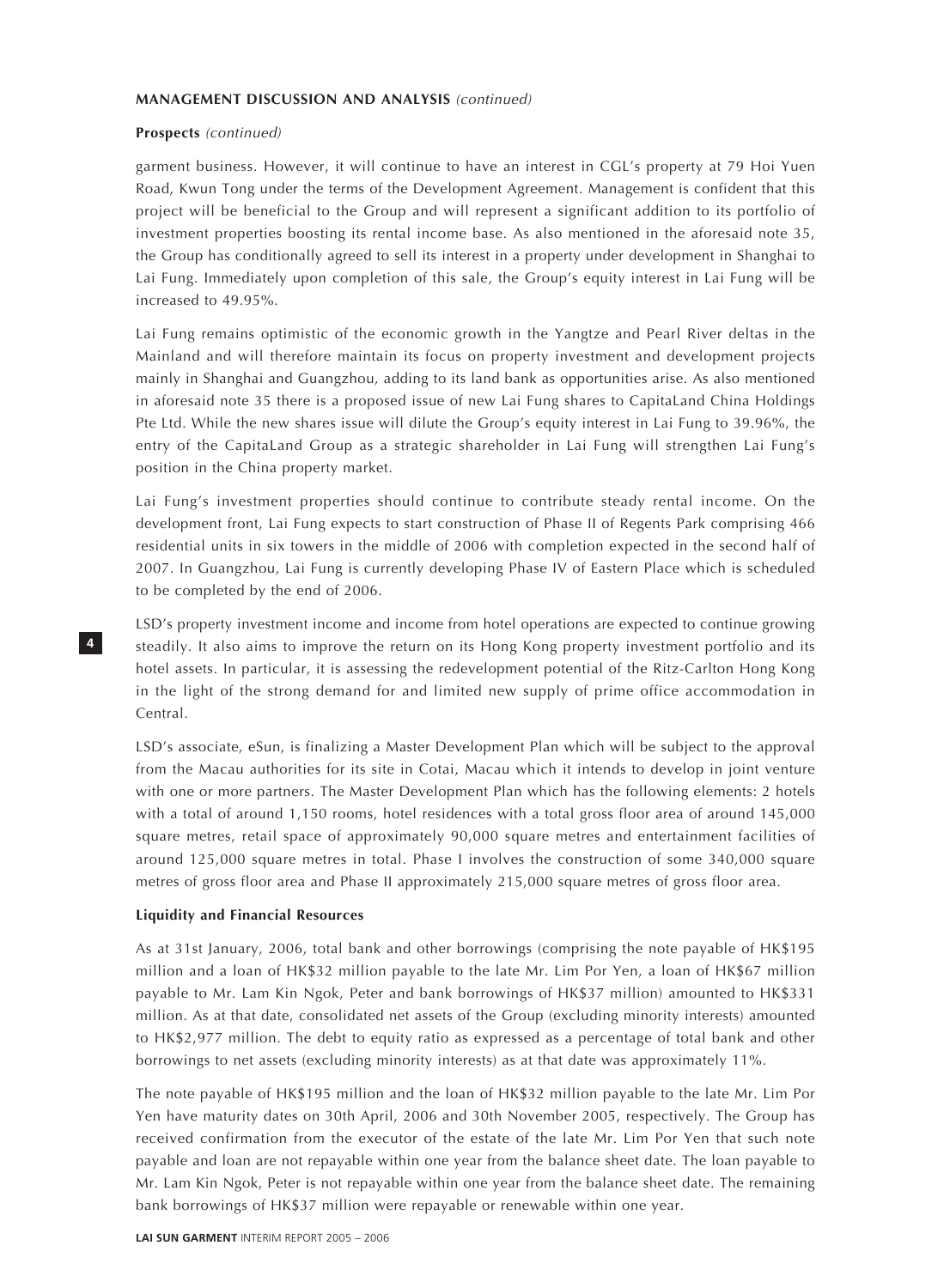# **MANAGEMENT DISCUSSION AND ANALYSIS** (continued)

# **Liquidity and Financial Resources** (continued)

The Group's bank borrowings were mainly denominated in HK dollar thereby avoiding any unnecessary exchange risk exposure. Cash and cash equivalents held by the Group were mainly denominated in HK dollar, Renminbi and US dollar. The majority of the bank and other borrowings was maintained as floating rate debts. Attention will be paid to the interest rate movements. Hedging instruments will be employed when necessary to hedge against unanticipated interest rate volatilities.

As at 31st January, 2006, certain investment properties with carrying value of approximately HK\$434 million were pledged to banks to secure banking facilities granted to the Group. In addition, 115,000,000 ordinary shares of Lai Fung and 96,000,000 ordinary shares of CGL held by the Group were pledged to a bank to secure banking facilities granted to the Group.

Cash and bank balances and short-term listed investments held by the Group as at 31st January, 2006 amounted to HK\$280 million and HK\$27 million, respectively, which was considered adequate to cover the working capital requirement of the Group.

# **Employees and Remuneration Policies**

The Group employed a total of approximately 1,000 (as at 31st July, 2005: 1,000) employees as at 31st January, 2006. Total staff costs for the six months ended 31st January, 2006 amounted to approximately HK\$50 million. Pay rates of employees are maintained at competitive levels and salary adjustments are made on a performance related basis. Other staff benefits included a number of mandatory provident fund schemes for all the eligible employees, a free hospitalization insurance plan, subsidized medical care and subsidies for external educational and training programmes.

# **Contingent Liabilities**

As at 31st January, 2006, the Company and the Group did not have any material contingent liabilities. There is no material change in contingent liabilities since the last annual report date.

# **INTERIM DIVIDEND**

The directors do not recommend the payment of an interim dividend for the financial year ending 31st July, 2006. No interim dividend was declared in respect of the previous corresponding period.

# **DISCLOSURE PURSUANT TO CHAPTER 13 OF THE LISTING RULES ("CHAPTER 13")**

As at 31st January, 2006, there were 1,617,423,423 shares of the Company in issue. Based on the average closing price of HK\$0.532 as stated in daily quotation sheets of The Stock Exchange of Hong Kong Limited for the 5 trading days immediately preceding 31st January, 2006, the total market capitalisation (the "Total Market Capitalisation") of the Company was HK\$860,469,261.

On 15th November, 2005, Starfeel Hong Kong Limited ("Starfeel"), a wholly-owned subsidiary of the Company, Proven Honour Investments Limited ("Proven Honour") and Capital Wealth Corporation Limited ("Capital Wealth") entered into a loan facility agreement (the "Loan Facility Agreement"). Pursuant to the Loan Facility Agreement, Starfeel and Proven Honour agreed to provide a revolving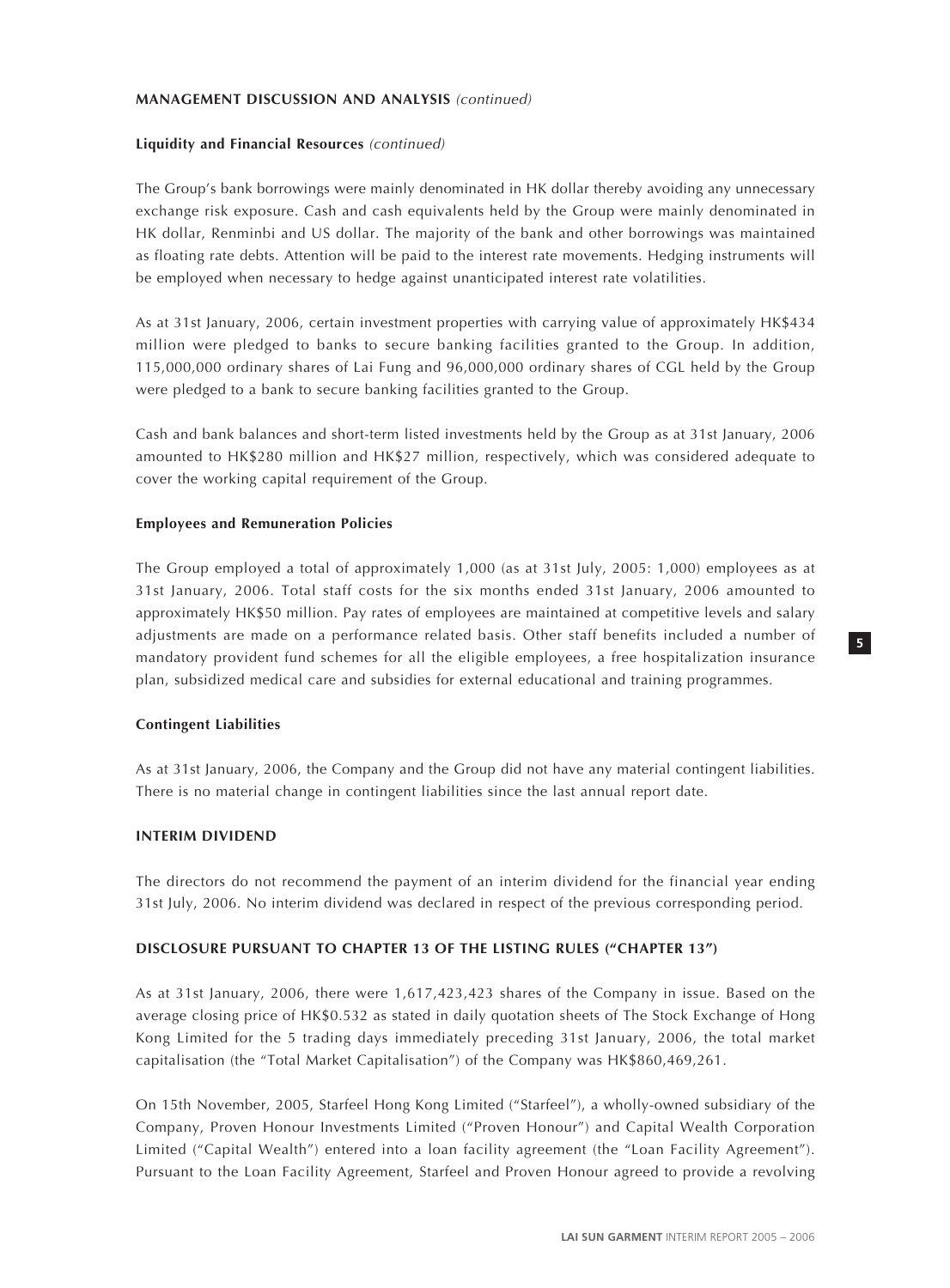# **DISCLOSURE PURSUANT TO CHAPTER 13 OF THE LISTING RULES ("CHAPTER 13")** (continued)

loan facility of HK\$100,000,000 to Capital Wealth for a period of three years commencing as of 28th July, 2005. An amount up to HK\$70,000,000 of the revolving loan facility is to be provided by Starfeel. In compliance with paragraph 13.20 of Chapter 13, as the HK\$70,000,000 revolving facility granted by Starfeel has exceeded 8% of the Total Market Capitalisation, details of the advances to Capital Wealth are set out below:

|                                    |                           | As at 31st January, 2006 |                      |
|------------------------------------|---------------------------|--------------------------|----------------------|
| Name of entity                     | <b>Facility</b><br>amount | Outstanding<br>amount    | Unutilised<br>amount |
| Capital Wealth Corporation Limited | HK\$70,000,000            | HK\$44,300,000           | HK\$25,700,000       |

The advance is interest bearing at 27% per annum and is secured by, inter-alia, (i) fixed and floating charges over the assets of Capital Wealth and its subsidiaries and (ii) charge over the share of Capital Wealth.

# **DIRECTORS' INTERESTS**

As at 31st January, 2006, the following directors and chief executive of the Company were interested, or were deemed to be interested in the following long and short positions in the shares, underlying shares of equity derivatives and debentures of the Company or any associated corporation (within the meaning of the Securities and Futures Ordinance ("SFO")) which (a) were required to be notified to the Company and The Stock Exchange of Hong Kong Limited (the "Stock Exchange") pursuant to Divisions 7 and 8 of Part XV of the SFO; or (b) were required, pursuant to section 352 of the SFO, to be entered in the register referred to therein (the "Register"); or (c) were required, pursuant to the Code for Securities Transactions by Directors adopted by the Company to be notified to the Company and the Stock Exchange:

### **(1) The Company**

|                     |                              |                            |                               | Long positions in the shares |             |                         |
|---------------------|------------------------------|----------------------------|-------------------------------|------------------------------|-------------|-------------------------|
| Name of Director    | Personal<br><b>Interests</b> | Family<br><b>Interests</b> | Corporate<br><b>Interests</b> | Capacity                     |             | <b>Total Percentage</b> |
| Lam Kin Ngok, Peter | 124,644,319                  | Nil                        | 484,991,750<br>(Note)         | Beneficial owner             | 609,636,069 | 37.69%                  |
| Lam Kin Ming        | 5,008,263                    | Nil                        | Nil                           | Beneficial owner             | 5,008,263   | $0.31\%$                |
| U Po Chu            | 4,127,625                    | Nil                        | 484,991,750<br>(Note)         | Beneficial owner             | 489,119,375 | 30.24%                  |
| Chiu Wai            | 199,600                      | Nil                        | Nil                           | Beneficial owner             | 199,600     | $0.01\%$                |

Note:

Mr. Lam Kin Ngok, Peter and Madam U Po Chu were deemed to be interested in 484,991,750 shares each by virtue of their respective 50% interest in the issued share capital of Wisdoman Limited which directly owned 484,991,750 shares in the Company.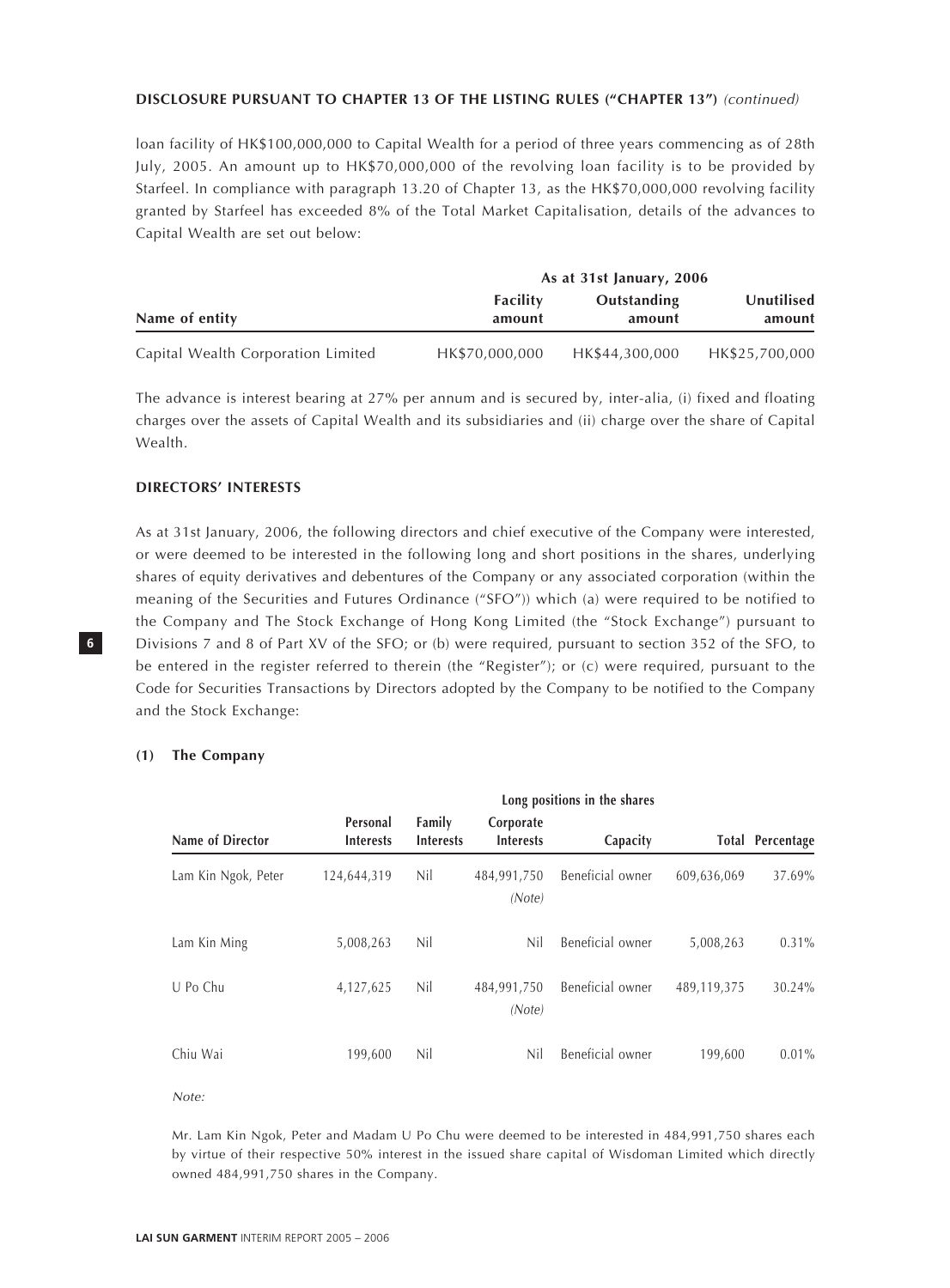### **DIRECTORS' INTERESTS** (continued)

# **(2) Associated Corporations**

# **(a) Lai Fung Holdings Limited ("Lai Fung")**

| Long positions in the shares of Lai Fung |                              |                            |                               |                                |  |                  |  |  |
|------------------------------------------|------------------------------|----------------------------|-------------------------------|--------------------------------|--|------------------|--|--|
| Name of Director                         | Personal<br><b>Interests</b> | Family<br><b>Interests</b> | Corporate<br><b>Interests</b> | Capacity                       |  | Total Percentage |  |  |
| Lam Kin Ngok, Peter                      | Nil                          | Nil                        | 2,650,688,037                 | Beneficial owner 2,650,688,037 |  | 45.13%           |  |  |
|                                          |                              |                            | (Note)                        |                                |  |                  |  |  |

Note:

The Company and its wholly-owned subsidiary beneficially owned 2,650,688,037 shares in Lai Fung. Mr. Lam Kin Ngok, Peter was deemed to be interested in 2,650,688,037 shares in Lai Fung by virtue of his 37.69% interest in the issued share capital of the Company.

### **(b) Crocodile Garments Limited ("CGL")**

| Long positions in the shares of CGL |                              |                                   |                               |                  |             |                  |  |
|-------------------------------------|------------------------------|-----------------------------------|-------------------------------|------------------|-------------|------------------|--|
| Name of Director                    | Personal<br><b>Interests</b> | <b>Family</b><br><b>Interests</b> | Corporate<br><b>Interests</b> | Capacity         |             | Total Percentage |  |
| Lam Kin Ngok, Peter                 | Nil                          | Nil                               | 338,982,809<br>(Note)         | Beneficial owner | 338,982,809 | 54.93%           |  |

Note:

The Company and its wholly-owned subsidiary beneficially owned 338,982,809 shares in CGL. Mr. Lam Kin Ngok, Peter was deemed to be interested in 338,982,809 shares in CGL by virtue of his 37.69% interest in the issued share capital of the Company.

**LAI SUN GARMENT** INTERIM REPORT 2005 – 2006

**7**

Save as disclosed above, as at 31st January, 2006, none of the Directors and chief executive of the Company were interested, or were deemed to be interested in the long and short positions in the shares, underlying shares of equity derivatives and debentures of the Company or any associated corporation which were required to be notified to the Company and the Stock Exchange or recorded in the Register as aforesaid.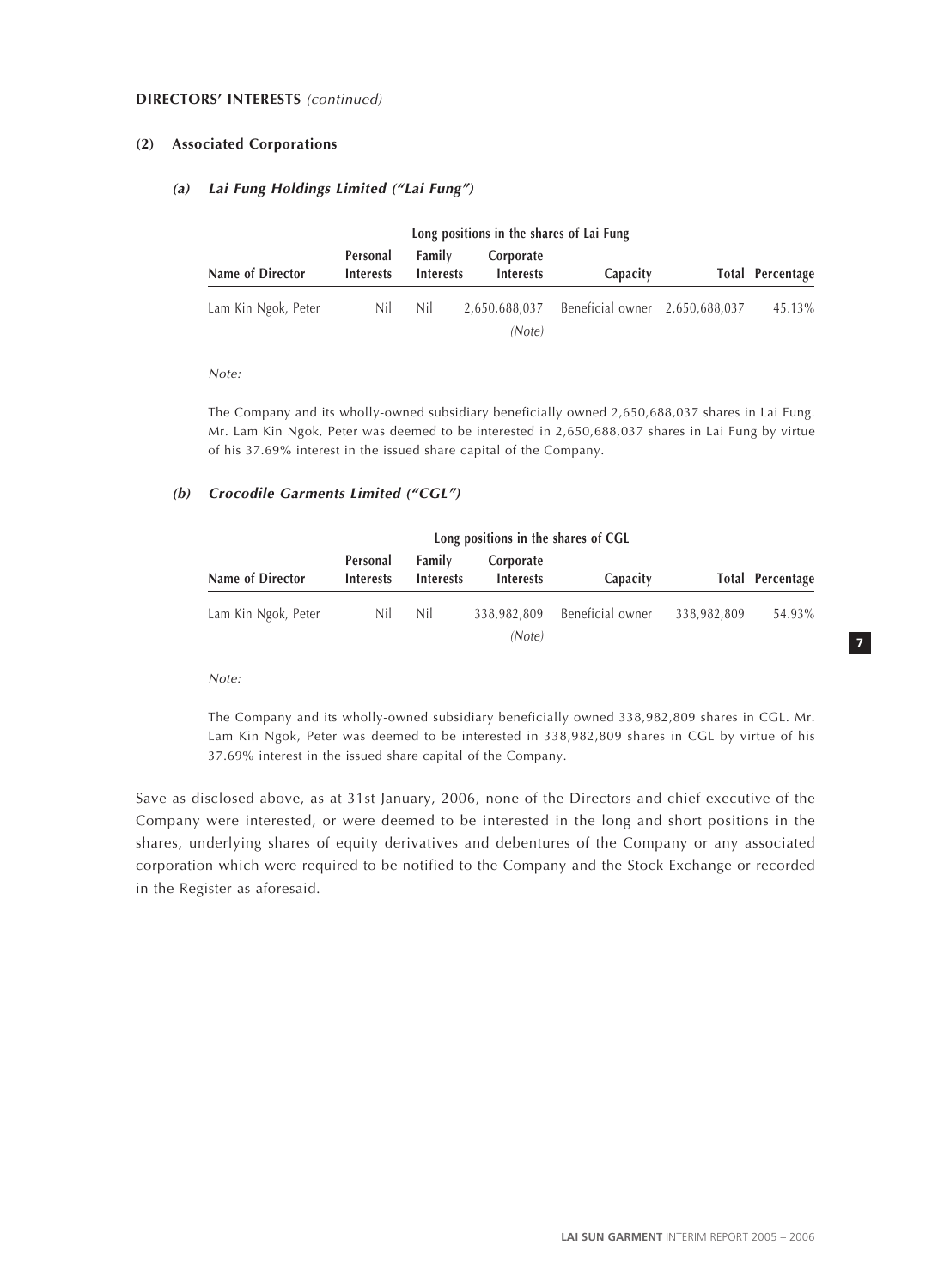# **SUBSTANTIAL SHAREHOLDERS' AND OTHER PERSONS' INTERESTS**

As at 31st January, 2006, the following persons, some of whom are directors or chief executive of the Company, had an interest in the following long positions in the shares and underlying shares of equity derivatives of the Company as recorded in the register required to be kept under section 336 of the SFO:

|                                |                    | Long positions in the shares |                  |                    |  |  |  |  |  |
|--------------------------------|--------------------|------------------------------|------------------|--------------------|--|--|--|--|--|
| <b>Name</b>                    | Capacity           | <b>Nature</b><br>(Note 1)    | Number of Shares | Percentage         |  |  |  |  |  |
| Lam Kin Ngok, Peter            | Beneficial owner   | Personal and<br>corporate    | 609,636,069      | 37.69%<br>(Note 2) |  |  |  |  |  |
| U Po Chu                       | Beneficial owner   | Personal and<br>corporate    | 489,119,375      | 30.24%<br>(Note 2) |  |  |  |  |  |
| Wisdoman Limited               | Beneficial owner   | Corporate                    | 484,991,750      | 29.99%             |  |  |  |  |  |
| PMA Capital<br>Management Ltd. | Investment Manager | Corporate                    | 88,217,000       | 5.45%<br>(Note 3)  |  |  |  |  |  |

Notes:

- 1. Personal and corporate denote personal interest and corporate interest respectively.
- 2. Mr. Lam Kin Ngok, Peter and Madam U Po Chu were deemed to be interested in 484,991,750 shares each by virtue of their respective 50% interest in the issued share capital of Wisdoman Limited which directly owned 484,991,750 shares in the Company.
- 3. Persons falling into the category of "Other Persons" in Practice Note 5 to the Rules Governing the Listing of Securities on the Stock Exchange.

Save as disclosed above, no other person was recorded in the register required to be kept under section 336 of the SFO as having an interest in the long or short positions in the shares and underlying shares of equity derivatives of the Company as at 31st January, 2006.

# **PURCHASE, SALE OR REDEMPTION OF LISTED SECURITIES**

During the six months ended 31st January, 2006, there was no purchase, sale or redemption by the Company, or any of its subsidiaries, of the Company's listed securities.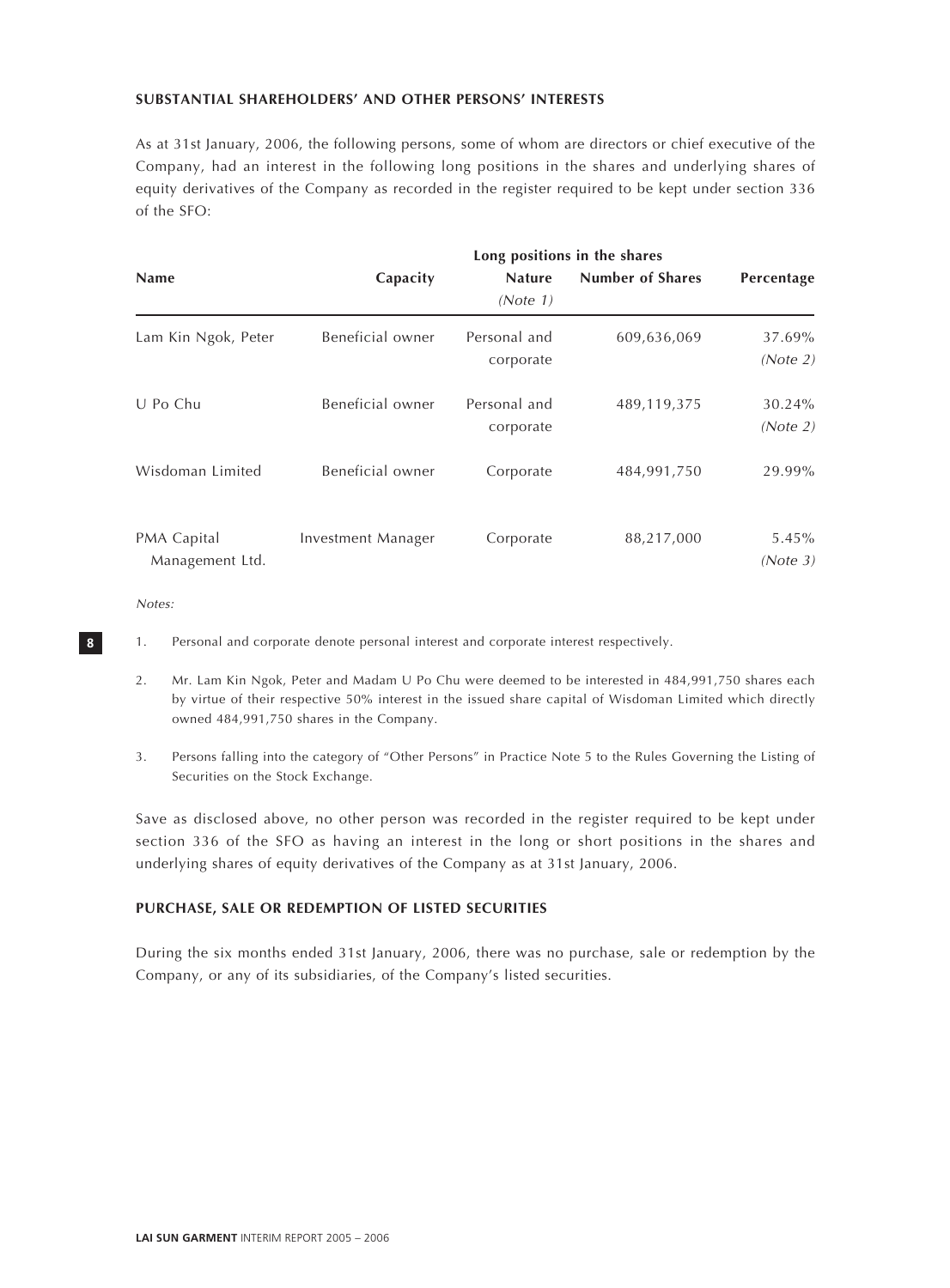# **CORPORATE GOVERNANCE**

The Company has complied with all the code provisions set out in the Code on Corporate Governance Practices (the "CG Code") contained in Appendix 14 of the Listing Rules of the Stock Exchange throughout the accounting period covered by the Interim Report save for the deviation from code provision A.4.1.

Under code provision A.4.1, non-executive directors should be appointed for a specific term and be subject to re-election. None of the existing non-executive directors of the Company is appointed for a specific term. However, all directors of the Company are subject to the retirement provisions under the Articles of Association of the Company which provides that the directors for the time being shall retire from office by rotation once every three years since their last election at each annual general meeting and a retiring director shall be eligible for re-election.

# **CODE FOR DIRECTOR'S SECURITIES TRANSACTIONS**

The Company has adopted a code for securities transactions by directors (the "Code") on terms no less exacting than the standard set out in the Model Code in Appendix 10 of the Listing Rules during the period under review. The Company has made specific enquiry of all directors who have confirmed their compliance with the required standard set out in the Code during the six months ended 31st January, 2006.

# **REVIEW OF INTERIM REPORT**

The Interim Report of the Company for the six months ended 31st January, 2006 has been reviewed by the audit committee of the Company. The audit committee comprises the three independent nonexecutive directors of the Company, namely Messrs. Wan Yee Hwa, Edward, Leung Shu Yin, William and Chow Bing Chiu.

> By Order of the Board **Lam Kin Ming** Chairman

**9**

Hong Kong, 7th April, 2006

**LAI SUN GARMENT** INTERIM REPORT 2005 – 2006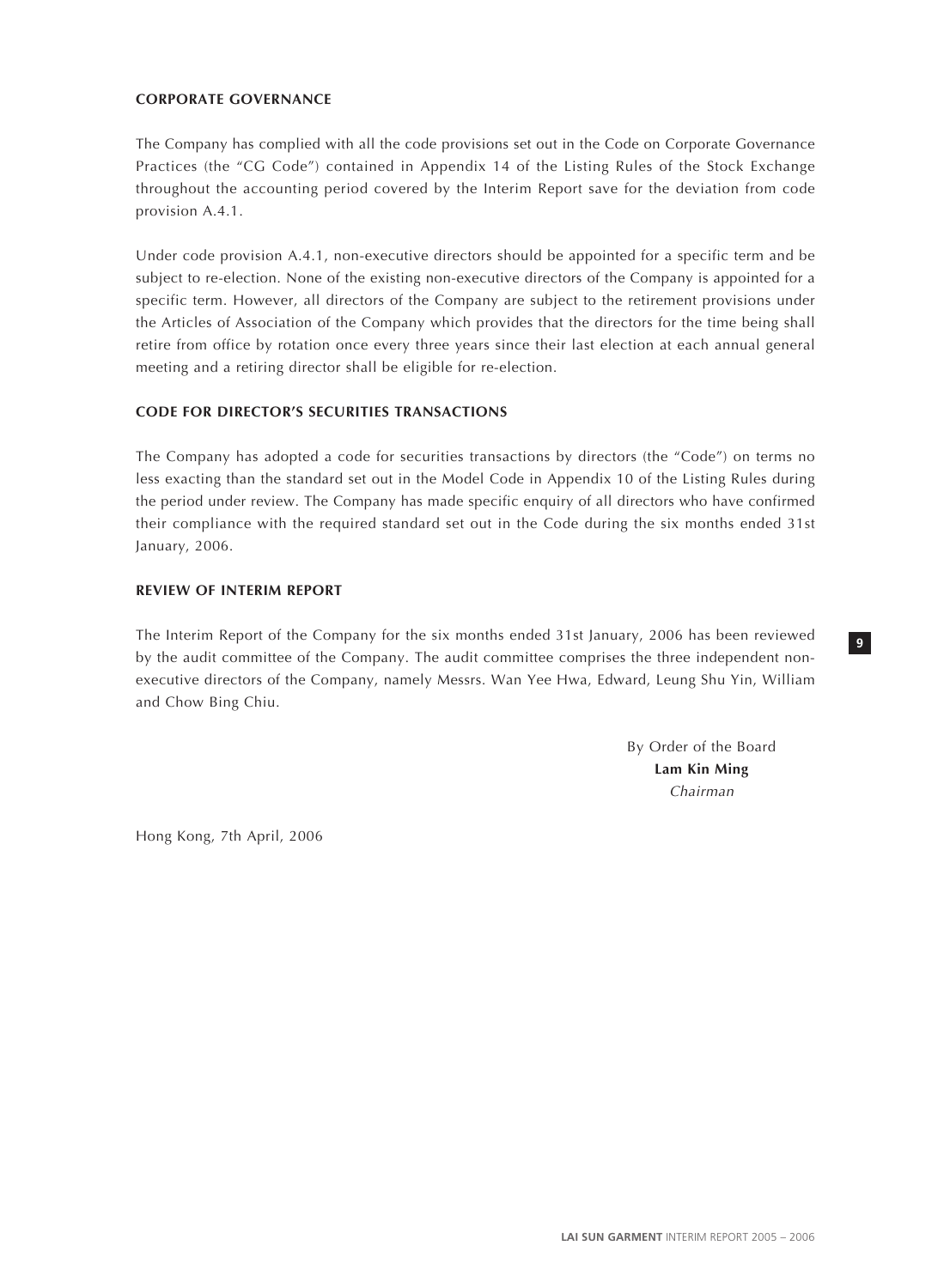

To the board of directors **Lai Sun Garment (International) Limited** (Incorporated in Hong Kong with limited liability)

We have audited the financial statements on pages 11 to 58 which have been prepared in accordance with accounting principles generally accepted in Hong Kong.

### **Respective responsibilities of directors and auditors**

The Company's directors are responsible for the preparation of financial statements which give a true and fair view. In preparing financial statements which give a true and fair view it is fundamental that appropriate accounting policies are selected and applied consistently. It is our responsibility to form an independent opinion, based on our audit, on those financial statements and to report our opinion solely to you, as a body, in accordance with agreed terms, and for no other purpose. We do not assume responsibility towards or accept liability to any other person for the contents of this report.

# **Basis of opinion**

We conducted our audit in accordance with Hong Kong Standards on Auditing issued by the Hong Kong Institute of Certified Public Accountants. An audit includes an examination, on a test basis, of evidence relevant to the amounts and disclosures in the financial statements. It also includes an assessment of the significant estimates and judgements made by the directors in the preparation of the financial statements, and of whether the accounting policies are appropriate to the Company's and the Group's circumstances, consistently applied and adequately disclosed.

We planned and performed our audit so as to obtain all the information and explanations which we considered necessary in order to provide us with sufficient evidence to give reasonable assurance as to whether the financial statements are free from material misstatement. In forming our opinion we also evaluated the overall adequacy of the presentation of information in the financial statements. We believe that our audit provides a reasonable basis for our opinion.

# **Opinion**

**10**

In our opinion the financial statements give a true and fair view of the state of affairs of the Company and of the Group as at 31st January, 2006 and of the profit and cash flows of the Group for the six months then ended.

Without qualifying our opinion above, we draw attention to the fact that the financial statements of the Company and of the Group for the six months ended 31st January, 2005, which form the basis for the comparative amounts presented in the current period's financial statements of the Company and of the Group, were not audited.

**Ernst & Young** Certified Public Accountants

Hong Kong 7th April, 2006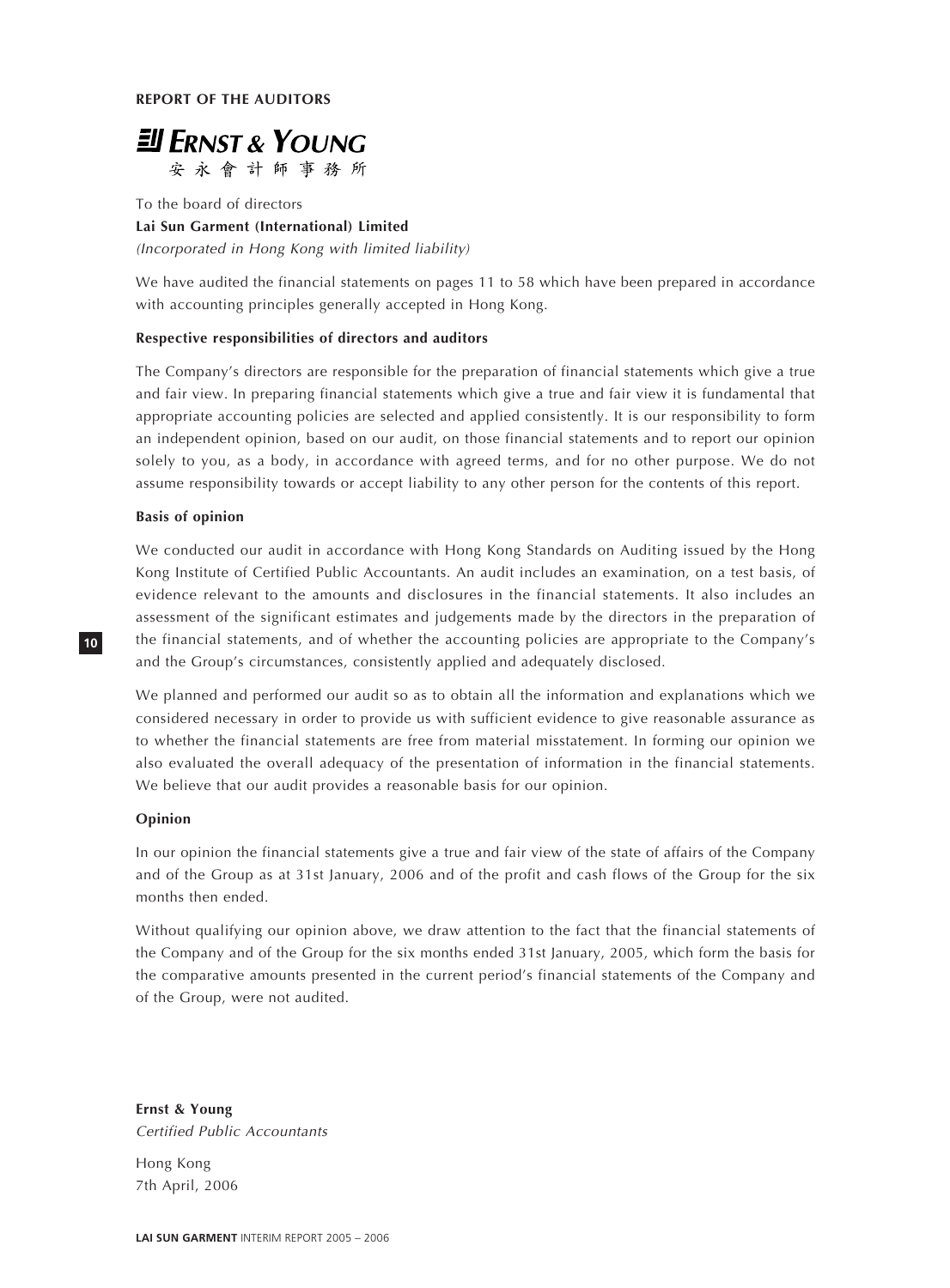# **CONSOLIDATED INCOME STATEMENT**

Six months ended 31st January, 2006

|                                                                                                                                                                       |                  |                                                      | Six months ended                                               |
|-----------------------------------------------------------------------------------------------------------------------------------------------------------------------|------------------|------------------------------------------------------|----------------------------------------------------------------|
|                                                                                                                                                                       | <b>Notes</b>     | 31st January,<br>2006<br><b>HK\$'000</b>             | 31st January,<br>2005<br>HK\$'000<br>(Unaudited)<br>(Restated) |
| <b>TURNOVER</b>                                                                                                                                                       | 6                | 209,281                                              | 286,357                                                        |
| Cost of sales                                                                                                                                                         |                  | (82, 205)                                            | (135, 946)                                                     |
| Gross profit                                                                                                                                                          |                  | 127,076                                              | 150,411                                                        |
| Other revenue and gains<br>Selling and distribution costs<br>Administrative expenses<br>Other operating expenses, net<br>Gain on revaluation of investment properties | 6<br>13          | 22,082<br>(95, 236)<br>(53, 656)<br>(599)<br>158,799 | 20,783<br>(79, 050)<br>(54, 982)<br>(333)                      |
| PROFIT FROM OPERATING ACTIVITIES<br>Finance costs<br>Share of profits and losses of associates<br>Gain on deemed disposal of an associate                             | 7<br>8           | 158,466<br>(11, 497)<br>26,763                       | 36,829<br>(6,901)<br>27,708<br>217,817                         |
| PROFIT BEFORE TAX                                                                                                                                                     |                  | 173,732                                              | 275,453                                                        |
| Tax                                                                                                                                                                   | $\boldsymbol{9}$ | (14, 252)                                            | (6, 472)                                                       |
| PROFIT FOR THE PERIOD                                                                                                                                                 |                  | 159,480                                              | 268,981                                                        |
| Attributable to:<br>Equity holders of the parent<br>Minority interests                                                                                                | 10               | 99,640<br>59,840                                     | 260,809<br>8,172                                               |
|                                                                                                                                                                       |                  | 159,480                                              | 268,981                                                        |
| EARNINGS PER SHARE ATTRIBUTABLE TO<br>ORDINARY EQUITY HOLDERS OF THE PARENT                                                                                           | 11               |                                                      |                                                                |
| Basic                                                                                                                                                                 |                  | HK\$0.06                                             | HK\$0.18                                                       |
| Diluted                                                                                                                                                               |                  | N/A                                                  | N/A                                                            |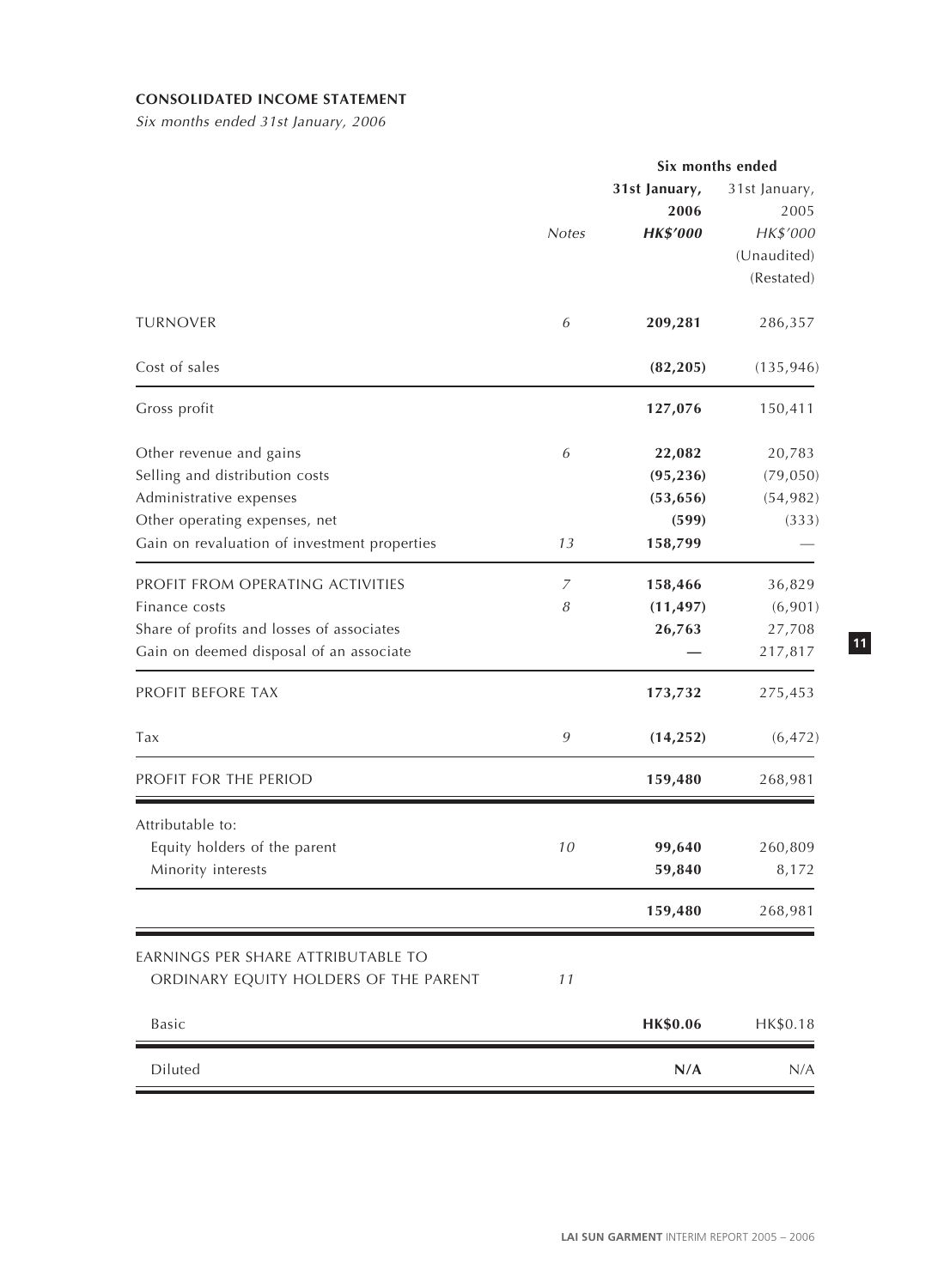# **CONSOLIDATED BALANCE SHEET**

31st January, 2006

|                                                       | 31st January, |                 | 31st July, |
|-------------------------------------------------------|---------------|-----------------|------------|
|                                                       |               | 2006            | 2005       |
|                                                       | <b>Notes</b>  | <b>HK\$'000</b> | HK\$'000   |
| NON-CURRENT ASSETS                                    |               |                 |            |
| Property, plant and equipment                         | 12            | 32,532          | 31,708     |
| Investment properties                                 | 13            | 437,000         | 250,600    |
| Properties under development                          | 14            | 247,239         | 233,250    |
| Goodwill                                              | 16            | 71,907          | 71,907     |
| Interests in associates                               | 17            | 2,208,845       | 2,177,085  |
| Available-for-sale investments                        | 18            | 272,253         | 188,361    |
| Loan receivable                                       | 19            | 44,300          |            |
| Total non-current assets                              |               | 3,314,076       | 2,952,911  |
| <b>CURRENT ASSETS</b>                                 |               |                 |            |
| Financial assets at fair value through profit or loss | 20            | 27,350          | 26,654     |
| Inventories                                           | 21            | 84,769          | 68,007     |
| Debtors, deposits and other receivables               | 22            | 56,819          | 52,021     |
| Tax recoverable                                       |               | 369             | 369        |
| Cash and cash equivalents                             | 23            | 279,578         | 386,357    |
| Total current assets                                  |               | 448,885         | 533,408    |
| <b>CURRENT LIABILITIES</b>                            |               |                 |            |
| Tax payable                                           |               | 10,566          | 21,539     |
| Creditors, deposits received and accruals             | 24            | 112,450         | 109,411    |
| Interest-bearing bank and other borrowings            | 25            | 36,965          | 43,867     |
| Total current liabilities                             |               | 159,981         | 174,817    |
| NET CURRENT ASSETS                                    |               | 288,904         | 358,591    |
| TOTAL ASSETS LESS CURRENT LIABILITIES                 |               | 3,602,980       | 3,311,502  |
| NON-CURRENT LIABILITIES                               |               |                 |            |
| Interest-bearing bank and other borrowings            | 25            | 98,859          | 100,902    |
| Note payable                                          | 26            | 195,000         | 195,000    |
| Accrued interest payable                              | 26            | 14,405          | 6,148      |
| Deferred tax liabilities                              | 27            | 45,237          | 20,379     |
| Total non-current liabilities                         |               | 353,501         | 322,429    |
|                                                       |               | 3,249,479       | 2,989,073  |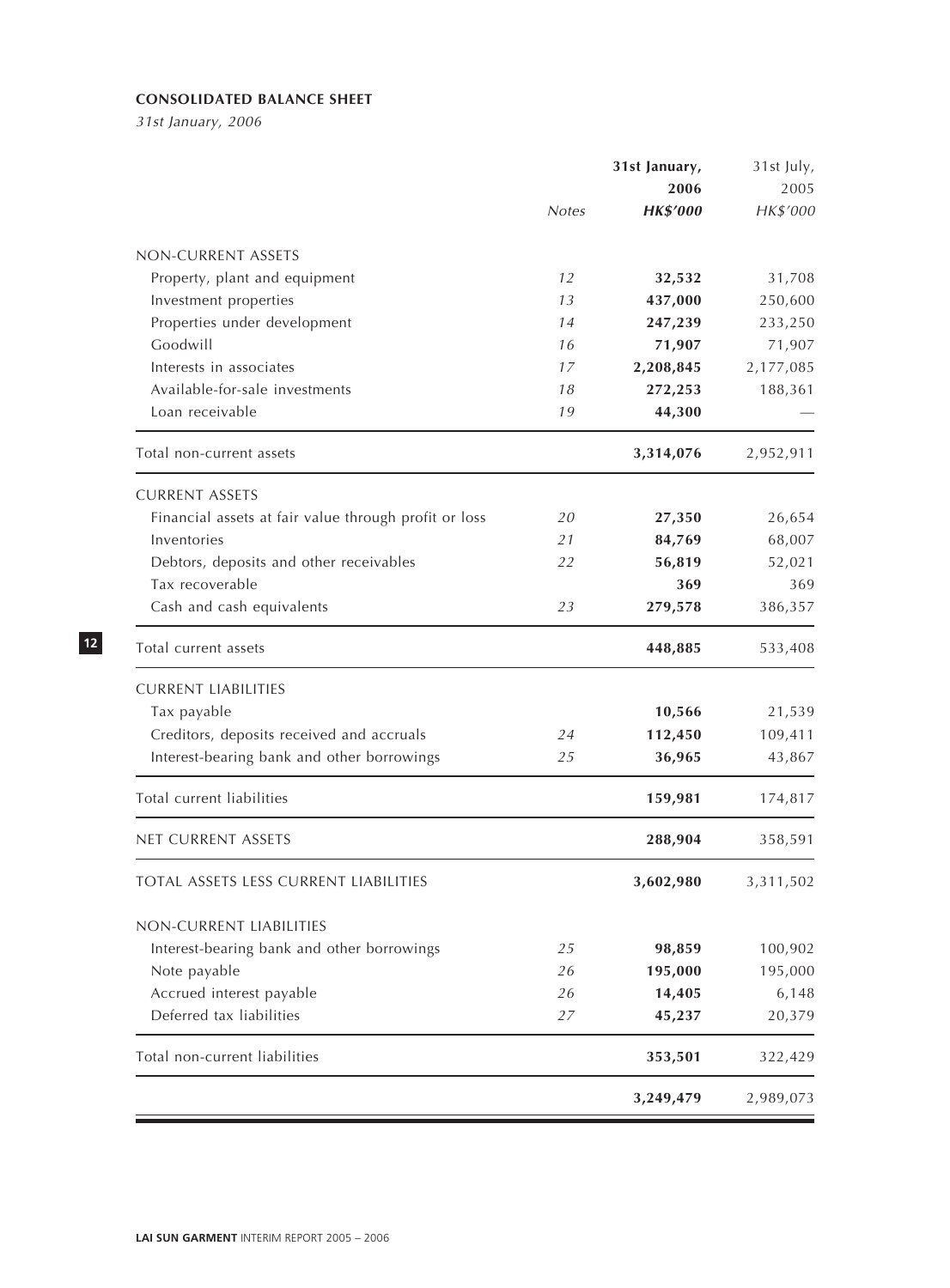# **CONSOLIDATED BALANCE SHEET** (continued)

31st January, 2006

|                                                      |      | 31st January,   | 31st July, |
|------------------------------------------------------|------|-----------------|------------|
|                                                      |      | 2006            | 2005       |
|                                                      | Note | <b>HK\$'000</b> | HK\$'000   |
| CAPITAL AND RESERVES                                 |      |                 |            |
| Equity attributable to equity holders of the parent: |      |                 |            |
| Issued capital                                       | 28   | 16,174          | 808,712    |
| Share premium account                                |      | 1,908,840       | 1,116,302  |
| Property revaluation reserve                         |      | 55,799          | 55,799     |
| Investment revaluation reserve                       |      | 71,229          | (12, 663)  |
| Capital reserve                                      |      | 148,694         | 148,694    |
| Exchange fluctuation reserve                         |      | 49,719          | 43,544     |
| Retained earnings                                    |      | 726,580         | 626,940    |
|                                                      |      | 2,977,035       | 2,787,328  |
| Minority interests                                   |      | 272,444         | 201,745    |
|                                                      |      | 3,249,479       | 2,989,073  |

Director Director

**Lam Kin Ming Lam Kin Ngok, Peter**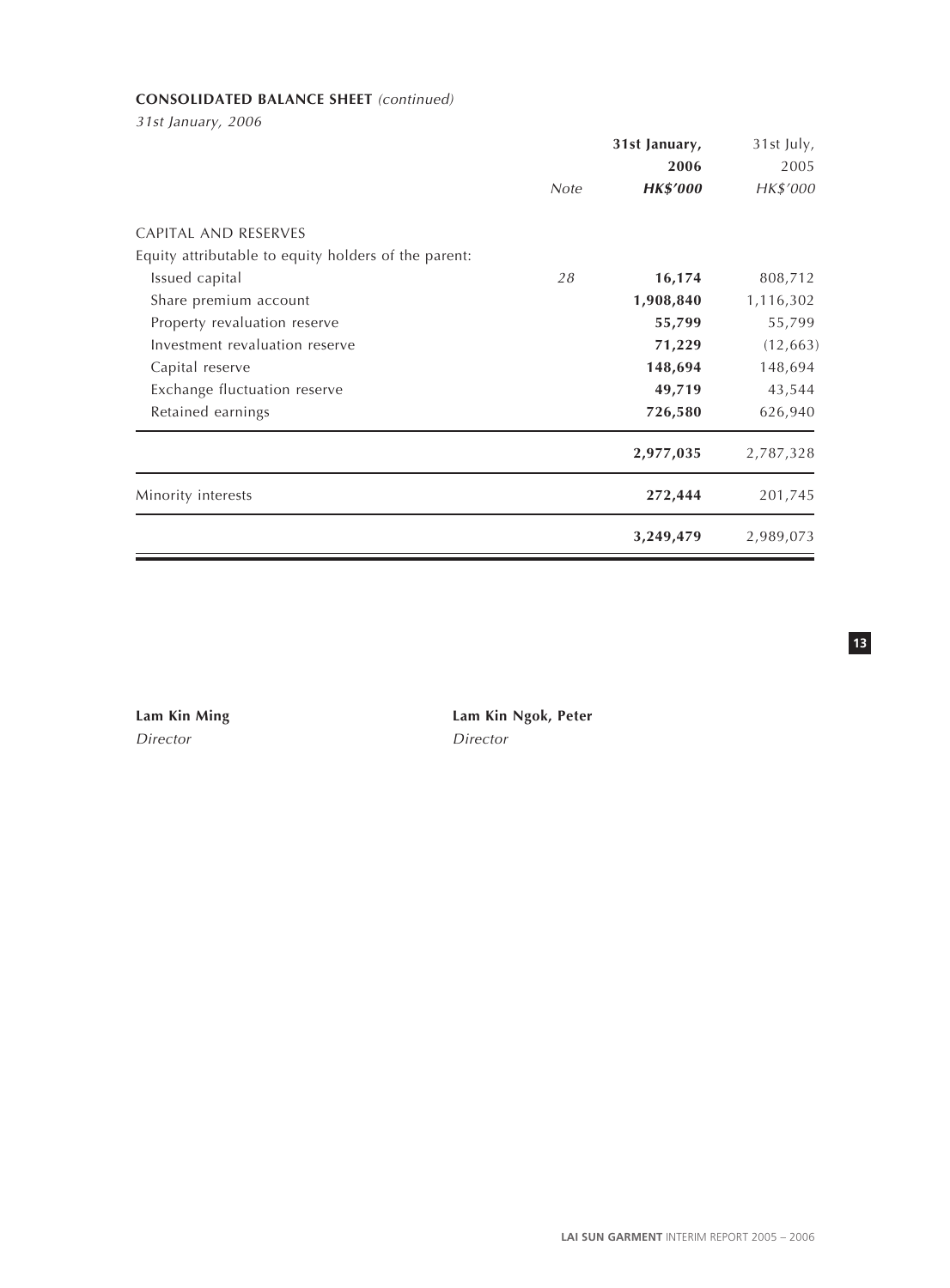# **CONSOLIDATED STATEMENT OF CHANGES IN EQUITY**

Six months ended 31st January, 2006

|                                                                                                     |            |                                      |                                     |                                                        |                                            | Attributable to equity holders of the parent |                     |                                 |                                                                                  |                          |                                   |                                    |
|-----------------------------------------------------------------------------------------------------|------------|--------------------------------------|-------------------------------------|--------------------------------------------------------|--------------------------------------------|----------------------------------------------|---------------------|---------------------------------|----------------------------------------------------------------------------------|--------------------------|-----------------------------------|------------------------------------|
|                                                                                                     | Notes      | <b>Issued</b><br>capital<br>HK\$'000 | <b>Share</b><br>account<br>HK\$'000 | premium revaluation revaluation<br>reserve<br>HK\$'000 | Property Investment<br>reserve<br>HK\$'000 | Capital<br>reserve<br>HK\$'000               | reserve<br>HK\$'000 | Exchange<br>reserve<br>HK\$'000 | Retained<br>earnings/<br>General fluctuation (accumulated<br>losses)<br>HK\$'000 | <b>Total</b><br>HK\$'000 | Minority<br>interests<br>HK\$'000 | <b>Total</b><br>equity<br>HK\$'000 |
| Total equity at<br>31st July, 2004<br>As previously reported<br>Effect of adopting HKFRSs           | 3.3        | 718,855                              | 1,119,738                           | 65,340<br>(9, 541)                                     |                                            | 4,311,182<br>(102, 349)                      | 57                  |                                 | 28,214 (4,433,648)<br>41,848                                                     | 1,809,738<br>(70, 042)   | 144,320                           | 1,954,058<br>(70, 042)             |
| Restated total equity at<br>31st July, 2004                                                         |            |                                      | 718,855 1,119,738                   | 55,799                                                 |                                            | 4,208,833                                    | 57                  |                                 | 28,214 (4,391,800) 1,739,696                                                     |                          | 144,320                           | 1,884,016                          |
| Effect of adopting HKFRS 3<br>on negative goodwill<br>The Company and<br>subsidiaries<br>Associates | 3.3<br>3.3 |                                      |                                     |                                                        |                                            | (3,701,838)                                  |                     |                                 | 4,338,821<br>3,577                                                               | 636,983<br>3,577         |                                   | 636,983<br>3,577                   |
| Restated total equity as at<br>1st August, 2004                                                     |            | 718,855                              | 1,119,738                           | 55,799                                                 |                                            | 506,995                                      | 57                  | 28,214                          |                                                                                  | $(49, 402)$ 2,380,256    | 144,320                           | 2,524,576                          |
| CHANGES IN EQUITY DURING<br>THE PERIOD (Unaudited):                                                 |            |                                      |                                     |                                                        |                                            |                                              |                     |                                 |                                                                                  |                          |                                   |                                    |
| Exchange realignments:<br>Subsidiaries<br>Associates                                                |            |                                      |                                     |                                                        |                                            |                                              |                     | (45)<br>530                     |                                                                                  | (45)<br>530              |                                   | (45)<br>530                        |
| Net income and expenses<br>recognised<br>directly in equity                                         |            |                                      |                                     |                                                        |                                            |                                              |                     | 485                             |                                                                                  | 485                      |                                   | 485                                |
| Profit for the period<br>(Restated)<br>Release and transfer upon                                    |            |                                      |                                     |                                                        |                                            |                                              |                     |                                 | 260,809                                                                          | 260,809                  | 8,172                             | 268,981                            |
| deemed disposal<br>of an associate (Restated)                                                       |            |                                      |                                     |                                                        |                                            | (358, 301)                                   | (57)                | (16, 736)                       | 358,301                                                                          | (16, 793)                |                                   | (16, 793)                          |
| Total recognised income<br>and expenses<br>for the period                                           |            |                                      |                                     |                                                        |                                            | (358, 301)                                   | (57)                | (16, 251)                       | 619,110                                                                          | 244,501                  | 8,172                             | 252,673                            |
| At 31st January, 2005<br>(Unaudited)(Restated)                                                      |            | 718,855                              | 1,119,738                           | 55,799                                                 |                                            | 148,694                                      |                     | 11,963                          | 569,708                                                                          | 2,624,757                | 152,492                           | 2,777,249                          |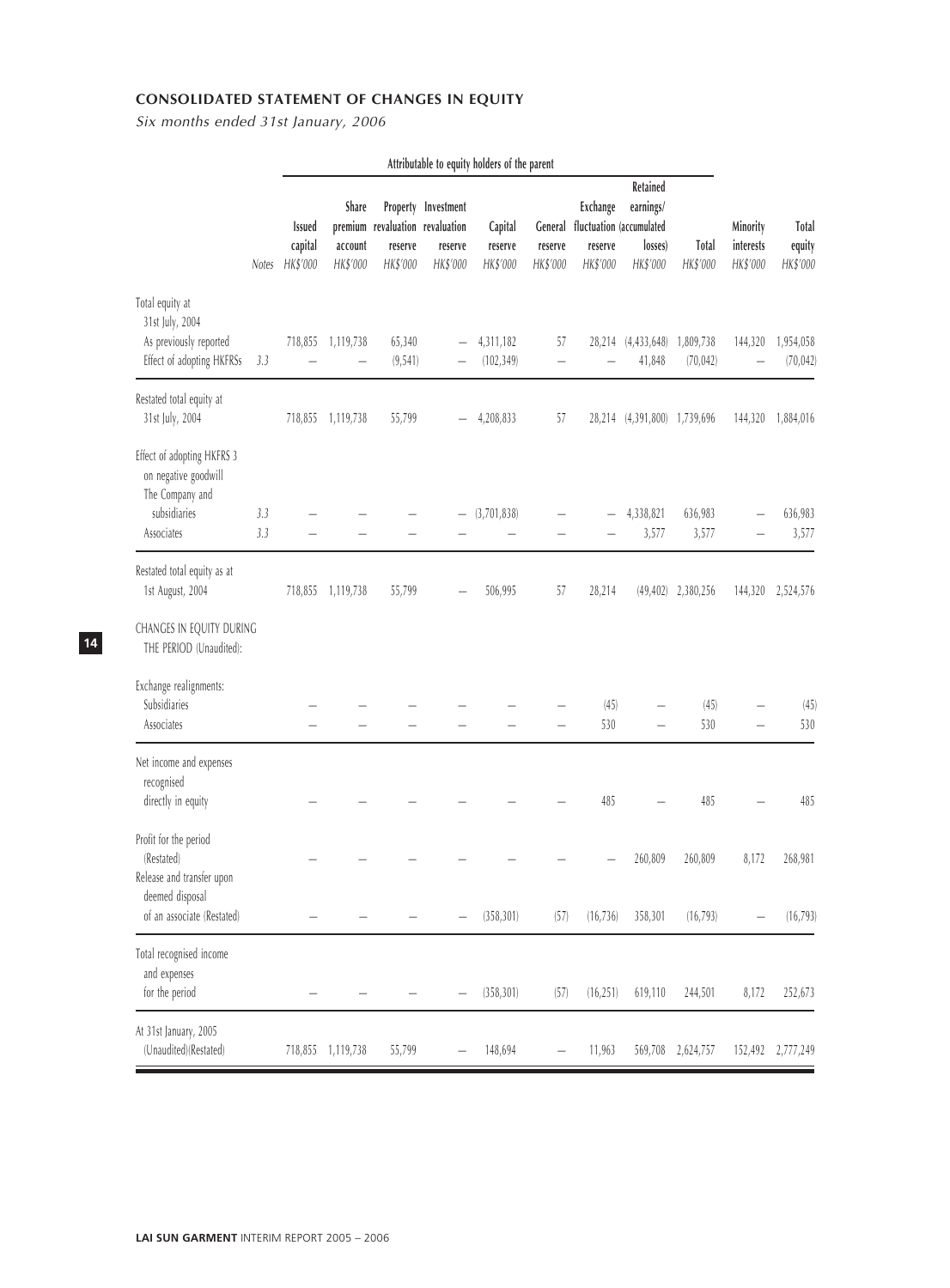# **CONSOLIDATED STATEMENT OF CHANGES IN EQUITY** (continued)

Six months ended 31st January, 2006

|                                                             |            |                  |                                 | Attributable to equity holders of the parent |          |          |                     |          |                   |           |           |
|-------------------------------------------------------------|------------|------------------|---------------------------------|----------------------------------------------|----------|----------|---------------------|----------|-------------------|-----------|-----------|
|                                                             |            | Share            |                                 | Property Investment                          |          |          | Exchange            |          |                   |           |           |
|                                                             | Issued     |                  | premium revaluation revaluation |                                              | Capital  |          | General fluctuation | Retained |                   | Minority  | Total     |
|                                                             | capital    | account          | reserve                         | reserve                                      | reserve  | reserve  | reserve             | earnings | <b>Total</b>      | interests | equity    |
| Notes                                                       | HK\$'000   | HK\$'000         | HK\$'000                        | HK\$'000                                     | HK\$'000 | HK\$'000 | HK\$'000            | HK\$'000 | HK\$'000          | HK\$'000  | HK\$'000  |
| Total equity at 31st July, 2005                             |            |                  |                                 |                                              |          |          |                     |          |                   |           |           |
| and 1st August, 2005                                        | 808,712    | 1,116,302        | 55,799                          | (12, 663)                                    | 148,694  |          | 43,544              | 626,940  | 2,787,328         | 201,745   | 2,989,073 |
| CHANGES IN EQUITY<br>DURING THE PERIOD:                     |            |                  |                                 |                                              |          |          |                     |          |                   |           |           |
| Exchange realignments:                                      |            |                  |                                 |                                              |          |          |                     |          |                   |           |           |
| Subsidiaries                                                |            |                  |                                 |                                              |          |          | 1,278               |          | 1,278             |           | 1,278     |
| Associates                                                  |            |                  |                                 |                                              |          |          | 4,897               |          | 4,897             |           | 4,897     |
| Changes in fair values of<br>available-for-sale investments |            |                  |                                 | 83,892                                       |          |          |                     |          | 83,892            |           | 83,892    |
| Net income and expenses<br>recognised directly in equity    |            |                  |                                 | 83,892                                       |          |          | 6,175               |          | 90,067            |           | 90,067    |
| Profit for the period                                       |            |                  |                                 |                                              |          |          |                     | 99,640   | 99,640            | 59,840    | 159,480   |
| Total recognised income and<br>expenses for the period      |            |                  |                                 | 83,892                                       |          |          | 6,175               | 99,640   | 189,707           | 59,840    | 249,547   |
| Capital reduction<br>28<br>Contribution from minority       | (792, 538) | 792,538          |                                 |                                              |          |          |                     |          |                   |           |           |
| equity holders                                              |            |                  |                                 |                                              |          |          |                     |          |                   | 10,859    | 10,859    |
| At 31st January, 2006                                       |            | 16,174 1,908,840 | 55,799                          | 71,229                                       | 148,694  |          | 49,719              |          | 726,580 2,977,035 | 272,444   | 3,249,479 |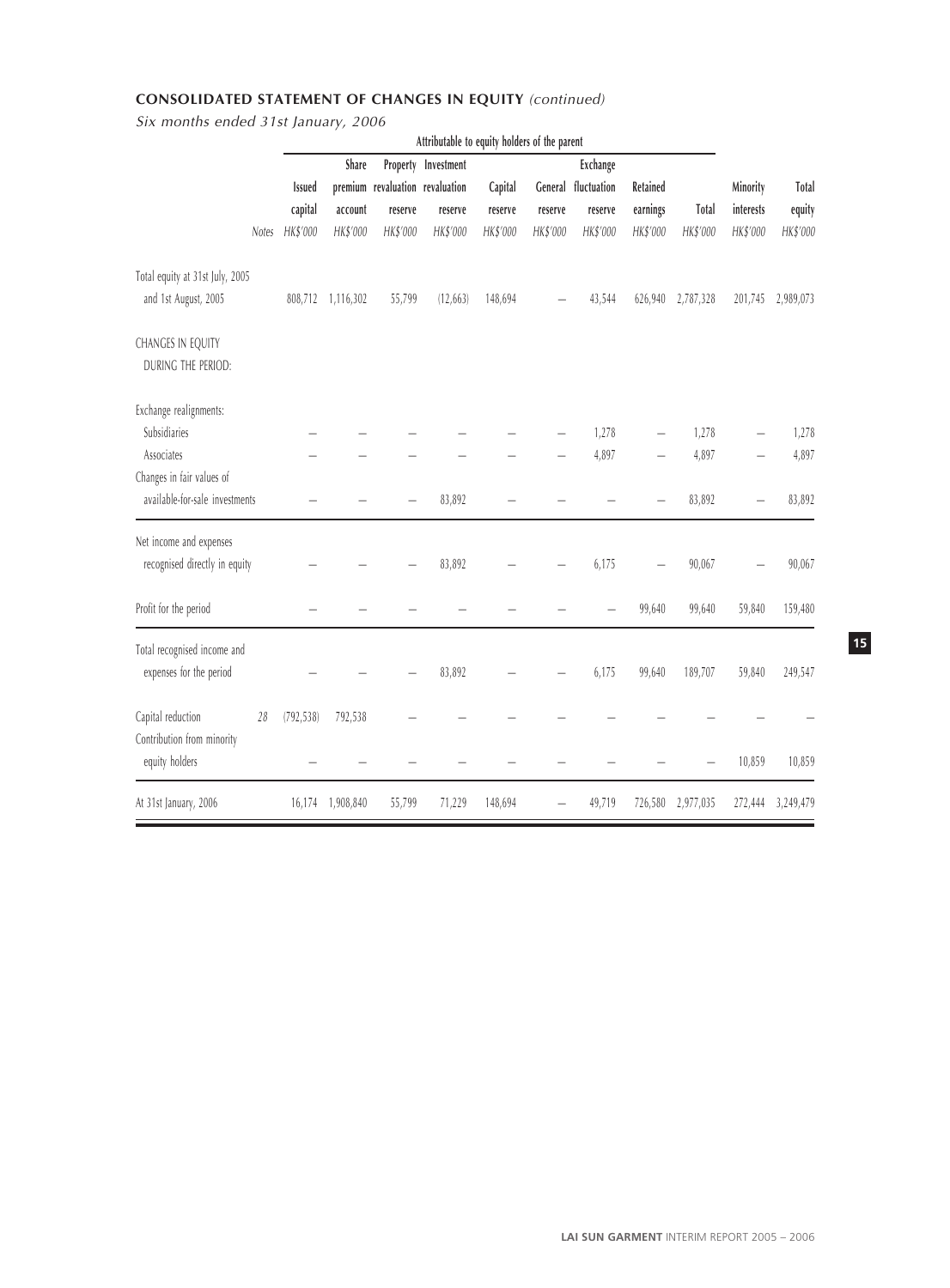# **CONSOLIDATED CASH FLOW STATEMENT**

Six months ended 31st January, 2006

|                                                        | Six months ended |                                          |                                                  |  |
|--------------------------------------------------------|------------------|------------------------------------------|--------------------------------------------------|--|
|                                                        | <b>Notes</b>     | 31st January,<br>2006<br><b>HK\$'000</b> | 31st January,<br>2005<br>HK\$'000<br>(Unaudited) |  |
|                                                        |                  |                                          | (Restated)                                       |  |
| CASH FLOWS FROM OPERATING ACTIVITIES                   |                  |                                          |                                                  |  |
| Profit before tax                                      |                  | 173,732                                  | 275,453                                          |  |
| Adjustments for:                                       |                  |                                          |                                                  |  |
| Gain on revaluation of investment properties           | 13               | (158, 799)                               |                                                  |  |
| Depreciation                                           | 7                | 6,678                                    | 4,099                                            |  |
| Dividend income from financial assets at fair value    |                  |                                          |                                                  |  |
| through profit or loss                                 | 6                | (458)                                    | (427)                                            |  |
| Interest income                                        | 6                | (7, 511)                                 | (523)                                            |  |
| Loss/(gain) on disposal of items of property, plant    |                  |                                          |                                                  |  |
| and equipment                                          | 7                | 14                                       | (42)                                             |  |
| Provision for doubtful debts                           | 7                |                                          | 58                                               |  |
| Write-back of provision for slow-moving inventories    | $\overline{z}$   | (2, 922)                                 | (4, 266)                                         |  |
| Unrealised gains on revaluation of financial assets    |                  |                                          |                                                  |  |
| at fair value through profit or loss                   | 6                | (696)                                    | (2,952)                                          |  |
| Finance costs                                          | 8                | 11,497                                   | 6,901                                            |  |
| Share of profits and losses of associates              |                  | (26, 763)                                | (27,708)                                         |  |
| Gain on deemed disposal of an associate                |                  |                                          | (217, 817)                                       |  |
| Operating profit/(loss) before working capital changes |                  | (5, 228)                                 | 32,776                                           |  |
| Increase in amounts due from associates                |                  | (80)                                     | (66)                                             |  |
| Decrease in amounts due to associates                  |                  | (20)                                     | (152)                                            |  |
| Increase in inventories                                |                  | (13, 840)                                | (7, 538)                                         |  |
| Increase in debtors, deposits and other receivables    |                  | (1,649)                                  | (13, 918)                                        |  |
| Increase/(decrease) in creditors, deposits received    |                  |                                          |                                                  |  |
| and accruals                                           |                  | 4,318                                    | (13, 411)                                        |  |
| Cash used in operations                                |                  | (16, 499)                                | (2,309)                                          |  |
| Hong Kong profits tax paid                             |                  | (367)                                    | (18, 417)                                        |  |
| Net cash outflow from operating activities             |                  | (16, 866)                                | (20, 726)                                        |  |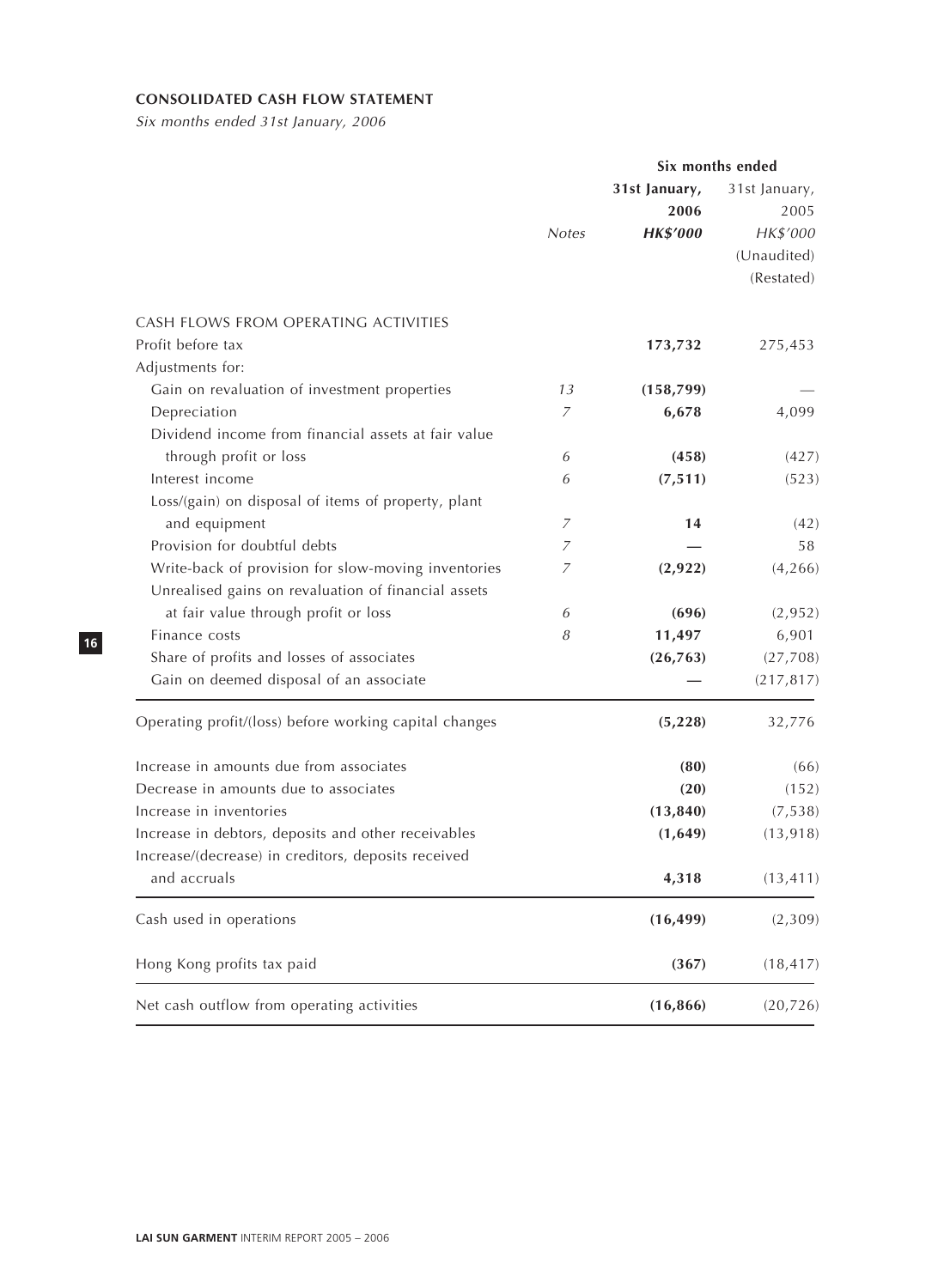# **CONSOLIDATED CASH FLOW STATEMENT** (continued)

Six months ended 31st January, 2006

|                                                                                                                                                               |              |                                          | Six months ended                                               |
|---------------------------------------------------------------------------------------------------------------------------------------------------------------|--------------|------------------------------------------|----------------------------------------------------------------|
|                                                                                                                                                               | <b>Notes</b> | 31st January,<br>2006<br><b>HK\$'000</b> | 31st January,<br>2005<br>HK\$'000<br>(Unaudited)<br>(Restated) |
| CASH FLOWS FROM INVESTING ACTIVITIES<br>Increase in loan receivable<br>Dividends received from financial assets at                                            |              | (44,300)                                 |                                                                |
| fair value through profit or loss<br>Interest received<br>Proceeds from disposal of items of property,                                                        |              | 458<br>4,362                             | 427<br>523                                                     |
| plant and equipment<br>Purchases of items of property, plant and equipment<br>Additions to investment properties<br>Additions to properties under development |              | (7, 517)<br>(27, 601)<br>(13,989)        | 58<br>(10, 035)<br>(331)                                       |
| Net cash outflow from investing activities                                                                                                                    |              | (88, 587)                                | (9,358)                                                        |
| CASH FLOWS FROM FINANCING ACTIVITIES<br>Decrease in trust receipt loans<br>Interest paid on bank loans, overdrafts and other                                  |              | (3,007)                                  | (7, 271)                                                       |
| borrowings<br>New borrowings<br>Repayment of bank loans and other borrowings<br>Contribution from minority equity holders                                     |              | (3, 240)<br>(6, 293)<br>10,859           | (6,901)<br>79,990<br>(5,800)                                   |
| Net cash inflow/(outflow) from financing activities                                                                                                           |              | (1,681)                                  | 60,018                                                         |
| NET INCREASE/(DECREASE) IN CASH AND CASH<br>EQUIVALENTS                                                                                                       |              | (107, 134)                               | 29,934                                                         |
| Cash and cash equivalents at beginning of period                                                                                                              |              | 383,932                                  | 180,307                                                        |
| Effect of foreign exchange rate changes, net                                                                                                                  |              |                                          | 45                                                             |
| CASH AND CASH EQUIVALENTS AT END OF PERIOD                                                                                                                    |              | 276,798                                  | 210,286                                                        |
| ANALYSIS OF BALANCES OF CASH AND CASH<br>EQUIVALENTS                                                                                                          |              |                                          |                                                                |
| Cash and bank balances<br>Non-pledged time deposits with original maturity of                                                                                 | 23           | 152,835                                  | 213,168                                                        |
| less than three months when acquired<br>Bank overdrafts                                                                                                       | 23<br>25     | 126,743<br>(2,780)                       | (2,882)                                                        |
|                                                                                                                                                               |              | 276,798                                  | 210,286                                                        |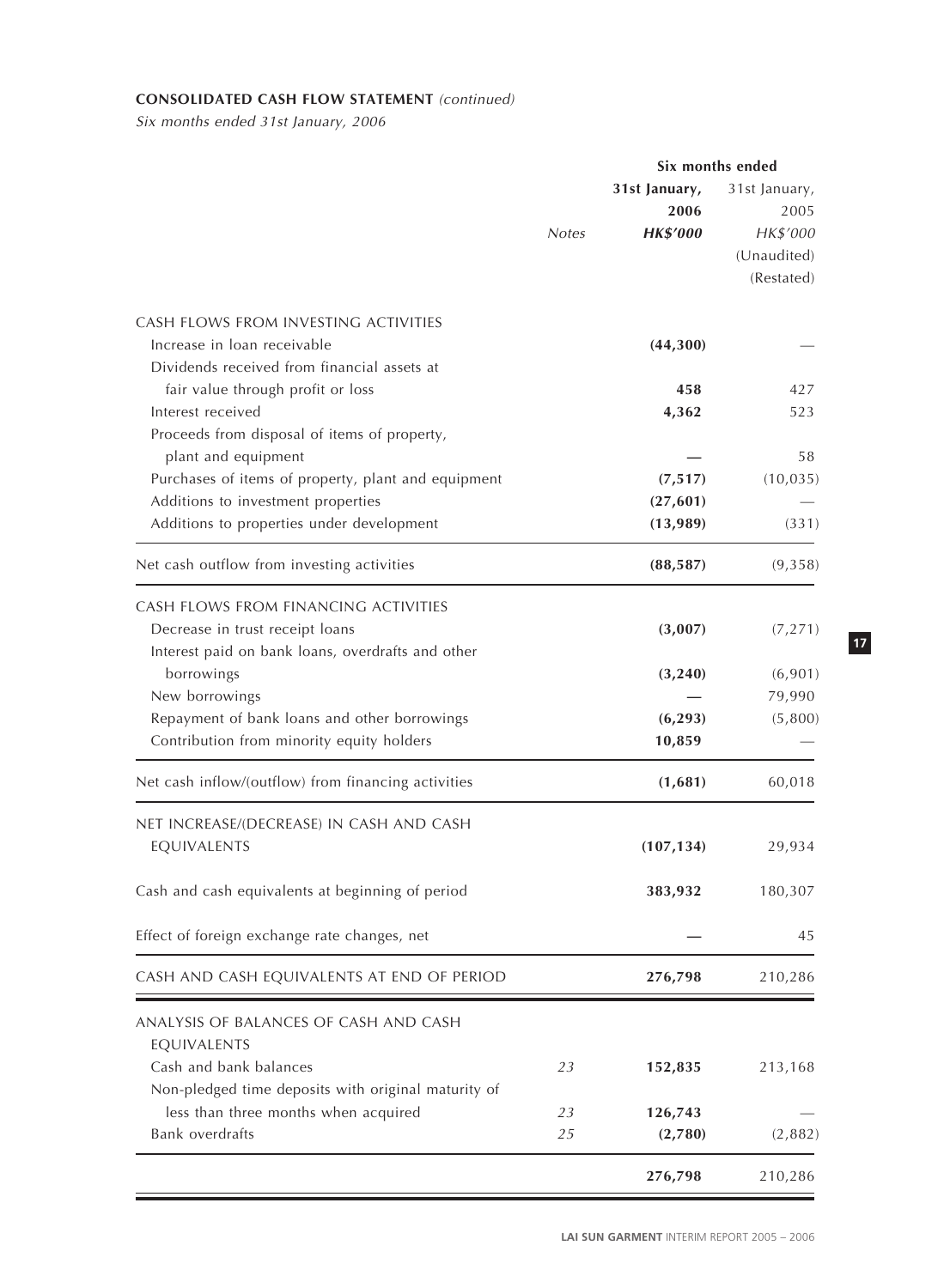# **BALANCE SHEET**

31st January, 2006

|                                                       |              | 31st January,   | 31st July, |
|-------------------------------------------------------|--------------|-----------------|------------|
|                                                       |              | 2006            | 2005       |
|                                                       | <b>Notes</b> | <b>HK\$'000</b> | HK\$'000   |
| NON-CURRENT ASSETS                                    |              |                 |            |
| Property, plant and equipment                         | 12           | 4,642           | 5,296      |
| Investment properties                                 | 13           | 102,000         | 89,600     |
| Interests in subsidiaries                             | 15           | 664,705         | 617,251    |
| Interests in associates                               | 17           | 361,469         | 361,370    |
| Available-for-sale investments                        | 18           | 246,609         | 170,619    |
| Total non-current assets                              |              | 1,379,425       | 1,244,136  |
| <b>CURRENT ASSETS</b>                                 |              |                 |            |
| Financial assets at fair value through profit or loss | 20           | 27,350          | 26,654     |
| Debtors, deposits and other receivables               |              | 7,666           | 6,617      |
| Tax recoverable                                       |              | 369             | 369        |
| Cash and cash equivalents                             | 23           | 33,511          | 104,566    |
| Total current assets                                  |              | 68,896          | 138,206    |
| <b>CURRENT LIABILITIES</b>                            |              |                 |            |
| Creditors, deposits received and accruals             |              | 16,841          | 26,152     |
| Total current liabilities                             |              | 16,841          | 26,152     |
| NET CURRENT ASSETS                                    |              | 52,055          | 112,054    |
| <b>TOTAL ASSETS LESS CURRENT LIABILITIES</b>          |              | 1,431,480       | 1,356,190  |
| NON-CURRENT LIABILITIES                               |              |                 |            |
| Interest-bearing bank and other borrowings            | 25           | 98,859          | 100,902    |
| Note payable                                          | 26           | 195,000         | 195,000    |
| Accrued interest payable                              | 26           | 14,405          | 6,148      |
| Deferred tax liabilities                              | 27           | 17,173          | 15,002     |
| Total non-current liabilities                         |              | 325,437         | 317,052    |
|                                                       |              | 1,106,043       | 1,039,138  |
| CAPITAL AND RESERVES                                  |              |                 |            |
| Issued capital                                        | 28           | 16,174          | 808,712    |
| Reserves                                              | 29(b)        | 1,089,869       | 230,426    |
|                                                       |              | 1,106,043       | 1,039,138  |
|                                                       |              |                 |            |

Director Director

**Lam Kin Ming Lam Kin Ngok, Peter**

**LAI SUN GARMENT** INTERIM REPORT 2005 – 2006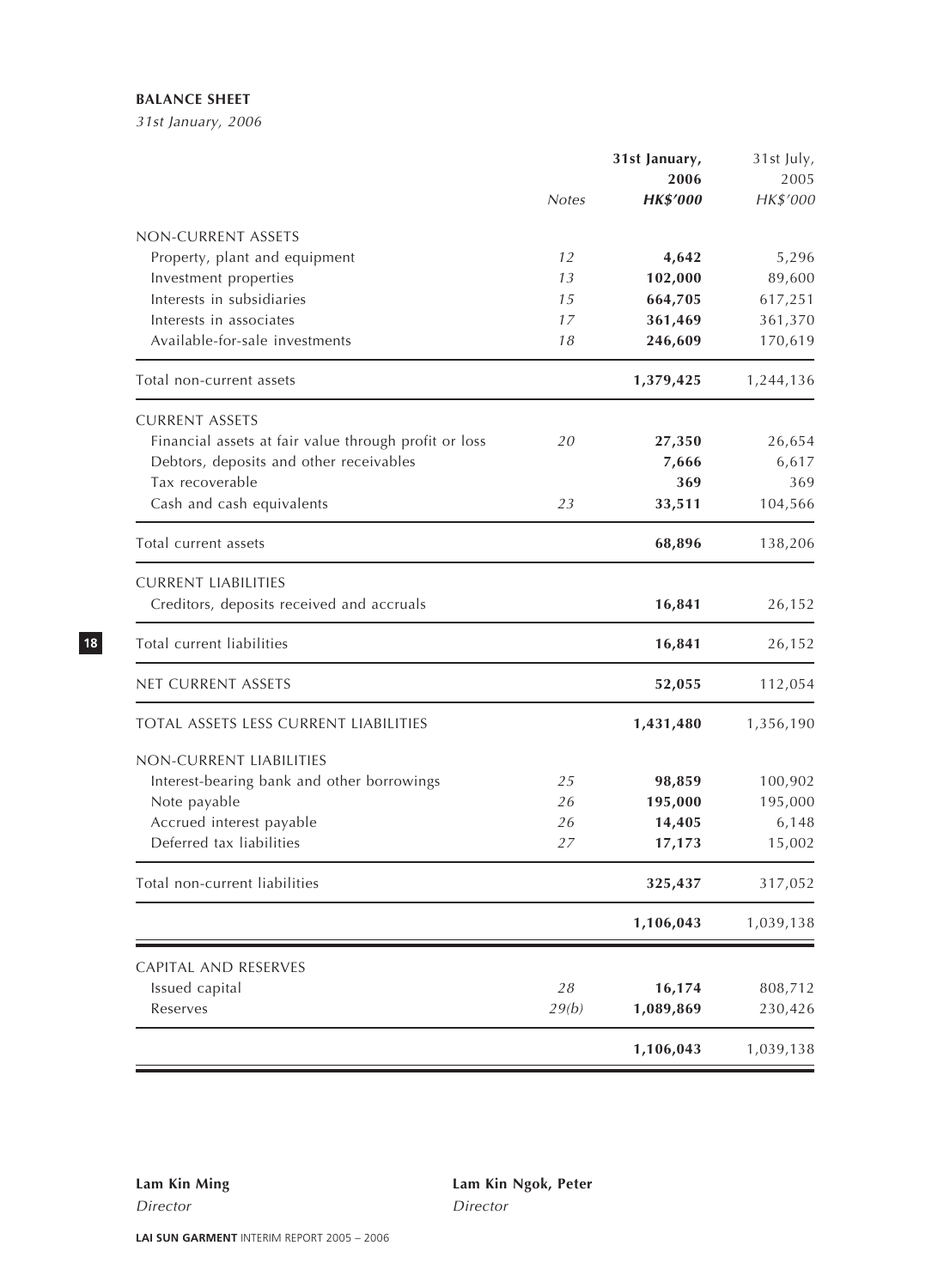#### **NOTES TO FINANCIAL STATEMENTS**

31st January, 2006

### **1. CORPORATE INFORMATION**

The Company was incorporated in Hong Kong with limited liability. The principal place of business of the Company is located at 11th Floor, Lai Sun Commercial Centre, 680 Cheung Sha Wan Road, Kowloon, Hong Kong.

During the six months ended 31st January, 2006, the principal activities of the Group consisted of the manufacture and trading of garments, property development, property investment and investment holding.

### **2. SIGNIFICANT ACCOUNTING JUDGEMENTS AND ESTIMATES**

#### **Judgements**

In the process of applying the Group's accounting policies, management has made the following judgements, apart from those involving estimations, which have the most significant effect on the amounts recognised in the financial statements.

#### **Impairment of assets**

In determining whether an asset is impaired or whether the event previously causing the impairment no longer exists, the Group has to exercise judgement in the area of asset impairment, particularly in assessing: (1) whether an event has occurred that may affect the asset value, or such an event affecting the asset value has not been in existence; (2) whether the carrying value of an asset can be supported by the net present value of future cash flows, which are estimated based upon the continued use of the asset or derecognition; and (3) the appropriate key assumptions to be applied in preparing cash flow projections including whether these cash flow projections are discounted using an appropriate rate. Changing the assumptions selected by management to determine the level of impairment, including the discount rates or the growth rate assumptions in the cash flow projections, could have a material effect on the net present value used in the impairment test.

#### **Income tax**

Deferred tax is provided using the liability method, on all temporary differences at the balance sheet date between the tax bases of assets and liabilities, and their carrying amounts for financial reporting purposes.

Deferred tax assets are recognised for unused tax losses carried forward to the extent it is probable (i.e. more likely than not) that future taxable profits will be available against which the unused tax losses can be utilised, based on all available evidence. Recognition primarily involves judgement regarding the future performance of the particular legal entity or tax group in which the deferred tax asset has been recognised. A variety of other factors are also evaluated in considering whether there is convincing evidence that it is probable that some portion or all of the deferred tax assets will ultimately be realised, such as the existence of taxable temporary differences, group relief, tax planning strategies and the periods in which estimated tax losses can be utilised. The carrying amount of deferred tax assets and related financial models and budgets are reviewed at each balance sheet date and to the extent that there is insufficient convincing evidence that sufficient taxable profits will be available within the utilisation periods to allow utilisation of the carryforward tax losses, the asset balance will be reduced and charged to the income statement.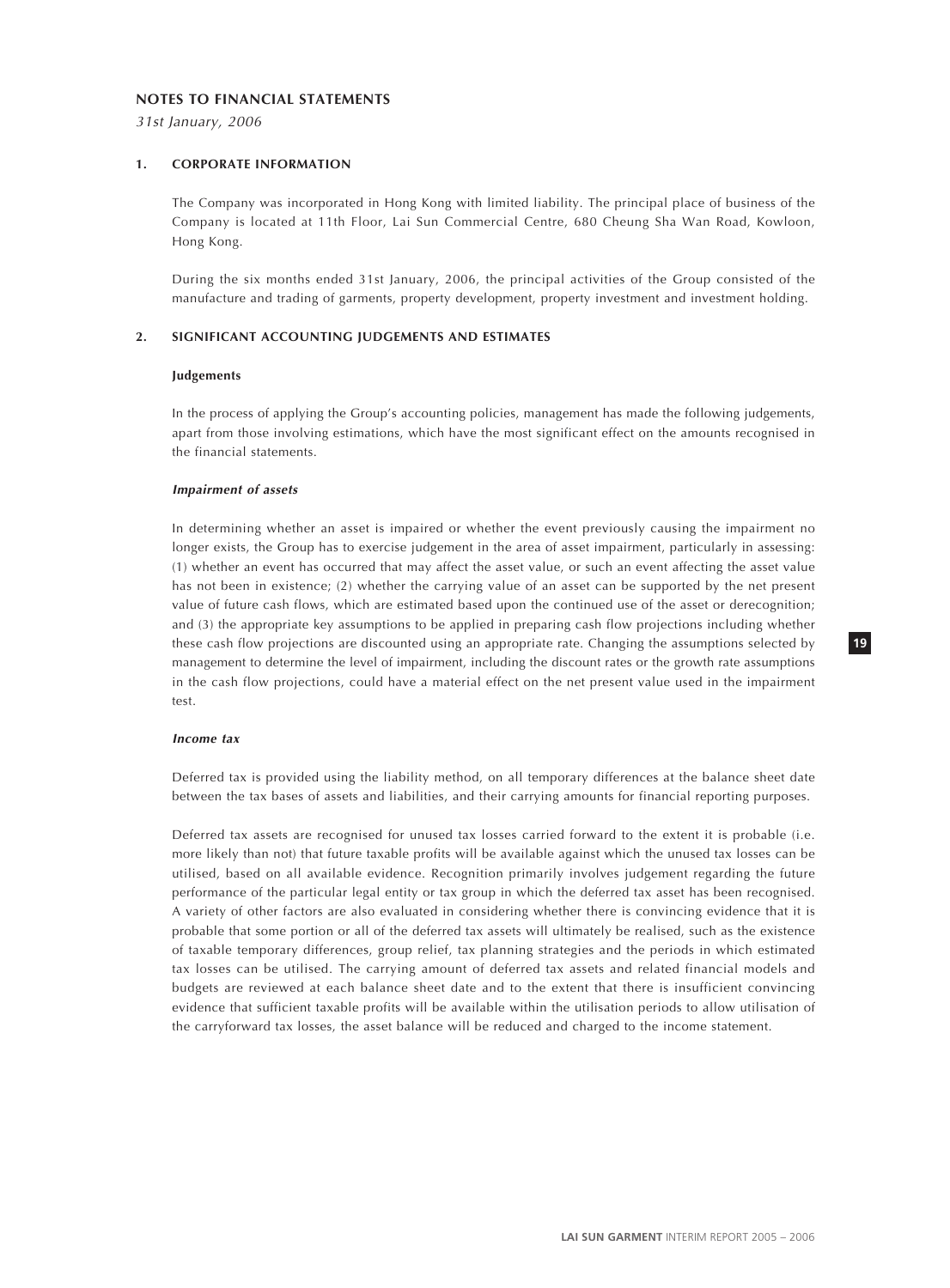#### **2. SIGNIFICANT ACCOUNTING JUDGEMENTS AND ESTIMATES** (continued)

#### **Estimation uncertainty**

The key assumptions concerning the future and other key sources of estimation uncertainty at the balance sheet date that have a significant risk of causing a material adjustment to the carrying amounts of assets and liabilities within the next financial period are discussed below.

#### **Estimate of fair value of investment properties**

The best evidence of fair value is the current prices in an active market for similar leases and other contracts. In the absence of such information, management determines the amount within a range of reasonable fair-value estimates. In making its judgement, management considers information from (i) current prices in an active market for properties of a different nature, condition or location by reference to available market information; (ii) recent prices of similar properties in less active markets, with adjustments to reflect any changes in economic conditions; and (iii) discounted cash flow projections, based on reliable estimates of future cash flows, derived from the terms of any existing lease and other contracts, and (where possible) from external evidence such as current market rates for similar properties in the same location and condition, and by using discount rates that reflect current market assessments of the uncertainty in the amount and timing of cash flows.

#### **Impairment test of assets and goodwill**

The Group determines whether an asset or goodwill is impaired on an annual basis. This requires an estimation of the value in use of the cash-generating units to which the goodwill is allocated. Estimating the value in use requires the Group to make an estimate of the expected future cash flows from the cashgenerating unit and also to choose a suitable discount rate in order to calculate the present value of those cash flows.

### **3.1. IMPACT OF ISSUED BUT NOT YET EFFECTIVE HONG KONG FINANCIAL REPORTING STANDARDS**

The Group has not applied the following new and revised Hong Kong Financial Reporting Standards ("HKFRSs"), which also include all Hong Kong Accounting Standards ("HKASs") and Interpretations issued by the Hong Kong Institute of Certified Public Accountants (the "HKICPA"), that have been issued but are not yet effective, in these financial statements. Unless otherwise stated, these HKFRSs are effective for annual periods beginning on or after 1st January, 2006:

| HKAS 1 Amendment        | Capital Disclosures                                                                                                                                                         |
|-------------------------|-----------------------------------------------------------------------------------------------------------------------------------------------------------------------------|
| HKAS 19 Amendment       | Actuarial Gains and Losses, Group Plans and Disclosures                                                                                                                     |
| HKAS 21 Amendment       | Net Investment in a Foreign Operation                                                                                                                                       |
| HKAS 39 Amendment       | Cash Flow Hedge Accounting of Forecast Intragroup Transactions                                                                                                              |
| HKAS 39 Amendment       | The Fair Value Option                                                                                                                                                       |
| HKAS 39 & HKFRS 4       | Financial Guarantee Contracts                                                                                                                                               |
| Amendments              |                                                                                                                                                                             |
| <b>HKFRSs 1 &amp; 6</b> | First-time Adoption of Hong Kong Financial Reporting Standards and                                                                                                          |
| Amendments              | Exploration for and Evaluation of Mineral Resources                                                                                                                         |
| HKFRS 6                 | Exploration for and Evaluation of Mineral Resources                                                                                                                         |
| HKFRS 7                 | Financial Instruments: Disclosures                                                                                                                                          |
| HK(IFRIC)-Int 4         | Determining whether an Arrangement contains a Lease                                                                                                                         |
| HK(IFRIC)-Int 5         | Rights to Interests arising from Decommissioning, Restoration and<br>Environmental Rehabilitation Funds                                                                     |
| HK(IFRIC)-Int 6         | Liabilities arising from Participating in a Specific Market — Waste Electrical<br>and Electronic Equipment                                                                  |
| HK(IFRIC)-Int 7         | Applying the Restatement Approach under HKAS 29 Financial Reporting in<br>Hyperinflationary Economies (applied for annual periods beginning or or<br>after 1st March, 2006) |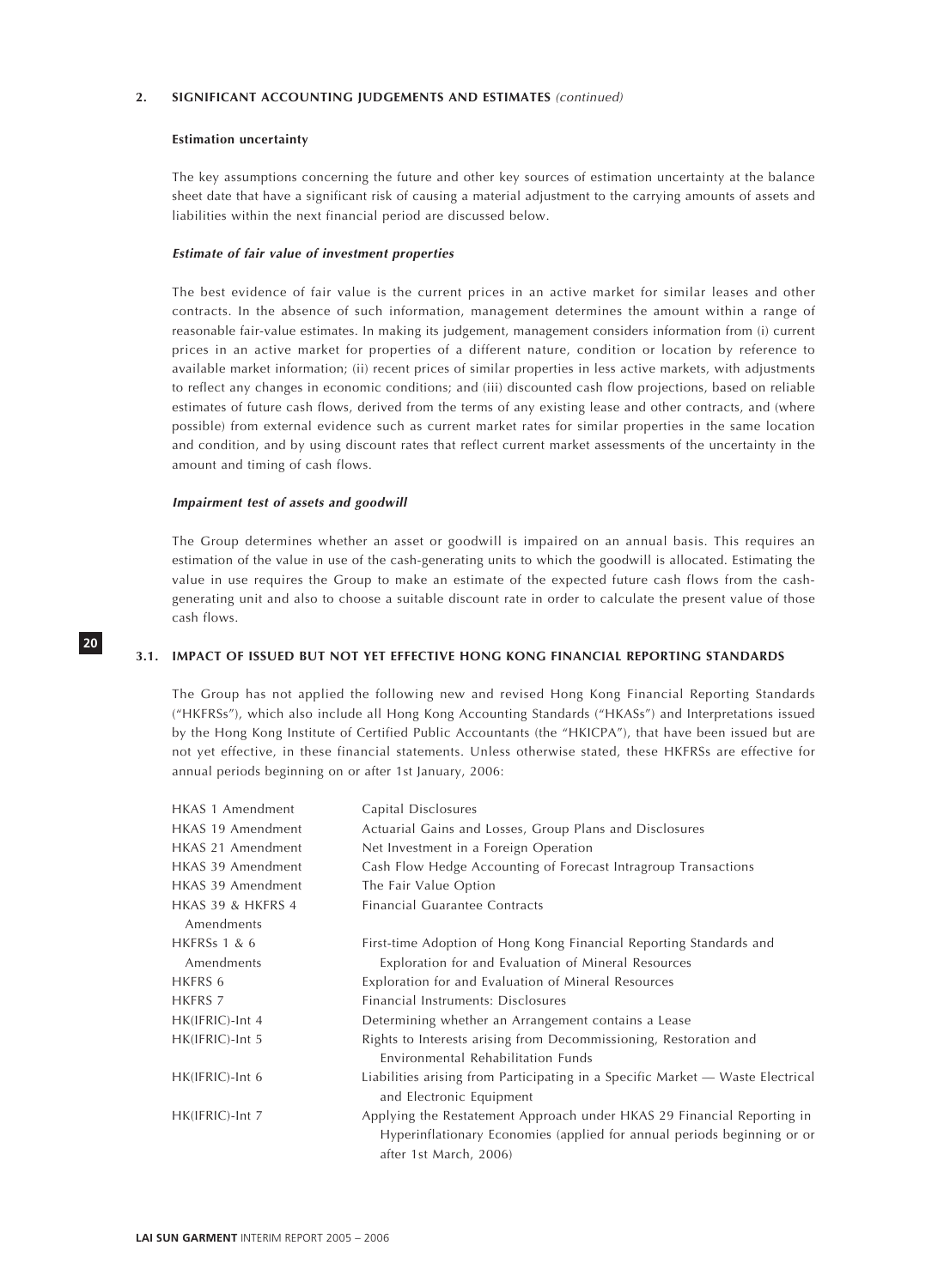# **3.1. IMPACT OF ISSUED BUT NOT YET EFFECTIVE HONG KONG FINANCIAL REPORTING STANDARDS** (continued)

The HKAS 1 Amendment shall be applied for annual periods beginning on or after 1st January, 2007. The revised standard will affect the disclosures about qualitative information about the Group's objective, policies and processes for managing capital; quantitative data about what the Company regards as capital; and compliance with any capital requirements and the consequences of any non-compliance.

HKFRS 7 will replace HKAS 32 and has modified the disclosure requirements of HKAS 32 relating to financial instruments. This HKFRS shall be applied for annual periods beginning on or after 1st January, 2007.

Except as stated above, the Group expects that the adoption of the other pronouncements listed above will not have any significant impact on the Group's financial statements in the period of initial application.

# **3.2. SUMMARY OF SIGNIFICANT ACCOUNTING POLICIES**

#### **Basis of preparation**

These consolidated financial statements have been prepared in accordance with HKFRSs and accounting principles generally accepted in Hong Kong. They have been prepared under the historical cost convention, except for the periodic remeasurement of investment properties, certain property, plant and equipment and certain financial assets, as further explained below. These financial statements are presented in Hong Kong dollars ("HK\$") and all values are rounded to the nearest thousand except when otherwise indicated.

The unaudited comparative financial information of the Group, which comprises the consolidated results and consolidated cash flows for the six months ended 31st January, 2005, was prepared in accordance with Statements of Standard Accounting Practice issued by the HKICPA and accounting principles generally accepted in Hong Kong.

# **Basis of consolidation**

The consolidated financial statements include the financial statements of the Company and its subsidiaries for the six months ended 31st January, 2006. The results of the subsidiaries are consolidated from the date of acquisition, being the date on which the Group obtained control, until the date such control ceases. All significant intercompany transactions and balances within the Group are eliminated on consolidation.

Minority interests represent interests of outside shareholders in the results and net assets of the Company's subsidiaries and are presented separately in the income statement and within equity in the consolidated balance sheet from the results/equity attributable to equity holders of the parent.

#### **Subsidiaries**

A subsidiary is a company in which the Company, directly or indirectly, controls more than half of its voting power or issued share capital, or controls the composition of its board of directors.

The results of subsidiaries are included in the Company's income statement to the extent of dividends received and receivable. The Company's interests in subsidiaries are stated at cost less any impairment losses.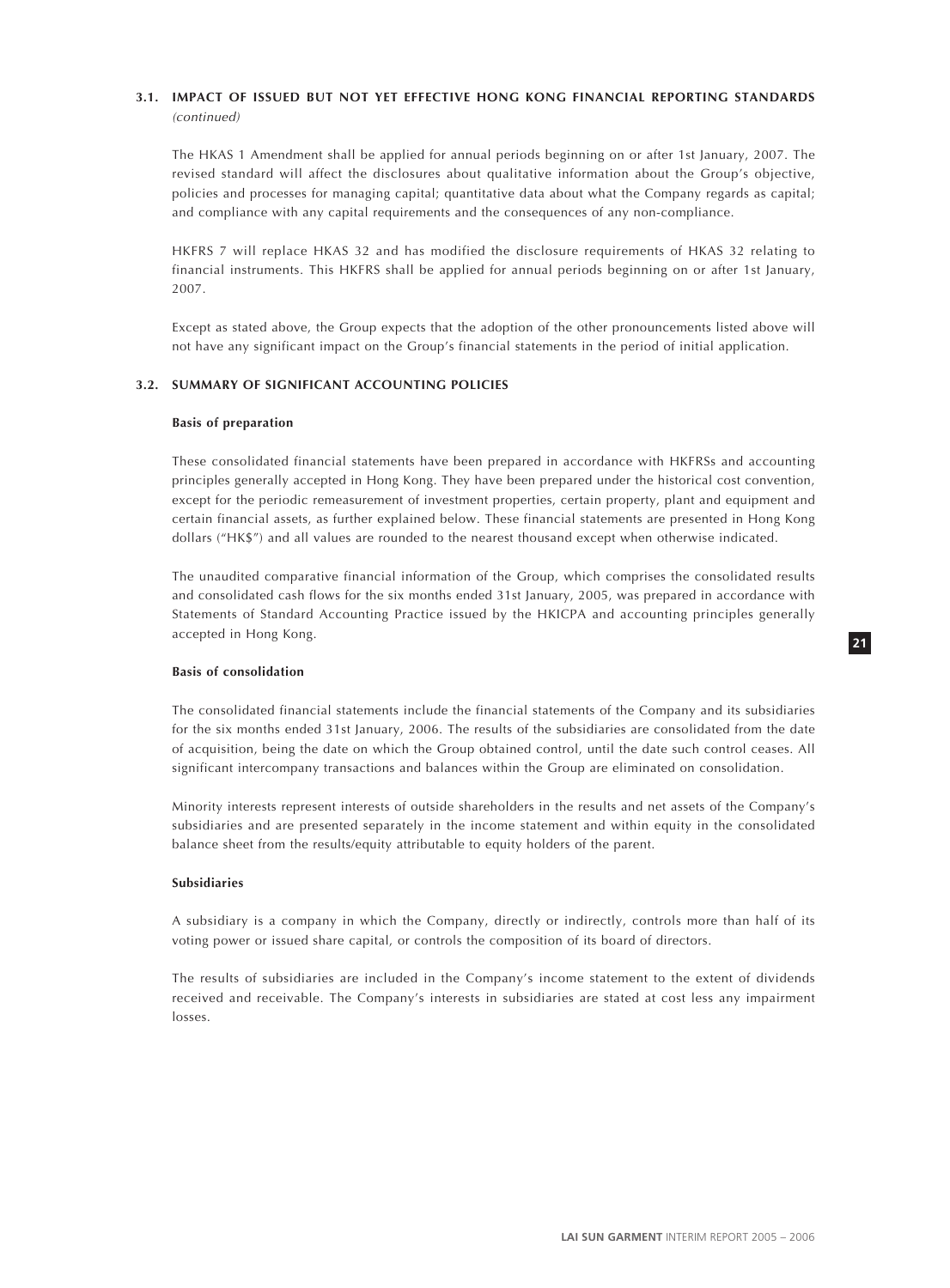#### **Associates**

An associate is a company, not being a subsidiary, in which the Group has a long term interest of generally not less than 20% of the equity voting rights and over which it is in a position to exercise significant influence.

The Group's share of the post-acquisition results and reserves of associates is included in the consolidated income statement and consolidated reserves, respectively. The Group's interests in associates are stated in the consolidated balance sheet at the Group's share of the net assets under the equity method of accounting, less any impairment losses. Goodwill arising from the acquisition of associates, which was not previously eliminated in the consolidated reserves, is included as part of the Group's interests in associates.

The results of associates are included in the Company's income statement to the extent of dividends received and receivable. The Company's interests in associates are treated as non-current assets and are stated at cost less any impairment losses.

The reporting dates of associates and the Group are identical and the associates' accounting policies conform to those used by the Group for like transactions and events in similar circumstances.

#### **Business combinations**

### **Goodwill**

Goodwill arising on the acquisition of subsidiaries and associates is initially measured at cost, being the excess of the cost of the business combination over the Group's interests in the net fair value of the identifiable assets, liabilities and contingent liabilities.

Goodwill arising on acquisition is recognised in the consolidated balance sheet as an asset. In the case of associates, goodwill is included in the carrying amount thereof, rather than as a separately identified asset on the consolidated balance sheet.

Following initial recognition, goodwill is measured at cost less any accumulated impairment losses. Goodwill on acquisitions after 1st August, 2004 is not amortised, and goodwill already carried in the consolidated balance sheet as at 1st August, 2004 is not amortised after that date. Goodwill is reviewed for impairment annually or more frequently if events or changes in circumstances indicate that the carrying value may be impaired.

As at the acquisition date, any goodwill acquired in a business combination is allocated to each of the cash-generating units expected to benefit from the combination's synergies. Impairment is determined by assessing the recoverable amount of the cash-generating unit, to which the goodwill relates. Where the recoverable amount of the cash-generating unit is less than the carrying amount, an impairment loss is recognised in the income statement.

Where goodwill forms part of a cash-generating unit, and part of the operation within that unit is disposed of, goodwill associated with the operation disposed of is included in the carrying amount of the operation when determining the gain or loss on disposal of the operation. Goodwill disposed of in this circumstance is measured on the relative values of the operation disposed of and the portion of the cash-generating unit retained.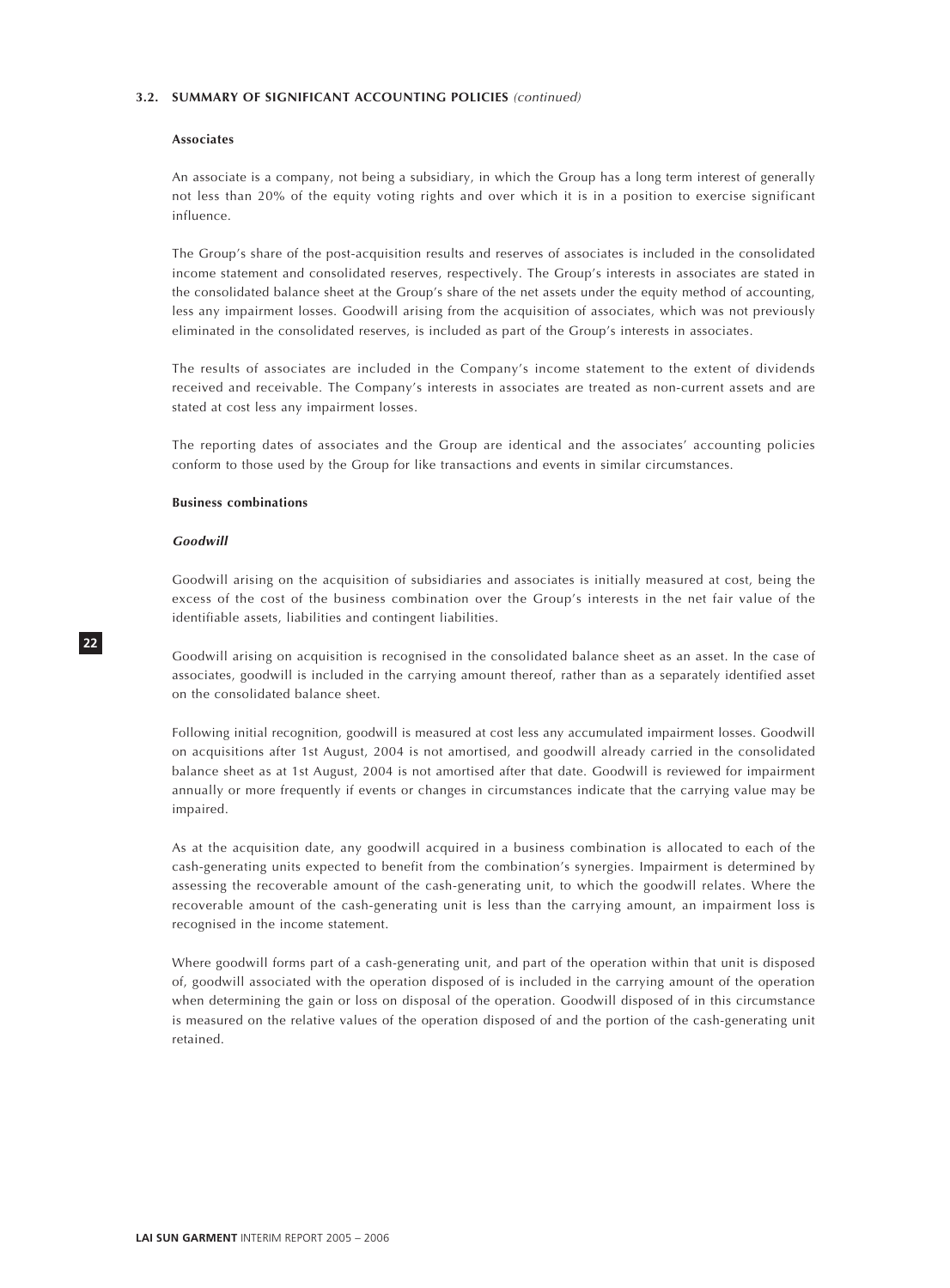#### **Business combinations** (continued)

#### **Goodwill previously eliminated against the consolidated reserves**

Goodwill arising on acquisitions before 1st January, 2001 was eliminated against consolidated reserves in the year of acquisition. The Group applied the transitional provision of the HKFRS 3 that permitted such goodwill to remain eliminated against consolidated reserves not to be recognised in the consolidated income statement when the Group disposes of all or part of the business to which that goodwill relates, or when a cash-generating unit to which the goodwill relates becomes impaired.

#### **Excess over the cost of business combinations**

Any excess of the Group's interest in the net fair value of the acquirees' identifiable assets, liabilities and contingent liabilities over the cost of the acquisition of subsidiaries and associates (previously referred to as negative goodwill), after reassessment, is recognised immediately in the income statement.

#### **Negative goodwill previously recognised as an asset or eliminated against the consolidated reserves**

Negative goodwill arising on the acquisition of subsidiaries or associates represented the excess of the Group's share of the fair values of the identifiable assets and liabilities acquired as at the date of acquisition, over the cost of the acquisition.

The transitional provisions of HKFRS 3 have required the Group to derecognise at 1st August, 2004 the carrying amounts of negative goodwill (including that remaining in the consolidated reserves) against retained earnings.

#### **Impairment of assets**

Where an indication of impairment exists, or when annual impairment testing for an asset is required, the recoverable amount is estimated. Recoverable amount is calculated as the higher of the asset's or cashgenerating unit's value in use and its fair value less costs to sell, and is determined for an individual asset, unless the asset does not generate cash inflows that are largely independent of those from other assets or groups of assets, in which case the recoverable amount is determined for the cash-generating unit to which the asset belongs.

An impairment loss is recognised only if the carrying amount of an asset exceeds its recoverable amount. In assessing value in use, the estimated future cash flows are discounted to their present value using a pre-tax discount rate that reflects current market assessments of the time value of money and the risks specific to the assets. An impairment loss is charged to the income statement in the period in which it arises, unless the asset is carried at a revalued amount, when the impairment loss is accounted for in accordance with the relevant accounting policy for that revalued asset.

A previously recognised impairment loss of an asset other than goodwill is reversed only if there has been a change in the estimates used to determine the recoverable amount of an asset, however not to an amount higher than the carrying amount that would have been determined (net of any depreciation), had no impairment loss been recognised for the asset in prior years. A reversal of an impairment loss is credited to the income statement in the period in which it arises, unless the asset is carried at a revalued amount, when the reversal of the impairment loss is accounted for in accordance with the relevant accounting policy for that revalued asset. An impairment losses made against goodwill is not reversed.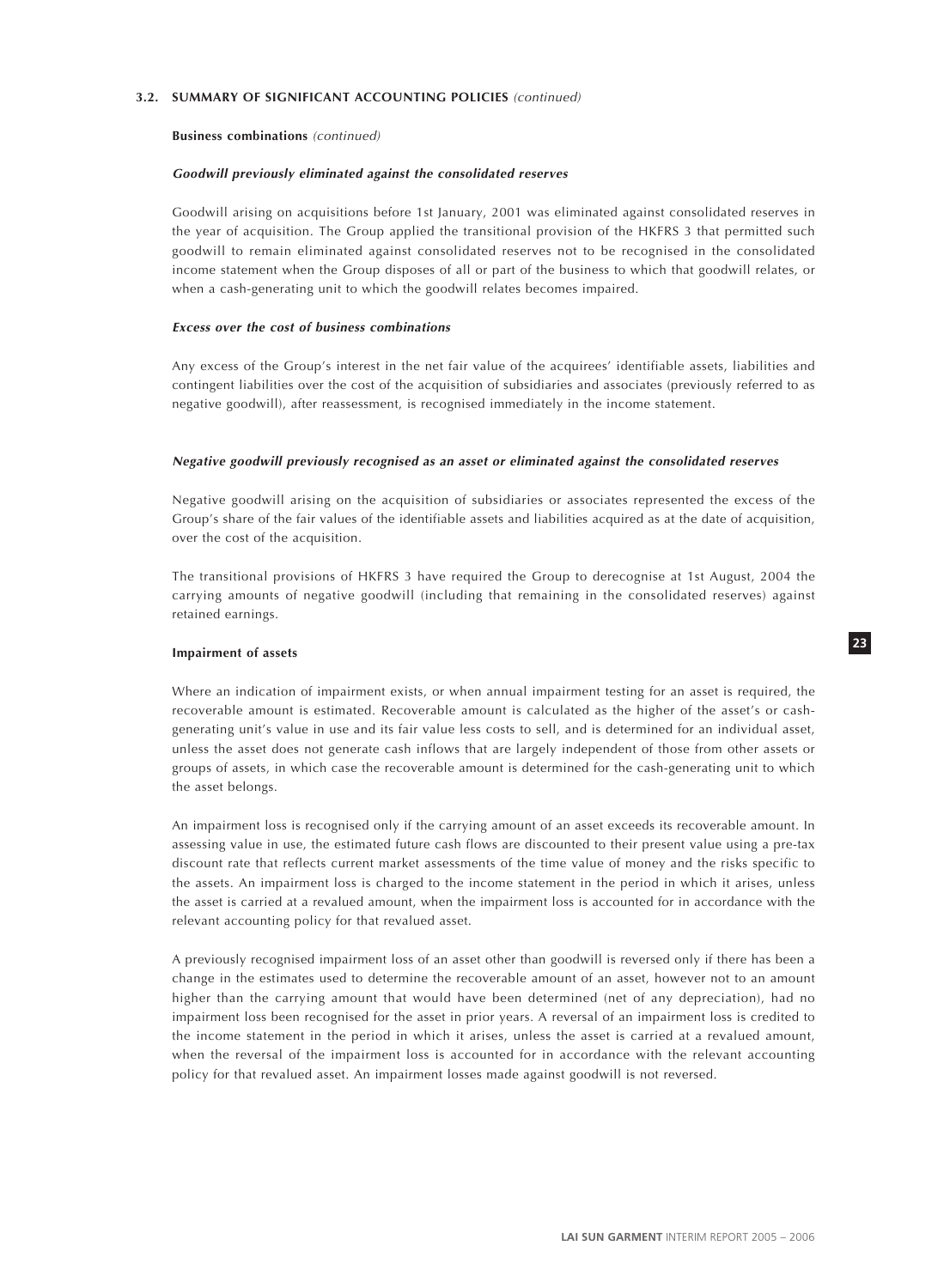# **Property, plant and equipment and depreciation**

Property, plant and equipment is stated at cost or valuation less accumulated depreciation and any impairment losses.

The cost of an asset comprises its purchase price and any directly attributable costs of bringing the asset to its working condition and location for its intended use. Expenditure incurred after items of property, plant and equipment that have been put into operation, such as repairs and maintenance, is normally charged to the income statement in the period in which it is incurred. In situations where it can be clearly demonstrated that the expenditure has resulted in an increase in the future economic benefits expected to be obtained from the use of the property, plant and equipment, the expenditure is capitalised as an additional cost of that asset.

Depreciation is calculated on the straight-line basis to write off the cost or valuation of each asset over its estimated useful life. The principal annual rates used for this purpose are as follows:

| Leasehold improvements<br>20%     |               |
|-----------------------------------|---------------|
|                                   |               |
| Plant and machinery<br>10%        |               |
| Furniture, fixtures and equipment | $10\% - 20\%$ |
| Motor vehicles                    | $10\% - 25\%$ |
| Computers                         | $10\% - 25\%$ |
| Motor vessels<br>25%              |               |

The transitional provisions set out in paragraph 80A of HKAS 16 "Property, plant and equipment" have been adopted for assets stated at valuation. As a result, those assets stated at revalued amounts based on revaluations, which were reflected in the financial statements in periods ended before 30th September, 1995, have not been further revalued to fair value at subsequent balance sheet dates. It is the directors' intention not to revalue these assets in the future.

An item of property, plant and equipment is derecognised upon disposal or when no future economic benefits are expected. Gain or loss on derecognition of property, plant and equipment, calculated as the difference between the net disposal proceeds and the carrying amount of the item, is included in the income statement in the period the item is derecognised.

On a transfer of an asset to investment property, a valuation is performed to determine the fair value of the asset to be transferred. Any revaluation surplus/deficit so arising by the difference between the revaluated amount and the net carrying value of the asset is credited/charged to the property revaluation reserve of the related asset. The remaining property revaluation reserve attached to that asset, if any, is frozen and remains as a property revaluation reserve until that asset is sold.

#### **Prepaid land lease payments**

Prepaid land lease payments are lump sum upfront payments to acquire long term interest in lesseeoccupied properties.

Prepaid land lease payments for land relating to buildings of the Group are stated at cost and are amortised over the period of the lease on the straight-line basis to the income statement. Prepaid land lease payments relating to investment properties and properties developed for sale are not amortised and are included as part of the cost of such properties.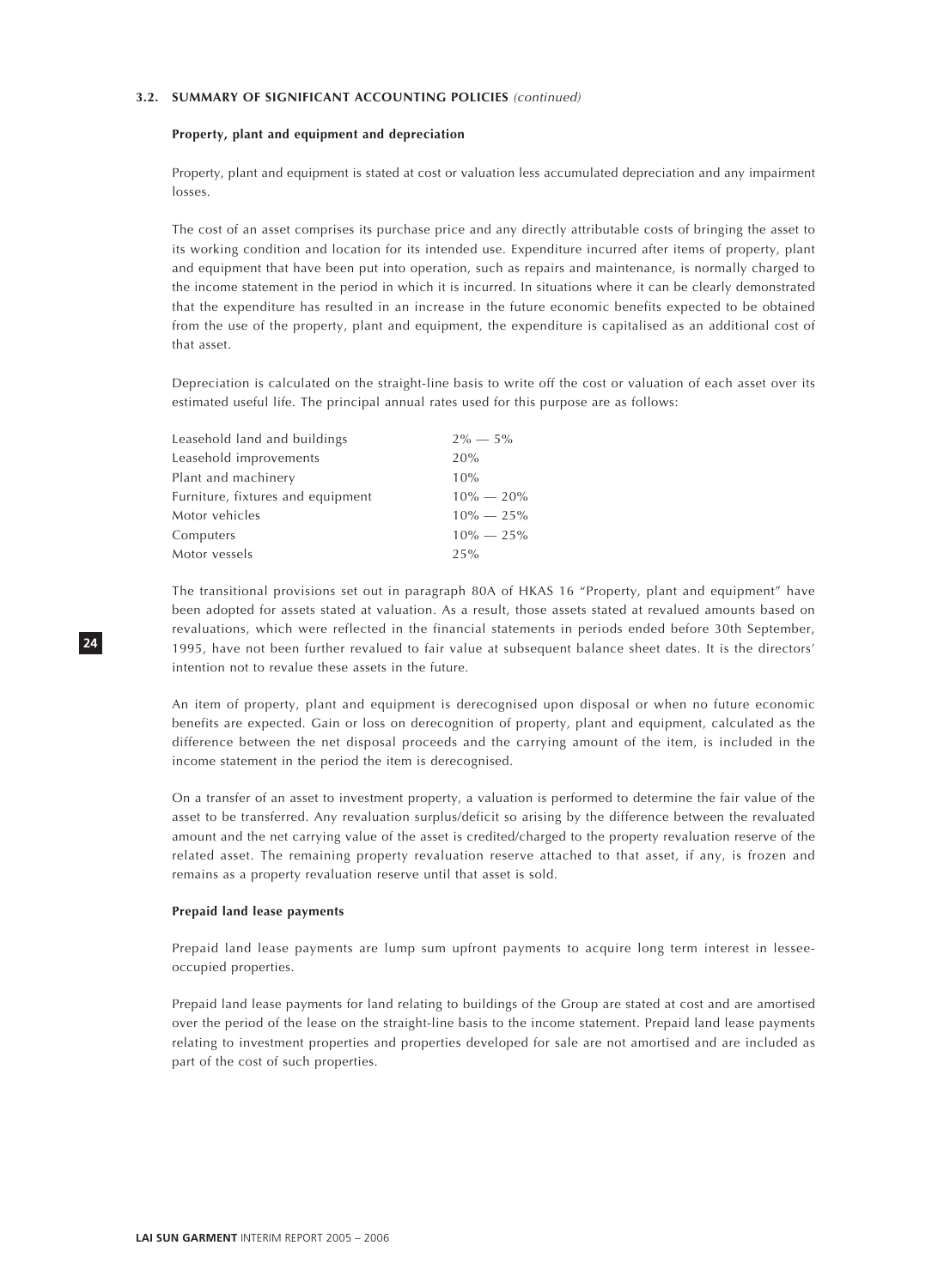#### **Investment properties**

Investment properties are interests in land and buildings in respect of which construction work and development have been completed and which are owned by the Group or held by the Group under finance leases to earn rentals, or for capital appreciation, or both. Such properties are not depreciated, and are measured initially at cost including all transaction costs and, after initial recognition, carried at fair values, being their open market values on the basis of professional valuations performed at least at the end of each financial year.

Changes in the fair values of investment properties are recognised in the income statement in the period in which they arise.

An investment property is derecognised upon disposal or when the investment property is permanently withdrawn from use and no future economic benefits are expected from its disposal. The gain or loss arising from the retirement or disposal of investment property, calculated as the difference between the net disposal proceeds and the carrying amount of the investment property, is recognised in the income statement in the period of the retirement or disposal.

#### **Properties under development**

Properties under development are stated at cost less any accumulated impairment losses. Cost comprises the prepaid land lease payments or cost of land together with any other direct costs attributable to the development of the properties and other related expenses capitalised during the development period.

### **Investments and other financial assets**

Financial assets in the scope of HKAS 39 are classified into four categories including financial assets at fair value through profit or loss, loans and receivables, held-to-maturity investments, and available-for-sale financial assets, as appropriate. When financial assets are recognised initially, they are measured at fair value, plus, in the case of investments not at fair value through profit or loss, directly attributable transaction costs. The Group determines the classification of its financial assets after initial recognition and, where allowed and appropriate, re-evaluates this designation at each financial year end.

All regular way purchases and sales of financial assets are recognised on the trade date i.e. the date that the Group commits to purchase the asset. Regular way purchases or sales are purchases or sales of financial assets that require delivery of assets within the period generally established by regulation or convention in the marketplace.

#### **Available-for-sale investments**

Available-for-sale investments are those non-derivative financial assets that are designated as available-forsale or are not classified in any of the other three categories under the scope of HKAS 39. After initial recognition, available-for-sale investments are measured at fair value with gains or losses recognised as a separate component of equity until the investment is derecognised or until the investment is determined to be impaired, at which time the cumulative gain or loss previously reported in equity is included in the income statement.

The fair value of investments that are actively traded in organised financial markets is determined by reference to quoted market bid prices at the close of business on the balance sheet date.

The Group assesses at each balance sheet date whether there is any objective evidence that an availablefor-sale investment is impaired as a result of one or more events that occurred after the initial recognition of the assets ("loss events"). Where the loss event has an impact on the estimated future cash flows that can be reliably estimated, they are stated at cost less any accumulated impairment losses. If an available-forsale investment is impaired, an amount comprising the difference between its cost and its current fair value, less an impairment loss previously recognised in profit or loss, is transferred from equity to the income statement in case of equity investment impairments cannot be restated through the income statement.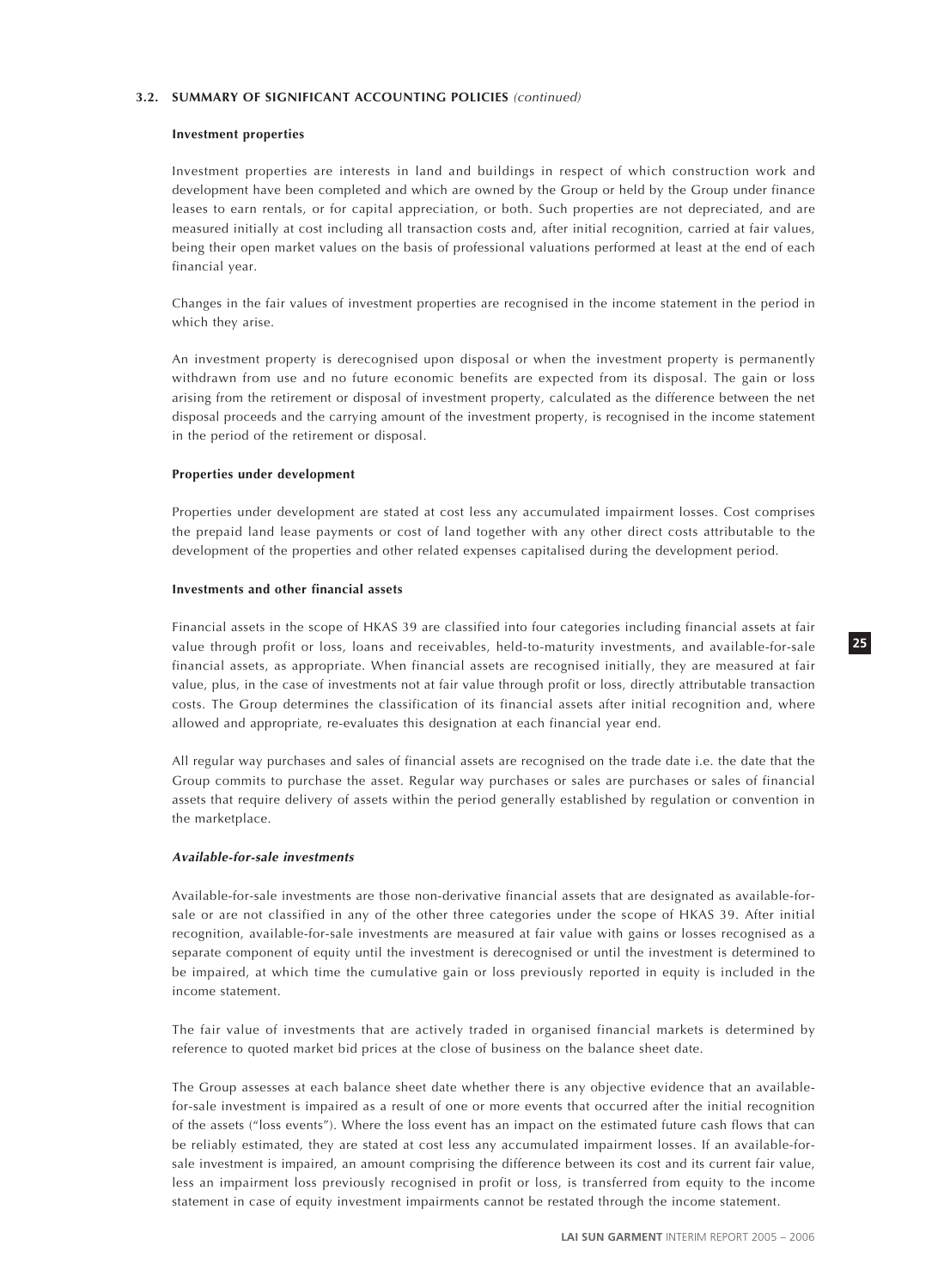### **Investments and other financial assets** (continued)

### **Financial assets at fair value through profit or loss**

Financial assets classified as held for trading are included in the category "financial assets at fair value through profit or loss". Financial assets are classified as held for trading if they are acquired for the purpose of selling in the near term. Derivatives are also classified as held for trading unless they are designated and effective hedging instruments. Gains or losses on investments held for trading are recognised in the income statement.

#### **Loans and receivables**

Loans and receivables are non-derivative financial assets with fixed or determinable payments that are not quoted in an active market. Such assets are carried at amortised cost using the effective interest methods. Gains and losses are recognised in the income statement when the loans and receivables are derecognised or impaired, as well as through the amortisation process.

#### **Fair value**

The fair value of investments that are actively traded in organised financial markets is determined by reference to quoted market bid prices at the close of business at the balance sheet date. For investments where there is no active market, fair value is determined using valuation techniques. Such techniques include using recent arm's length market transactions; reference to the current market value of another instrument which is substantially the same; a discounted cash flow analysis; and option price models.

#### **Inventories**

Inventories are stated at the lower of cost and net realisable value after making due allowances for obsolete or slow-moving items. Cost is determined on the first-in, first-out method and, in the case of work in progress and finished goods, comprises direct materials, direct labour and an appropriate proportion of all production overhead expenditure. Net realisable value is based on estimated selling prices less estimated costs to be incurred to completion and disposal.

#### **Interest-bearing loans and borrowings**

All loans and borrowings are initially recognised at the fair value of the consideration received, net of issue costs associated with the borrowings.

After initial recognition, interest-bearing loans and borrowings are subsequently measured at amortised cost using the effective interest method. Amortised cost is calculated by taking into account any issue costs, and any discount or premium on settlement.

Gains and losses are recognised in the income statement when the liabilities are derecognised or impaired, as well as through the amortisation process.

# **Debtors**

Debtors are recognised and carried at the original invoice amount less allowance for any uncollectible amounts.

An estimate for doubtful debts for debtors is made when there is an objective evidence that the Group will not be able to collect the debts. Bad debts are written off when identified.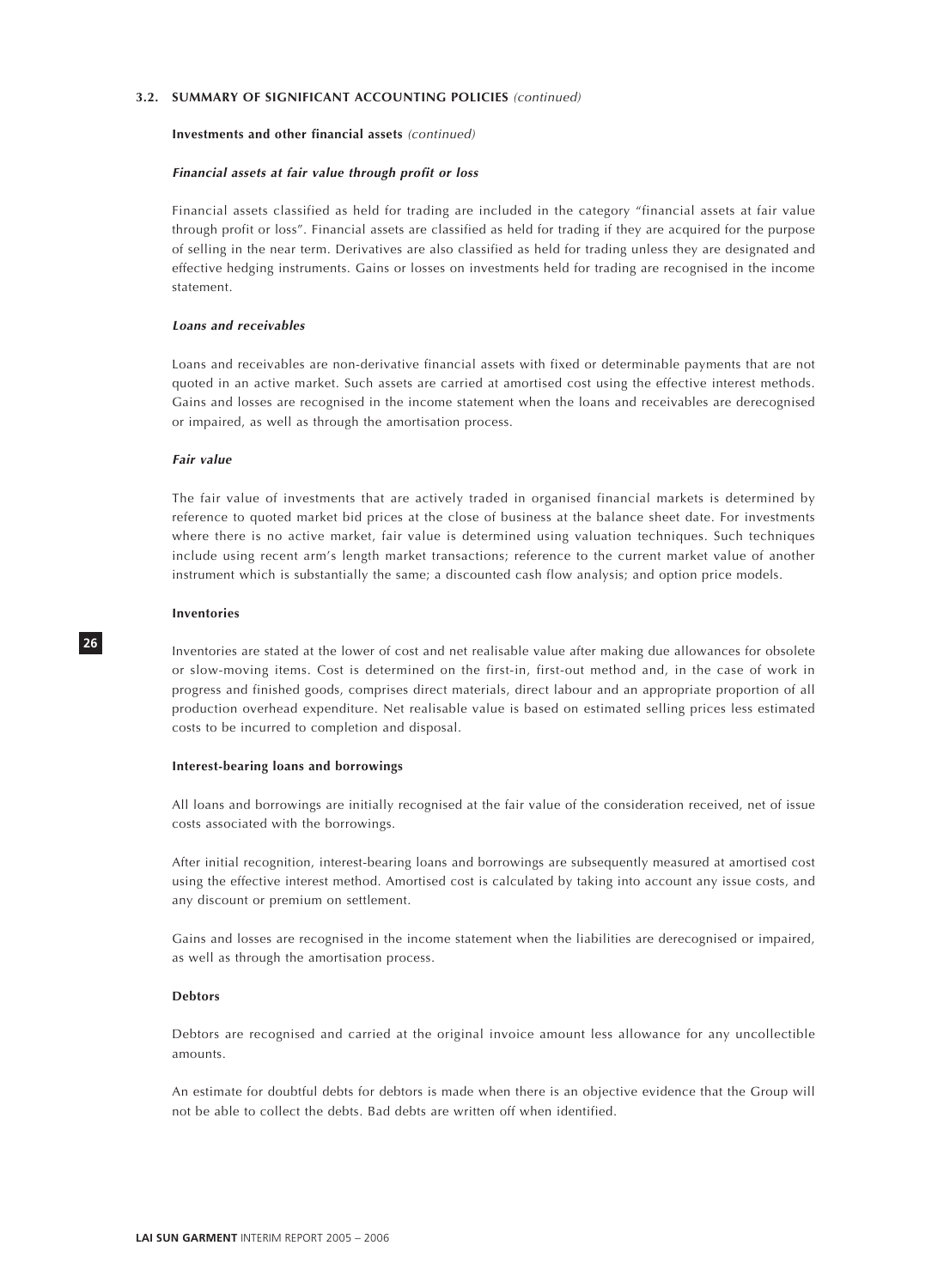### **Provisions**

A provision is recognised when a present obligation (legal or constructive) has arisen as a result of a past event and it is probable that a future outflow of resources will be required to settle the obligation, provided that a reliable estimate can be made of the amount of the obligation.

#### **Textile quota entitlements**

The Group was entitled to certain textile quotas until 1st January, 2005. Temporary textile quota purchased from outside parties were written off to the income statement at the time of utilisation, or in the absence of such utilisation, upon the expiry of the relevant utilisation period. Temporary textile quotas granted by the government were not capitalised as assets in the balance sheet. The profit on the transfer of temporary textile quota entitlements to third parties was recognised upon the execution of a legally binding, unconditional and irrevocable transfer form.

### **Leases**

Leases that transfer substantially all the rewards and risks of ownership of assets to the Group, other than legal title, are accounted for as finance leases. At the inception of a finance lease, the cost of the leased asset is capitalised at the present value of the minimum lease payments and recorded together with the obligation, excluding the interest element, to reflect the purchase and financing. Assets held under capitalised finance leases are included in property, plant and equipment, and depreciated over the shorter of the lease terms and the estimated useful lives of the assets. The finance costs of such leases are charged to the income statement so as to provide a constant periodic rate of charge over the lease terms.

Leases where substantially all the rewards and risks of ownership of assets remain with the lessor are accounted for as operating leases. Where the Group is the lessor, assets leased by the Group under operating leases are included in non-current assets and rentals receivable under the operating leases are credited to the income statement on the straight-line basis over the lease terms. Where the Group is the lessee, rentals payable under operating leases are charged to the income statement on the straight-line basis over the lease terms.

### **Cash and cash equivalents**

For the purpose of the consolidated cash flow statement, cash and cash equivalents comprise cash on hand and demand deposits, and short term highly liquid investments, which are readily convertible into known amounts of cash, and which are subject to an insignificant risk of changes in value, and have a short maturity of generally within three months when acquired, less bank overdrafts, which are repayable on demand and form an integral part of the Group's cash management.

For the purpose of the balance sheets, cash and cash equivalents comprise cash on hand and at banks, including term deposits, which are not restricted as to use.

#### **Impairment of financial assets**

The Group assesses at each balance sheet date whether there is any objective evidence that a financial asset or a group of financial assets is impaired.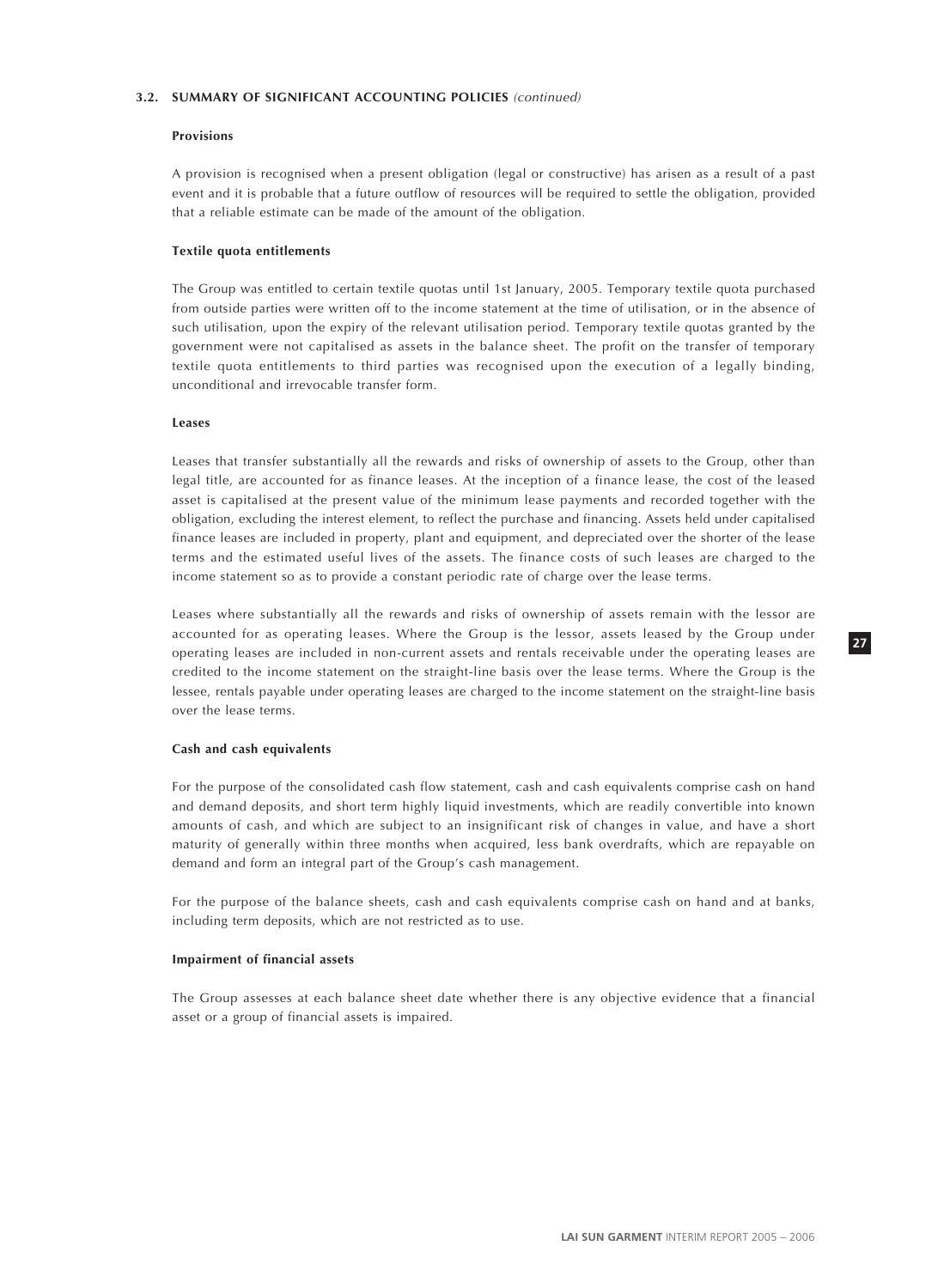#### **Impairment of financial assets** (continued)

#### **Assets carried at amortised cost**

If there is objective evidence that an impairment loss on loans and receivables carried at amortised cost has been incurred, the amount of the loss is measured as the difference between the asset's carrying amount and the present value of estimated future cash flows (excluding future credit losses that have not been incurred) discounted at the financial asset's original effective interest rate (i.e., the effective interest rate computed at initial recognition). The carrying amount of the asset is reduced either directly or through the use of an allowance account. The amount of the impairment loss is recognised in profit or loss.

The Group first assesses whether objective evidence of impairment exists individually for financial assets that are individually significant, and individually or collectively for financial assets that are not individually significant. If it is determined that no objective evidence of impairment exists for an individually assessed financial asset, whether significant or not, the asset is included in a group of financial assets with similar credit risk characteristics and that group is collectively assessed for impairment. Assets that are individually assessed for impairment and for which an impairment loss is or continues to be recognised are not included in a collective assessment of impairment.

If, in a subsequent period, the amount of the impairment loss decreases and the decrease can be related objectively to an event occurring after the impairment was recognised, the previously recognised impairment loss is reversed. Any subsequent reversal of an impairment loss is recognised in the income statement, to the extent that the carrying value of the asset does not exceed its amortised cost at the reversal date.

#### **Available-for-sale financial assets**

If an available-for-sale asset is impaired, an amount comprising the difference between its cost (net of any principal payment and amortisation) and its current fair value, less any impairment loss previously recognised in profit or loss, is transferred from equity to the income statement. Impairment losses on equity instruments classified as available for sale are not reversed through profit or loss.

#### **Derecognition of financial assets**

A financial asset (or, where applicable, a part of a financial asset or part of a group of similar financial assets) is derecognised where:

- the rights to receive cash flows from the asset have expired;
- the Group retains the rights to receive cash flows from the asset, but has assumed an obligation to pay in full without material delay to a third party under a "pass-through" arrangement; or
- the Group has transferred its rights to receive cash flows from the asset and either (a) has transferred substantially all the risks and rewards of the asset, or (b) has neither transferred nor retained substantially all the risks and rewards of the asset, but has transferred control of the asset.

Where the Group has transferred its rights to receive cash flows from an asset and has neither transferred nor retained substantially all the risks and rewards of the asset nor transferred control of the asset, the asset is recognised to the extent of the Group's continuing involvement in the asset. Continuing involvement that takes the form of a guarantee over the transferred asset is measured at the lower of the original carrying amount of the asset and the maximum amount of consideration that the Group could be required to repay.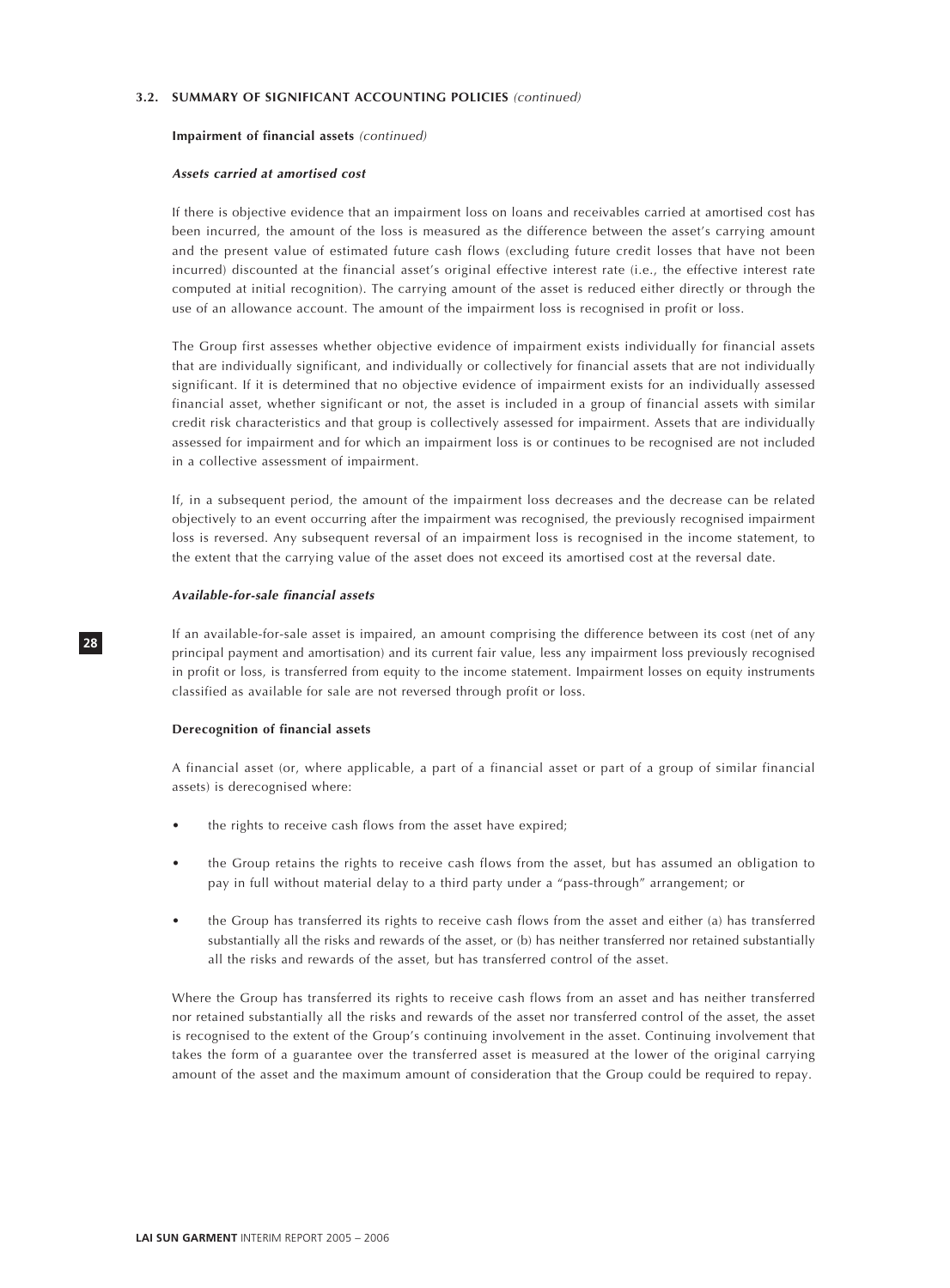#### **Derecognition of financial liabilities**

A financial liability is derecognised when the obligation under the liability is discharged or cancelled or expires.

When an existing financial liability is replaced by another from the same lender on substantially different terms, or the terms of an existing liability are substantially modified, such an exchange or modification is treated as a derecognition of the original liability and a recognition of a new liability, and the difference between the respective carrying amounts is recognised in the income statement.

#### **Income tax**

Income tax comprises current and deferred tax. Income tax is recognised in the income statement, or in equity if it relates to items that are recognised directly in equity in the same or a different period.

Deferred tax is provided, using the liability method, on all temporary differences at the balance sheet date between the tax bases of assets and liabilities and their carrying amounts for financial reporting purposes.

Deferred tax liabilities are recognised for all taxable temporary differences:

- except where the deferred tax liability arises from goodwill or the initial recognition of an asset or liability in a transaction and, at the time of the transaction, affects neither the accounting profit nor taxable profit or loss; and
- in respect of taxable temporary differences associated with interests in subsidiaries and associates, except where the timing of the reversal of the temporary differences can be controlled and it is probable that the temporary differences will not reverse in the foreseeable future.

Deferred tax assets are recognised for all deductible temporary differences, carryforward of unused tax assets and unused tax losses, to the extent that it is probable that taxable profit will be available against which the deductible temporary differences, and the carryforward of unused tax assets and unused tax losses can be utilised:

- except where the deferred tax asset relating to the deductible temporary differences arises from the initial recognition of an asset or liability in a transaction that is not a business combination and, at the time of the transaction, affects neither the accounting profit nor taxable profit or loss; and
- in respect of deductible temporary differences associated with interests in subsidiaries and associates, deferred tax assets are only recognised to the extent that it is probable that the temporary differences will reverse in the foreseeable future and taxable profit will be available against which the temporary differences can be utilised.

The carrying amount of deferred tax assets is reviewed at each balance sheet date and reduced to the extent that it is no longer probable that sufficient future taxable profit will be available to allow all or part of the deferred tax asset to be utilised. Conversely, previously unrecognised deferred tax assets are recognised to the extent that it is probable that sufficient future taxable profit will be available to allow all or part of the deferred tax asset to be utilised.

Deferred tax assets and liabilities are measured at the tax rates that are expected to apply to the period when the asset is realised or the liability is settled, based on tax rates (and tax laws) that have been enacted or substantively enacted at the balance sheet date.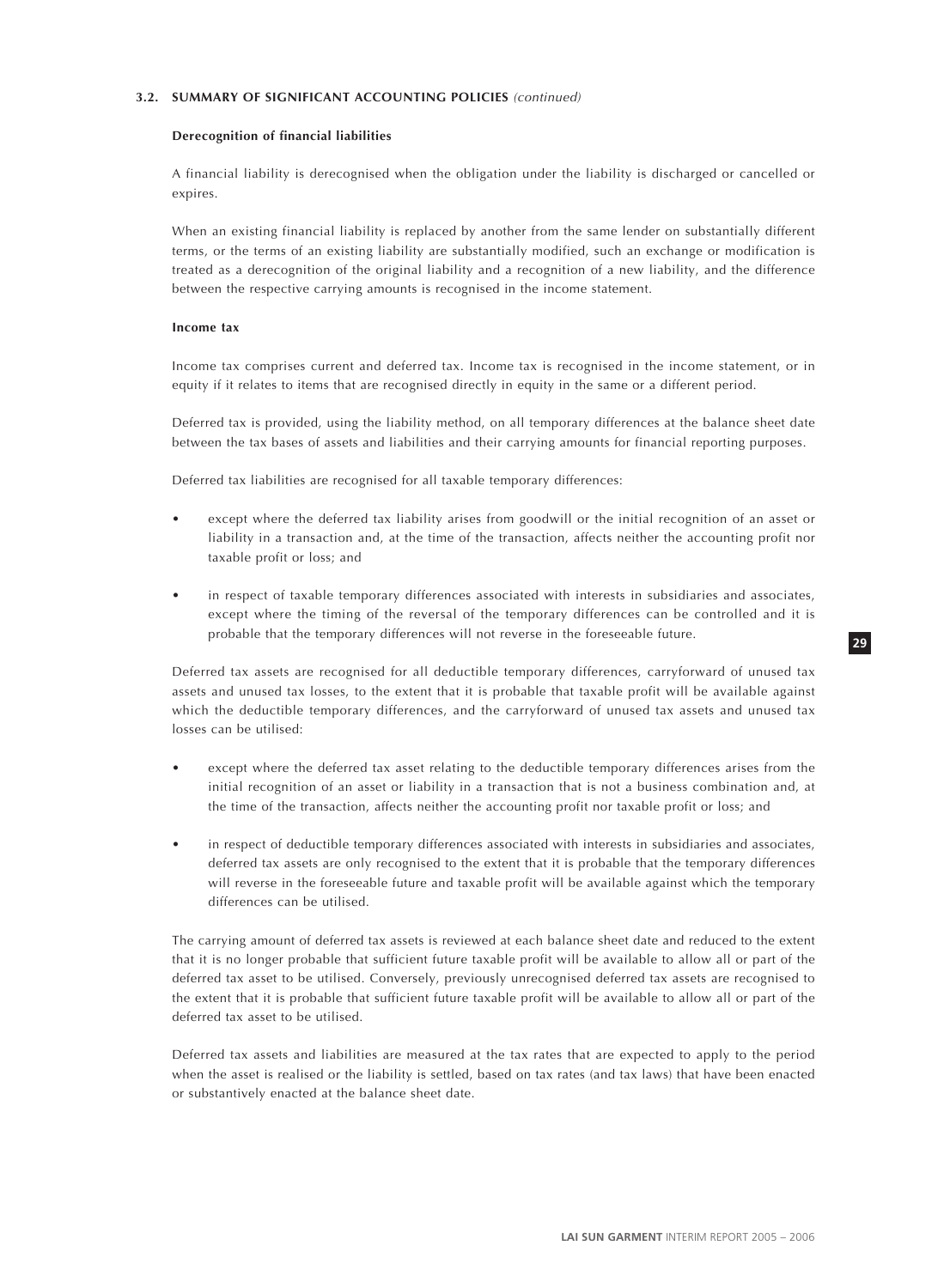#### **Revenue recognition**

Revenue is recognised when it is probable that the economic benefits will flow to the Group and when the revenue can be measured reliably, on the following bases:

- (a) from the sale of goods and transfer of quotas, when the significant risks and rewards of ownership have been transferred to the buyer, provided that the Group maintains neither managerial involvement to the degree usually associated with ownership, nor effective control over the goods sold;
- (b) rental and property management fee income, in the period in which the properties are let out and on the straight-line basis over the lease terms;
- (c) interest income, on an accrual basis using the effective interest method by applying the rate that discounts the estimated future cash receipts through the expected life of the financial instrument to the net carrying amount of the financial assets;
- (d) dividend income, when the shareholders' right to receive payment has been established; and
- (e) royalty income, when the right to receive income is established.

#### **Employee benefits**

### **Paid leave carried forward**

The Group provides paid annual leave to its employees under their employment contracts on a financial year basis. Under certain circumstances, such leave which remains untaken as at the balance sheet date is permitted to be carried forward and utilised by the respective employees in the following year. An accrual is made at the balance sheet date for the expected future cost of such paid leave earned during the period by the employees and carried forward.

#### **Employment Ordinance long service payments**

Certain of the Group's employees have completed the required number of years of service to the Group in order to be eligible for long service payments under the Hong Kong Employment Ordinance in the event of the termination of their employment. The Group is liable to make such payments in the event that such a termination of employment meets the circumstances specified in the Employment Ordinance.

A provision is recognised in respect of the probable future long service payments expected to be made. The provision is based on the best estimate of the probable future payments that have been earned by the employees from their service to the Group at the balance sheet date.

#### **Pension schemes**

The Group operates a defined contribution Mandatory Provident Fund retirement benefits scheme (the "MPF Scheme") under the Mandatory Provident Fund Schemes Ordinance for those employees who are eligible to participate in the MPF scheme during the year. Contributions are made based on a percentage of the employees' basic salaries and are charged to the income statement as they become payable in accordance with the rules of the MPF Schemes. The assets of the MPF Schemes are held separately from those of the Group in an independently administered fund. The Group's employer contributions vest fully with the employees when contributed into the MPF Schemes, except for the Group's employer voluntary contributions, which are refunded to the Group when the employee leaves employment prior to the contributions vesting fully, in accordance with the rules of the MPF Schemes.

The employees of the Group's subsidiaries that operate in Mainland China are required to participate in a central pension scheme operated by the local municipal government in which the subsidiaries operate. These subsidiaries are required to contribute a certain percentage of their payroll costs to the central pension scheme. The contributions are charged to the income statement as they become payable in accordance with the rules of the central pension scheme.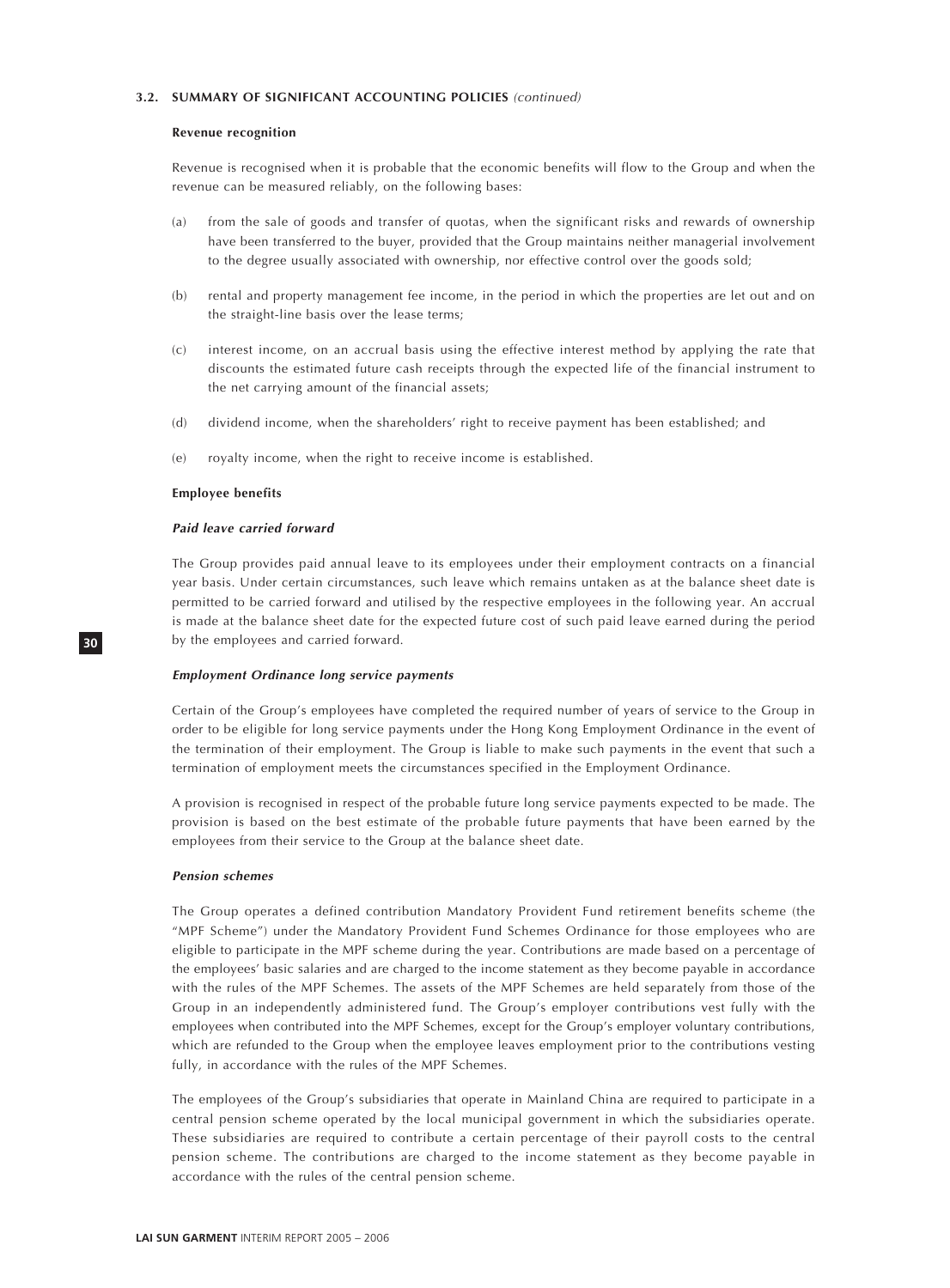#### **Borrowing costs**

Borrowing costs directly attributable to the acquisition or construction of qualifying assets, i.e., assets that necessarily take a substantial period of time to get ready for their intended use or sale, are capitalised as part of the cost of those asset. Capitalisation of such borrowing costs ceases when the asset is substantially ready for its intended use or sale. The capitalisation rate for the year is based on the weighted average of the attributable borrowing costs of the borrowings. All other borrowing costs are charged to the income statement in the period in which they are incurred.

# **Related parties**

A party is related to the Group if:

- (a) directly, or indirectly through one or more intermediaries, the party:
	- (i) controls, is controlled by, or is under common control with, the Group;
	- (ii) has an interest in the Group that gives it significant influence over the Group; or
	- (iii) has joint control over the Group;
- (b) the party is a jointly-controlled entity;
- (c) the party is an associate;
- (d) the party is a member of the key management personnel of the Group or its parent;
- (e) the party is a close member of the family of any individual referred to in (a) or (d);
- (f) the party is an entity that is controlled, jointly-controlled or significantly influenced by, or for which significant voting power in such entity resides with, directly or indirectly, any individual referred to in (d) or (e); or
- (g) the party is a post-employment benefit plan for the benefit of employees of the Group, or of any entity that is a related party of the Group.

### **Foreign currencies**

These financial statements are presented in Hong Kong dollars, which is the Company's functional and presentation currency. Each entity in the Group determines its own functional currency and items included in the financial statements of each entity are measured using that functional currency.

Foreign currency transactions are initially recorded using the functional currency rate ruling at the date of the transactions. Monetary assets and liabilities denominated in foreign currencies are retranslated at the functional currency rate of exchange ruling at the balance sheet date. All differences are taken to the income statement. Non-monetary items that are measured in terms of historical cost in a foreign currency are translated using the exchange rates as at the dates of the initial transactions. Non-monetary items measured at fair value in a foreign currency are translated using the exchange rates at the date when the fair value was determined.

The functional currencies of certain overseas subsidiaries are not Hong Kong dollars. As at the balance sheet date, the assets and liabilities of these entities are translated into the presentation currency of the Company (i.e., Hong Kong dollars) at the exchange rates ruling at the balance sheet date and their income statements are translated into Hong Kong dollars at the weighted average exchange rates for the year. The resulting exchange differences are included in the exchange fluctuation reserve. On disposal of a foreign entity, the deferred cumulative amount recognised in equity relating to that particular foreign is recognised in the income statement.

For the purpose of the consolidated cash flow statement, the cash flows of overseas subsidiaries are translated into Hong Kong dollars at the exchange rates ruling at the dates of the cash flows. Frequently recurring cash flows of overseas subsidiaries that arise throughout the year are translated into Hong Kong dollars at the weighted average exchange rates for the year.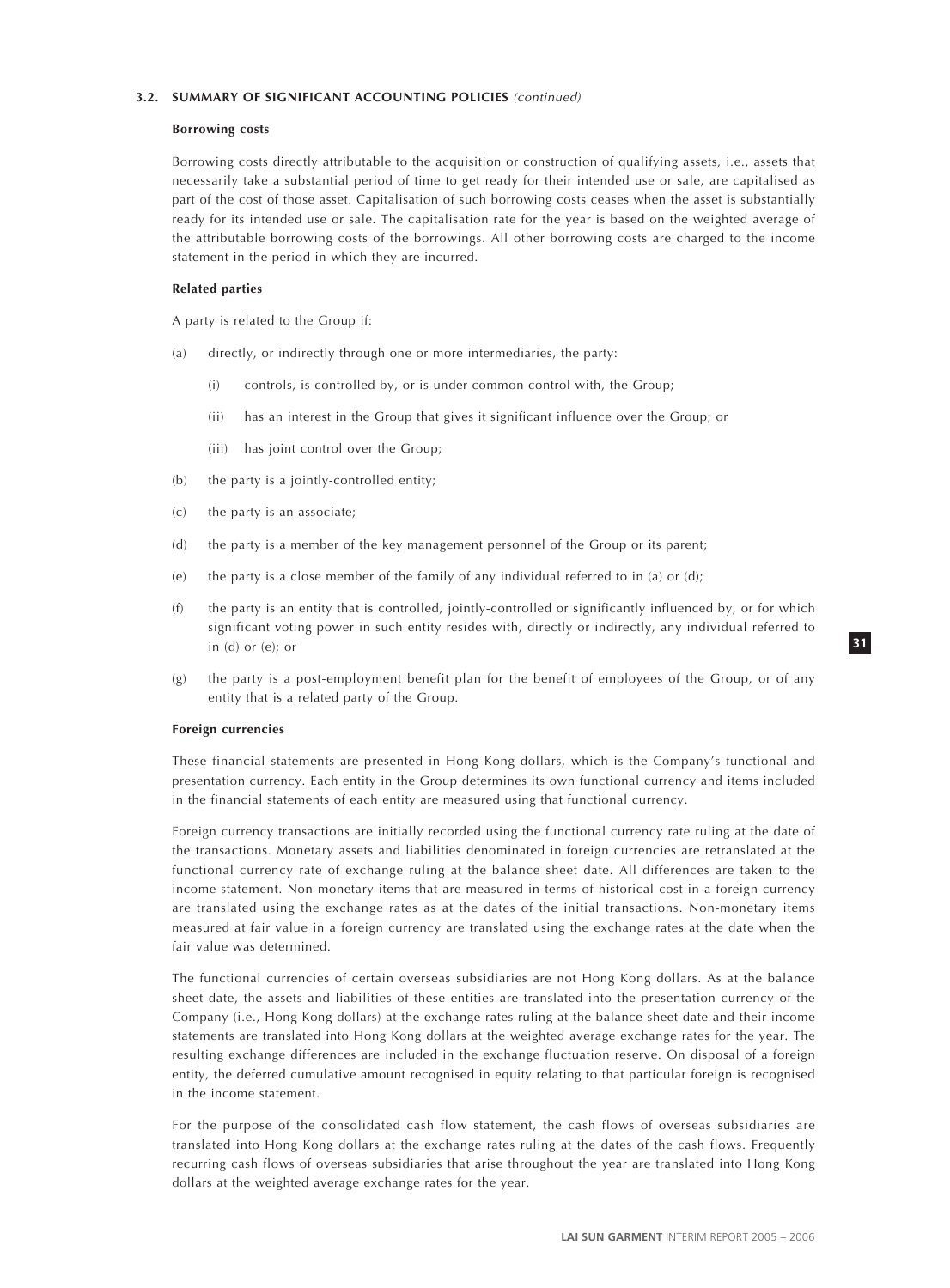### **3.3. SUMMARY OF THE IMPACT OF CHANGES IN ACCOUNTING POLICIES**

As disclosed in the Company's audited consolidated financial statements for the year ended 31st July, 2005, the Group had resolved to early adopt new and revised HKFRSs which also include all HKASs and Interpretations issued by the HKICPA, in the financial year ended 31st July, 2005. The early adoption took place after the Group had prepared its unaudited condensed interim consolidated financial statements for the six months ended 31st January, 2005 and accordingly, the Group's results for the six months ended 31st January, 2005 were previously reported in accordance with Statements of Standard Accounting Practice issued by the HKICPA. In order to conform with the current period's presentation and to comply with the new requirements of HKFRSs, certain comparative amounts have been restated and reclassified accordingly.

**(a) The effect of changes in accounting policies on the unaudited consolidated income statement for the six months ended 31st January, 2005 is summarised as follows:**

|                                             | Impact of adopting<br><b>HKFRSs on the Company</b> |                   | Impact of<br><b>HKFRSs</b> on<br>and its subsidiaries share of profits |             |
|---------------------------------------------|----------------------------------------------------|-------------------|------------------------------------------------------------------------|-------------|
|                                             |                                                    | HKAS-             | and losses of                                                          |             |
|                                             | <b>HKFRS 3</b>                                     | Int <sub>21</sub> | associates                                                             | Total       |
|                                             | HK\$'000                                           | HK\$'000          | HK\$'000                                                               | HK\$'000    |
| For the six months ended 31st January, 2005 |                                                    |                   |                                                                        |             |
| Decrease in amortisation of goodwill        | 8,990                                              |                   |                                                                        | 8,990       |
| Increase in share of losses of associates   |                                                    |                   | (1,637)                                                                | (1,637)     |
| Decrease in gain on deemed disposal of      |                                                    |                   |                                                                        |             |
| an associate                                | (2,203,632)                                        |                   |                                                                        | (2,203,632) |
| Decrease in negative goodwill recognised    | (13, 657)                                          |                   |                                                                        | (13, 657)   |
| Decrease in profit for the period           | (2,208,299)                                        |                   | (1,637)                                                                | (2,209,936) |
| Decrease in profit attributable to:         |                                                    |                   |                                                                        |             |
| Equity holders of the parent                | (2,208,299)                                        |                   | (1,637)                                                                | (2,209,936) |
| Decrease in earnings per share $(HK\$ )     | (1.54)                                             |                   |                                                                        | (1.54)      |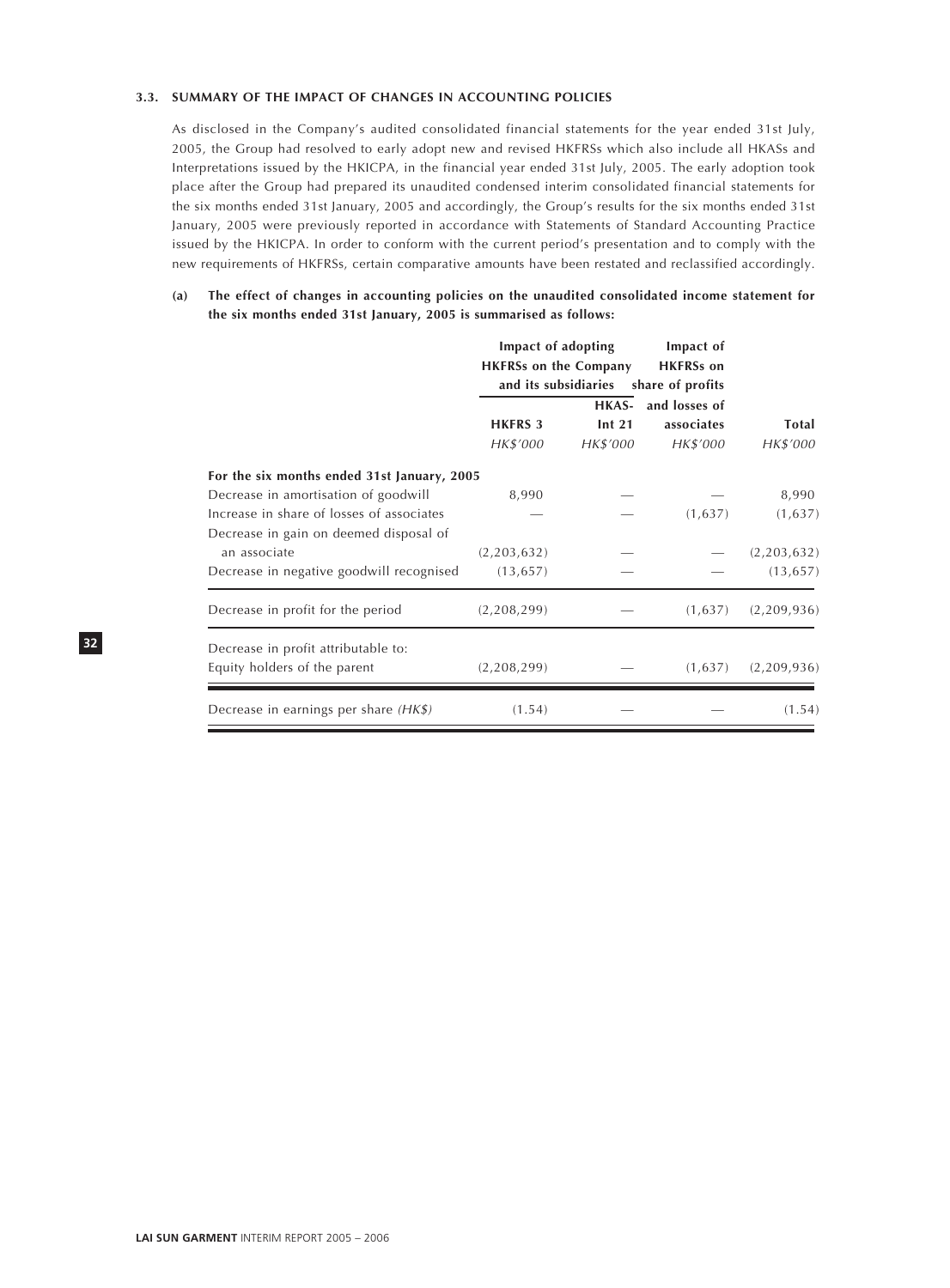# **3.3. SUMMARY OF THE IMPACT OF CHANGES IN ACCOUNTING POLICIES** (continued)

**(b) The effect of changes in accounting policies on the equity as at 1st August, 2004 and 31st July, 2004 is summarised as follows:**

|                                           | Impact of adopting<br><b>HKFRSs on the Company</b><br>and its subsidiaries |                                        | Impact of<br><b>HKFRSs</b> on          |                   |  |
|-------------------------------------------|----------------------------------------------------------------------------|----------------------------------------|----------------------------------------|-------------------|--|
|                                           | <b>HKFRS 3</b><br>HK\$'000                                                 | HKAS-<br>Int <sub>21</sub><br>HK\$'000 | interests in<br>associates<br>HK\$'000 | Total<br>HK\$'000 |  |
| As at 1st August, 2004                    |                                                                            |                                        |                                        |                   |  |
| Total equity                              |                                                                            |                                        |                                        |                   |  |
| Decrease in property revaluation reserve  |                                                                            | (9, 541)                               |                                        | (9, 541)          |  |
| Decrease/(increase) in accumulated losses | 4,338,821                                                                  | (2,902)                                | 48,327                                 | 4,384,246         |  |
| Decrease in capital reserve               | (3,701,838)                                                                |                                        | (102, 349)                             | (3,804,187)       |  |
| Increase/(decrease) in equity             | 636,983                                                                    | (12, 443)                              | (54, 022)                              | 570,518           |  |
| As at 31st July, 2004                     |                                                                            |                                        |                                        |                   |  |
| Total equity                              |                                                                            |                                        |                                        |                   |  |
| Decrease in property revaluation reserve  |                                                                            | (9, 541)                               |                                        | (9, 541)          |  |
| Decrease/(increase) in accumulated losses |                                                                            | (2,902)                                | 44,750                                 | 41,848            |  |
| Decrease in capital reserve               |                                                                            |                                        | (102, 349)                             | (102, 349)        |  |
| Decrease in equity                        |                                                                            | (12, 443)                              | (57, 599)                              | (70, 042)         |  |

# **4. SEGMENT INFORMATION**

Segment information is presented by way of two segment formats: (i) on a primary segment reporting basis, by business segment; and (ii) on a secondary segment reporting basis, by geographical segment.

The Group's operating businesses are structured and managed separately, according to the nature of their operations and the products and services they provide. Each of the Group's business segments represents a strategic business unit that offers products and services that are subject to risks and returns which are different from those of the other business segments. Summary details of the business segments are as follows:

- (a) the garment operation segment engages in the trading and distribution of garments and the transfer of textile quotas;
- (b) the property development segment engages in property development and the sale of properties;
- (c) the property investment segment comprises the leasing of commercial and residential premises; and
- (d) the "others" segment comprises, principally, the Group's property management service business, and corporate income and expense items.

In determining the Group's geographical segments, revenues are attributed to the segments based on the location of the customers, and assets are attributed to the segments based on the location of assets.

Intersegment sales and transfers are transacted with reference to the selling prices used for sales made to third parties at the then prevailing market prices.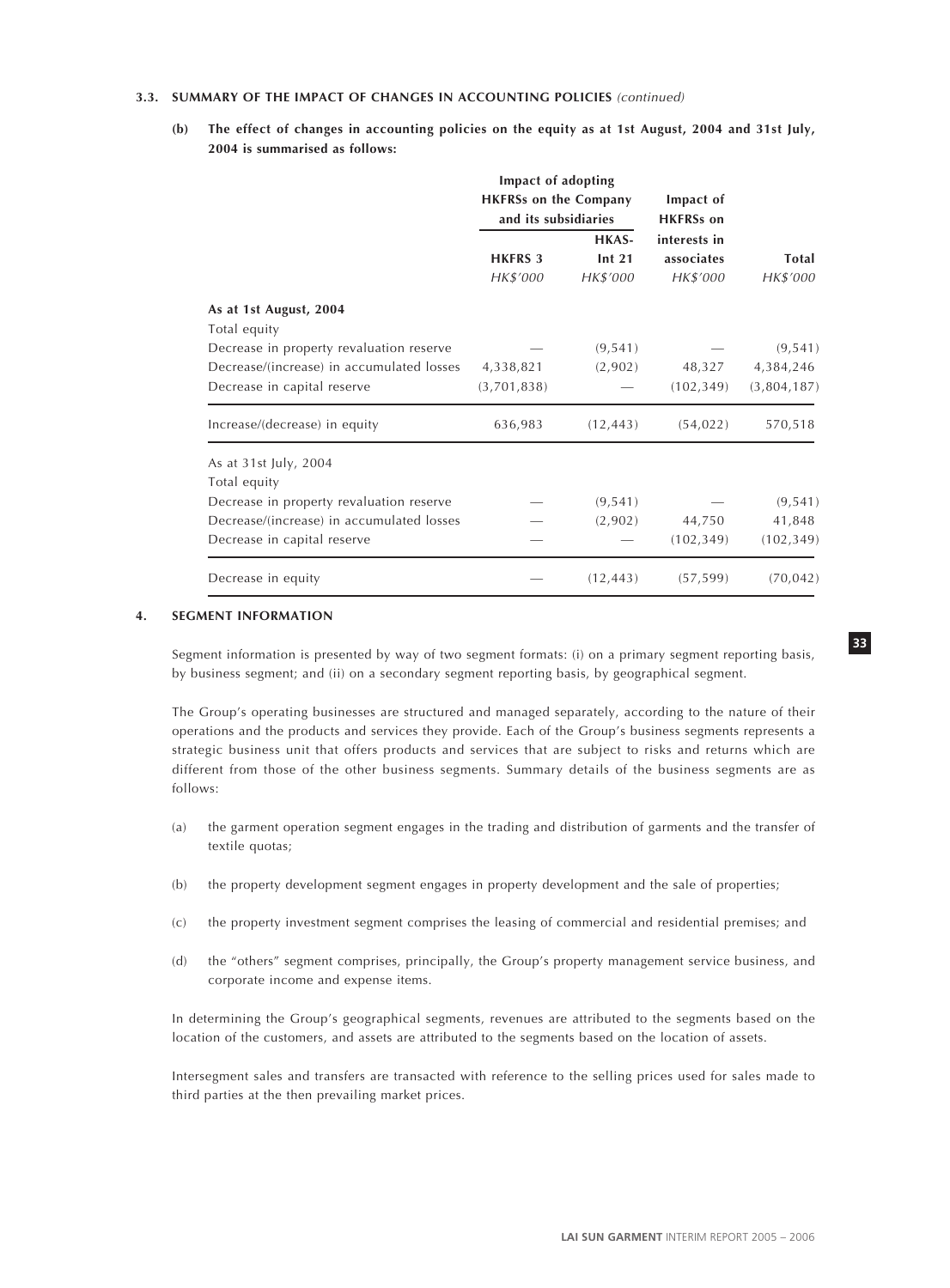# **4.** SEGMENT INFORMATION (continued)

# **(a) Business segments**

The following tables present revenue, profit/(loss) and certain asset, liability and expenditure information for the Group's business segments:

# **Group**

**34**

|                                                                                                        | 2006<br><b>HK\$'000</b> | <b>Garment</b> operation<br>Six months<br>ended 31st January,<br>2005<br>HK\$'000<br>(Unaudited)<br>(Restated) | 2006<br><b>HK\$'000</b> | Property development<br>Six months<br>ended 31st January,<br>2005<br>HK\$'000<br>(Unaudited)<br>(Restated) | 2006<br><b>HK\$'000</b> | Property investment<br>Six months<br>ended 31st January,<br>2005<br>HK\$'000<br>(Unaudited)<br>(Restated) | 2006<br><b>HK\$'000</b> | Others<br>Six months<br>ended 31st January,<br>2005<br>HK\$'000<br>(Unaudited)<br>(Restated) | 2006<br><b>HK\$'000</b> | Eliminations<br>Six months<br>ended 31st January,<br>2005<br>HK\$'000<br>(Unaudited) | 2006<br><b>HK\$'000</b> | Consolidated<br>Six months<br>ended 31st January,<br>2005<br>HK\$'000<br>(Unaudited)<br>(Restated) |
|--------------------------------------------------------------------------------------------------------|-------------------------|----------------------------------------------------------------------------------------------------------------|-------------------------|------------------------------------------------------------------------------------------------------------|-------------------------|-----------------------------------------------------------------------------------------------------------|-------------------------|----------------------------------------------------------------------------------------------|-------------------------|--------------------------------------------------------------------------------------|-------------------------|----------------------------------------------------------------------------------------------------|
| Segment revenue:<br>Sales to external<br>customers<br>Intersegment sales<br>Other revenue<br>and gains | 194,588<br>13,310       | 263,373<br>16,198                                                                                              |                         |                                                                                                            | 8,473<br>107            | 9,697<br>12                                                                                               | 6,220                   | 13,287                                                                                       |                         | (12)<br>$\overline{\phantom{0}}$                                                     | 209,281<br>13,417       | 286,357<br>16,198                                                                                  |
| Total                                                                                                  | 207,898                 | 279,571                                                                                                        |                         |                                                                                                            | 8,580                   | 9,709                                                                                                     | 6,220                   | 13,287                                                                                       |                         | (12)                                                                                 | 222,698                 | 302,555                                                                                            |
| Segment results                                                                                        | 4,119                   | 24,079                                                                                                         |                         |                                                                                                            | 150,810                 | 8,580                                                                                                     | (5, 128)                | (415)                                                                                        |                         |                                                                                      | 149,801                 | 32,244                                                                                             |
| Interest income<br>and unallocated<br>other revenue<br>and gains                                       |                         |                                                                                                                |                         |                                                                                                            |                         |                                                                                                           |                         |                                                                                              |                         |                                                                                      | 8,665                   | 4,585                                                                                              |
| Profit from operating<br>activities<br>Finance costs<br>Share of profits<br>and losses of              |                         |                                                                                                                |                         |                                                                                                            |                         |                                                                                                           |                         |                                                                                              |                         |                                                                                      | 158,466<br>(11, 497)    | 36,829<br>(6,901)                                                                                  |
| associates<br>Gain on deemed<br>disposal of<br>an associate                                            |                         |                                                                                                                |                         |                                                                                                            |                         |                                                                                                           |                         |                                                                                              |                         |                                                                                      | 26,763                  | 27,708<br>217,817                                                                                  |
| Profit before tax<br>Tax                                                                               |                         |                                                                                                                |                         |                                                                                                            |                         |                                                                                                           |                         |                                                                                              |                         |                                                                                      | 173,732<br>(14, 252)    | 275,453<br>(6, 472)                                                                                |

Profit for the period **159,480** 268,981

Attributable to: Equity holders<br>of the parent

of the parent **99,640** 260,809 Minority interests **59,840** 8,172 **159,480** 268,981

Ξ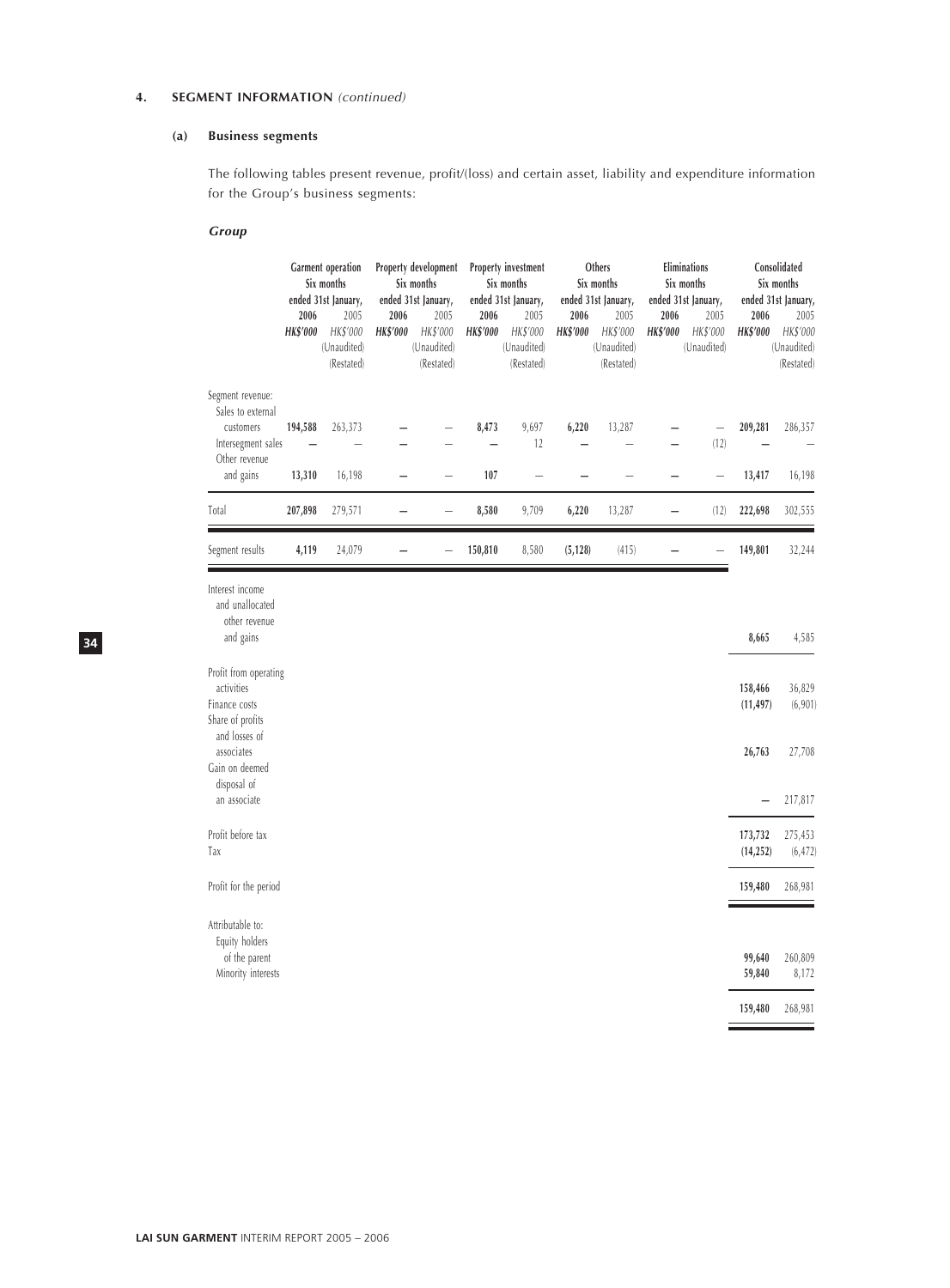# **4. SEGMENT INFORMATION** (continued)

# **(a) Business segments** (continued)

**Group**

|                                                                            | Garment operation<br>31st January,<br>2006             | 2005                            | Property development<br>31st July, 31st January,<br>2006  | 2005                            | Property investment<br>31st July, 31st January,<br>2006  | 2005                            | Others<br>31st July, 31st January,<br>2006  | 2005                            | <b>Eliminations</b><br>31st July, 31st January,<br>2006  | 2005                            | Consolidated<br>31st July, 31st January,<br>2006  | 31st July,<br>2005              |
|----------------------------------------------------------------------------|--------------------------------------------------------|---------------------------------|-----------------------------------------------------------|---------------------------------|----------------------------------------------------------|---------------------------------|---------------------------------------------|---------------------------------|----------------------------------------------------------|---------------------------------|---------------------------------------------------|---------------------------------|
|                                                                            | <b>HK\$'000</b>                                        | HK\$'000                        | <b>HK\$'000</b>                                           | HK\$'000                        | <b>HK\$'000</b>                                          | HK\$'000                        | <b>HK\$'000</b>                             | HK\$'000                        | <b>HK\$'000</b>                                          | HK\$'000                        | <b>HK\$'000</b>                                   | HK\$'000                        |
| Segment assets<br>Interests in associates<br>Unallocated assets            | 226,393                                                | 430,402                         | 247,335                                                   | 233,315                         | 477,538                                                  | 251,841                         | 6,719                                       | 7,319                           |                                                          |                                 | 957,985<br>2,208,845<br>596,131                   | 922,877<br>2,177,085<br>386,357 |
| Total assets                                                               |                                                        |                                 |                                                           |                                 |                                                          |                                 |                                             |                                 |                                                          |                                 | 3,762,961                                         | 3,486,319                       |
| Segment liabilities<br>Unallocated liabilities                             | 82,018                                                 | 100,016                         | 6                                                         | 1,120                           | 33,334                                                   | 18,013                          | 11,497                                      | 11,412                          |                                                          |                                 | 126,855<br>386,627                                | 130,561<br>366,685              |
| <b>Total liabilities</b>                                                   |                                                        |                                 |                                                           |                                 |                                                          |                                 |                                             |                                 |                                                          |                                 | 513,482                                           | 497,246                         |
|                                                                            | Garment operation<br>Six months<br>ended 31st January, |                                 | Property development<br>Six months<br>ended 31st January, |                                 | Property investment<br>Six months<br>ended 31st January, |                                 | Others<br>Six months<br>ended 31st January, |                                 | <b>Eliminations</b><br>Six months<br>ended 31st January, |                                 | Consolidated<br>Six months<br>ended 31st January, |                                 |
|                                                                            | 2006<br><b>HK\$'000</b>                                | 2005<br>HK\$'000<br>(Unaudited) | 2006<br><b>HK\$'000</b>                                   | 2005<br>HK\$'000<br>(Unaudited) | 2006<br><b>HK\$'000</b>                                  | 2005<br>HK\$'000<br>(Unaudited) | 2006<br><b>HK\$'000</b>                     | 2005<br>HK\$'000<br>(Unaudited) | 2006<br><b>HK\$'000</b>                                  | 2005<br>HK\$'000<br>(Unaudited) | 2006<br><b>HK\$'000</b>                           | 2005<br>HK\$'000<br>(Unaudited) |
| Other segment<br>information:<br>Depreciation<br>Gain on<br>revaluation of | 5,718                                                  | 3,989                           |                                                           |                                 | 934                                                      | 90                              | 26                                          | 20                              |                                                          |                                 | 6,678                                             | 4,099                           |
|                                                                            |                                                        |                                 |                                                           |                                 |                                                          |                                 |                                             |                                 |                                                          |                                 |                                                   |                                 |

# **(b) Geographical segments**

The following table presents revenue and certain asset and expenditure information for the Group's geographical segments.

# **Group**

|                                       | Hong Kong<br>Six months |                     | Mainland China<br>Six months |                     |                          | United States of America<br>Six months | Consolidated<br>Six months |                     |  |
|---------------------------------------|-------------------------|---------------------|------------------------------|---------------------|--------------------------|----------------------------------------|----------------------------|---------------------|--|
|                                       |                         | ended 31st January, |                              | ended 31st January, |                          | ended 31st January,                    |                            | ended 31st January, |  |
|                                       | 2006                    | 2005                | 2006                         | 2005                | 2006                     | 2005                                   | 2006                       | 2005                |  |
|                                       | <b>HK\$'000</b>         | HK\$'000            | <b>HK\$'000</b>              | HK\$'000            | <b>HK\$'000</b>          | HK\$'000                               | <b>HK\$'000</b>            | HK\$'000            |  |
|                                       |                         | (Unaudited)         |                              | (Unaudited)         |                          | (Unaudited)                            |                            | (Unaudited)         |  |
| Segment revenue:<br>Sales to external |                         |                     |                              |                     |                          |                                        |                            |                     |  |
| customers                             | 131,698                 | 121,590             | 77,583                       | 108,254             |                          | 56,513                                 | 209,281                    | 286,357             |  |
|                                       | 31st January,           |                     | 31st July, 31st January,     |                     | 31st July, 31st January, |                                        | 31st July, 31st January,   | 31st July,          |  |
|                                       | 2006                    | 2005                | 2006                         | 2005                | 2006                     | 2005                                   | 2006                       | 2005                |  |
|                                       | <b>HK\$'000</b>         | HK\$'000            | <b>HK\$'000</b>              | HK\$'000            | <b>HK\$'000</b>          | HK\$'000                               | <b>HK\$'000</b>            | HK\$'000            |  |
| Segment assets                        | 638,851                 | 623,366             | 317,896                      | 295,572             | 1,238                    | 3,939                                  | 957,985                    | 922,877             |  |
|                                       |                         | Six months          |                              | Six months          |                          | Six months                             |                            | Six months          |  |
|                                       |                         | ended 31st January, |                              | ended 31st January, |                          | ended 31st January,                    |                            | ended 31st January, |  |
|                                       | 2006                    | 2005                | 2006                         | 2005                | 2006                     | 2005                                   | 2006                       | 2005                |  |
|                                       | <b>HK\$'000</b>         | HK\$'000            | <b>HK\$'000</b>              | HK\$'000            | <b>HK\$'000</b>          | HK\$'000                               | <b>HK\$'000</b>            | HK\$'000            |  |
|                                       |                         | (Unaudited)         |                              | (Unaudited)         |                          | (Unaudited)                            |                            | (Unaudited)         |  |
| Capital expenditure                   | 32,579                  | 10,035              | 2,539                        |                     |                          |                                        | 35,118                     | 10,035              |  |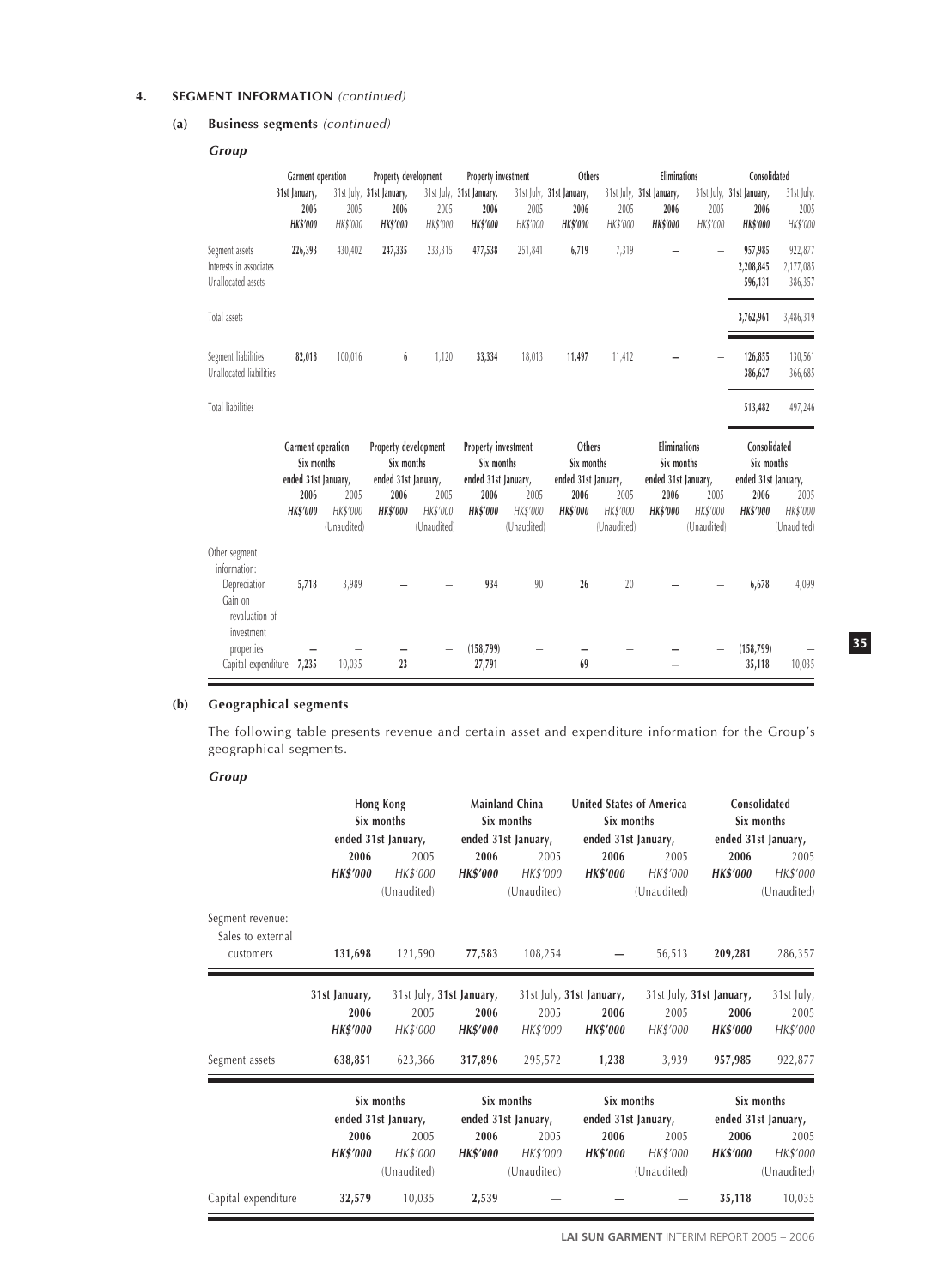#### **5. RELATED PARTY TRANSACTIONS**

In addition to the related party transactions and balances detailed elsewhere in the financial statements, the Group entered into the following material transactions with related parties during the period:

#### **(a) Transactions with related parties**

|                                              |              | Six months ended 31st January, |             |  |
|----------------------------------------------|--------------|--------------------------------|-------------|--|
|                                              |              | 2006                           | 2005        |  |
|                                              | <b>Notes</b> | <b>HK\$'000</b>                | HK\$'000    |  |
|                                              |              |                                | (Unaudited) |  |
| Rental expenses and building management fees |              |                                |             |  |
| paid and payable to:                         |              |                                |             |  |
| Lai Sun Textiles Company Limited             | (i)          | 1,060                          | 1,060       |  |
| Related company                              | (ii)         | 1,867                          | 2,012       |  |
| Interest expense on note payable and         |              |                                |             |  |
| other borrowing granted by Mr. Lim Por Yen   | (iii)        | 8,257                          | 5,938       |  |
| Interest expense on other borrowing          |              |                                |             |  |
| granted by Mr. Lam Kin Ngok, Peter           | (iii)        | 2,438                          |             |  |

### Notes:

**36**

- (i) Lai Sun Textiles Company Limited is a company beneficially owned by certain directors of the Company. Rental expenses and building management fees were paid pursuant to the respective lease agreements.
- (ii) Rental expenses and building management fees were paid to this related company, of which certain directors of the Company are also the directors of this related company, based on the terms stated in the respective lease agreements.
- (iii) The interest expense was charged at the best lending rate quoted by a designated bank in Hong Kong in respect of the note payable (note 26) and the other borrowings (note 25).

# **(b) Compensation of key management personnel of the Group**

|                                                     |                 | Six months ended 31st January, |  |  |
|-----------------------------------------------------|-----------------|--------------------------------|--|--|
|                                                     | 2006            | 2005                           |  |  |
|                                                     | <b>HK\$'000</b> | HK\$'000                       |  |  |
|                                                     |                 | (Unaudited)                    |  |  |
| Short term employee benefits                        | 6,326           | 4,884                          |  |  |
| Post-employment benefits                            | 25              | 28                             |  |  |
| Total compensation paid to key management personnel | 6,351           | 4,912                          |  |  |

**(c)** Apart from the above, subsequent to the balance sheet date, the Company entered into certain agreements which constitute related party transactions. Further details of these agreements are set out in note 35 (a), (b) and (c) to the financial statements.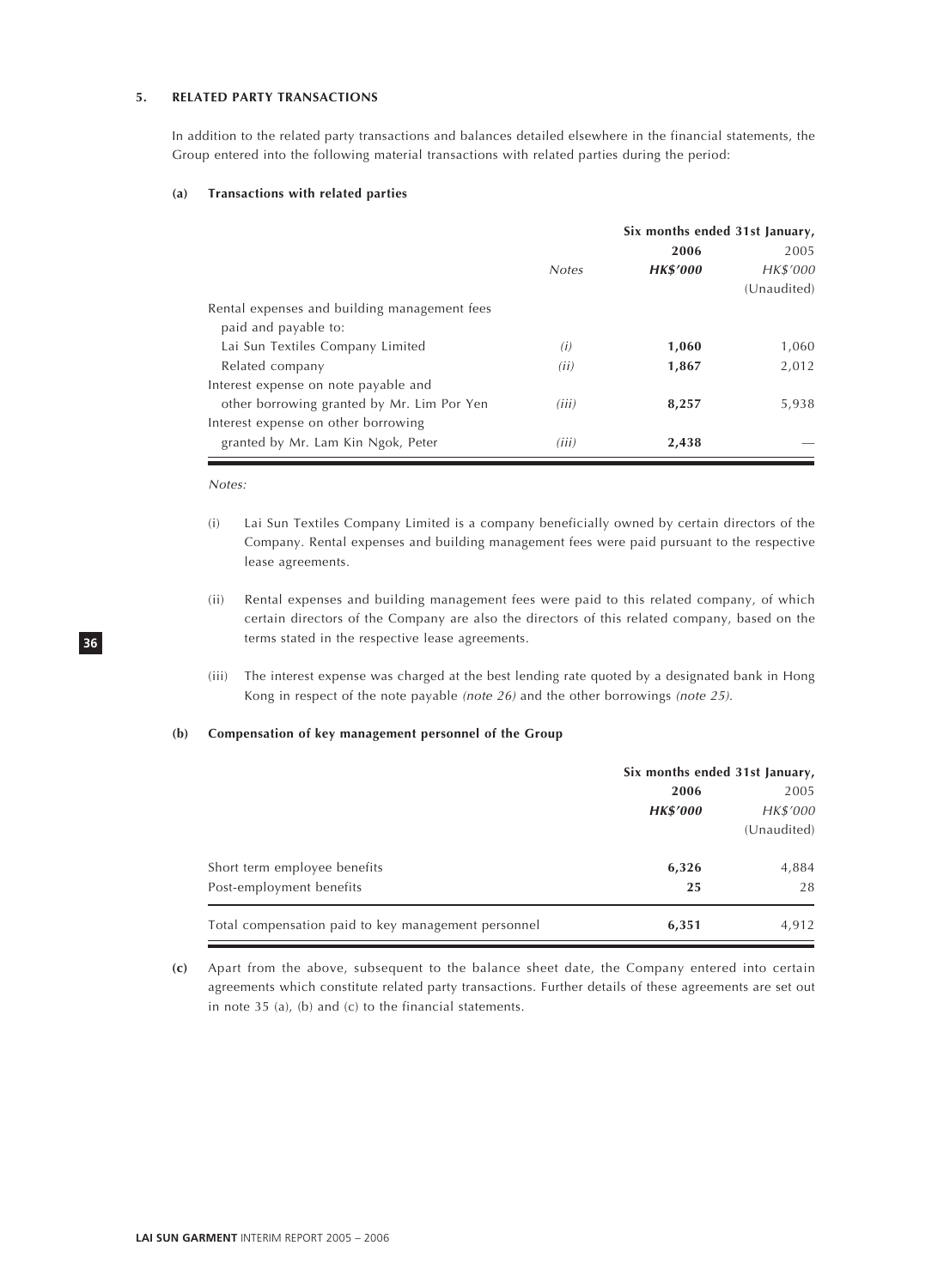# **6. TURNOVER, OTHER REVENUE AND GAINS**

Turnover represents the net invoiced value of garments sold, proceeds from the transfer of textile quotas, rental income and income from other operations. An analysis of turnover, other revenue and gains is as follows:

# **Turnover**

|                                                               | Six months ended 31st January, |             |  |  |
|---------------------------------------------------------------|--------------------------------|-------------|--|--|
|                                                               | 2006                           | 2005        |  |  |
|                                                               | <b>HK\$'000</b>                | HK\$'000    |  |  |
|                                                               |                                | (Unaudited) |  |  |
| Sale of garments and proceeds from transfer of textile quotas | 194,588                        | 263,373     |  |  |
| Rental income                                                 | 8,473                          | 9,697       |  |  |
| Other operations                                              | 6,220                          | 13,287      |  |  |
|                                                               | 209,281                        | 286,357     |  |  |

# **Other revenue and gains**

|                                                             | Six months ended 31st January, |             |  |  |
|-------------------------------------------------------------|--------------------------------|-------------|--|--|
|                                                             | 2006                           | 2005        |  |  |
|                                                             | <b>HK\$'000</b>                | HK\$'000    |  |  |
|                                                             |                                | (Unaudited) |  |  |
| Royalty income                                              | 11,532                         | 14,653      |  |  |
| Unrealised gains on revaluation of financial assets         |                                |             |  |  |
| at fair value through profit or loss                        | 696                            | 2,952       |  |  |
| Dividend income from financial assets at fair value through |                                |             |  |  |
| profit or loss                                              | 458                            | 427         |  |  |
| Interest income from bank deposits                          | 3,914                          | 466         |  |  |
| Other interest income                                       | 3,597                          | 57          |  |  |
| Others                                                      | 1,885                          | 2,228       |  |  |
|                                                             | 22,082                         | 20,783      |  |  |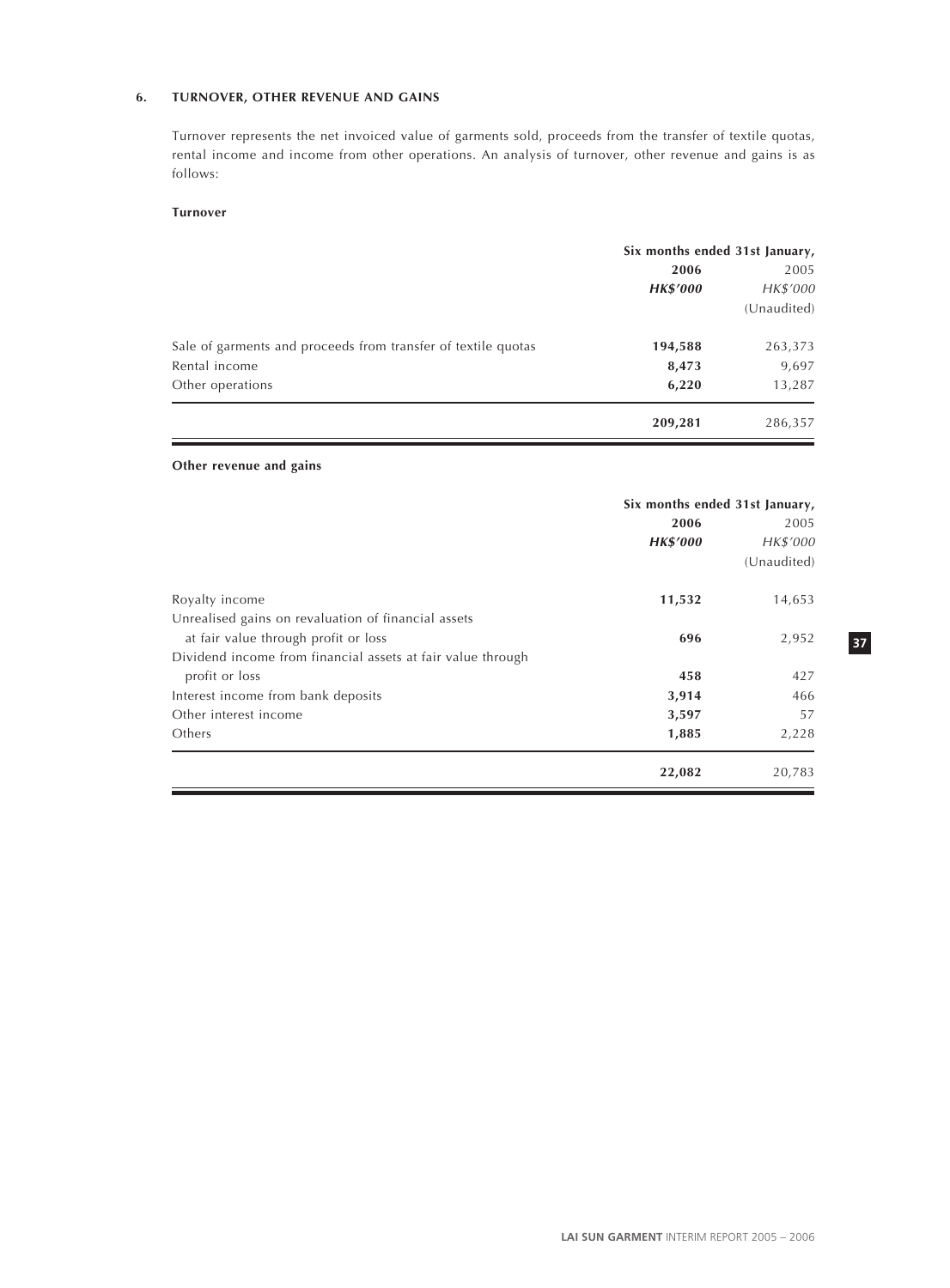# **7. PROFIT FROM OPERATING ACTIVITIES**

The Group's profit from operating activities is arrived at after charging/(crediting):

|                                                                    | Six months ended 31st January, |             |  |
|--------------------------------------------------------------------|--------------------------------|-------------|--|
|                                                                    | 2006                           | 2005        |  |
|                                                                    | <b>HK\$'000</b>                | HK\$'000    |  |
|                                                                    |                                | (Unaudited) |  |
|                                                                    |                                | (Restated)  |  |
| Auditors' remuneration                                             | 2,236                          | 1,008       |  |
| Depreciation                                                       | 6,678                          | 4,099       |  |
| Minimum lease payments under operating leases                      |                                |             |  |
| in respect of land and buildings                                   | 40,860                         | 31,458      |  |
| Staff costs (including directors' remuneration):                   |                                |             |  |
| Wages and salaries                                                 | 48,454                         | 42,015      |  |
| Pension scheme contributions***                                    | 1,231                          | 1,233       |  |
|                                                                    | 49,685                         | 43,248      |  |
| Directors' remuneration:                                           |                                |             |  |
| Fees                                                               | 351                            | 397         |  |
| Other emoluments                                                   | 6,000                          | 4,515       |  |
| Exchange losses, net*                                              | 82                             | 155         |  |
| Loss/(gain) on disposal of items of property, plant and equipment* | 14                             | (42)        |  |
| Write-back of provision for slow-moving inventories**              | (2,922)                        | (4, 266)    |  |
| Provision for doubtful debts                                       |                                | 58          |  |
| Unrealised gains on revaluation of financial assets at fair value  |                                |             |  |
| through profit or loss                                             | (696)                          | (2,952)     |  |
| Rental income                                                      | (8, 473)                       | (9,697)     |  |
| Less: Outgoings                                                    | 1,736                          | 1,865       |  |
| Net rental income                                                  | (6,737)                        | (7, 832)    |  |

These amounts are included in "Other operating expenses, net" on the face of the consolidated income statement.

\*\* This amount is included in "Cost of sales" on the face of the consolidated income statement.

\*\*\* At 31st January, 2006, the Group had no forfeited contributions available to reduce its contributions to the pension scheme in future years. (31st July, 2005: Nil).

# **8. FINANCE COSTS**

|                                                              | Six months ended 31st January, |             |  |
|--------------------------------------------------------------|--------------------------------|-------------|--|
|                                                              | 2006                           | 2005        |  |
|                                                              | <b>HK\$'000</b>                | HK\$'000    |  |
|                                                              |                                | (Unaudited) |  |
| Interest on:                                                 |                                |             |  |
| Bank loans and overdrafts wholly repayable within five years | 802                            | 963         |  |
| Note payable and other borrowings wholly repayable within    |                                |             |  |
| five years (notes 26 and 25, respectively)                   | 10,695                         | 5,938       |  |
| Total interest expenses                                      | 11,497                         | 6,901       |  |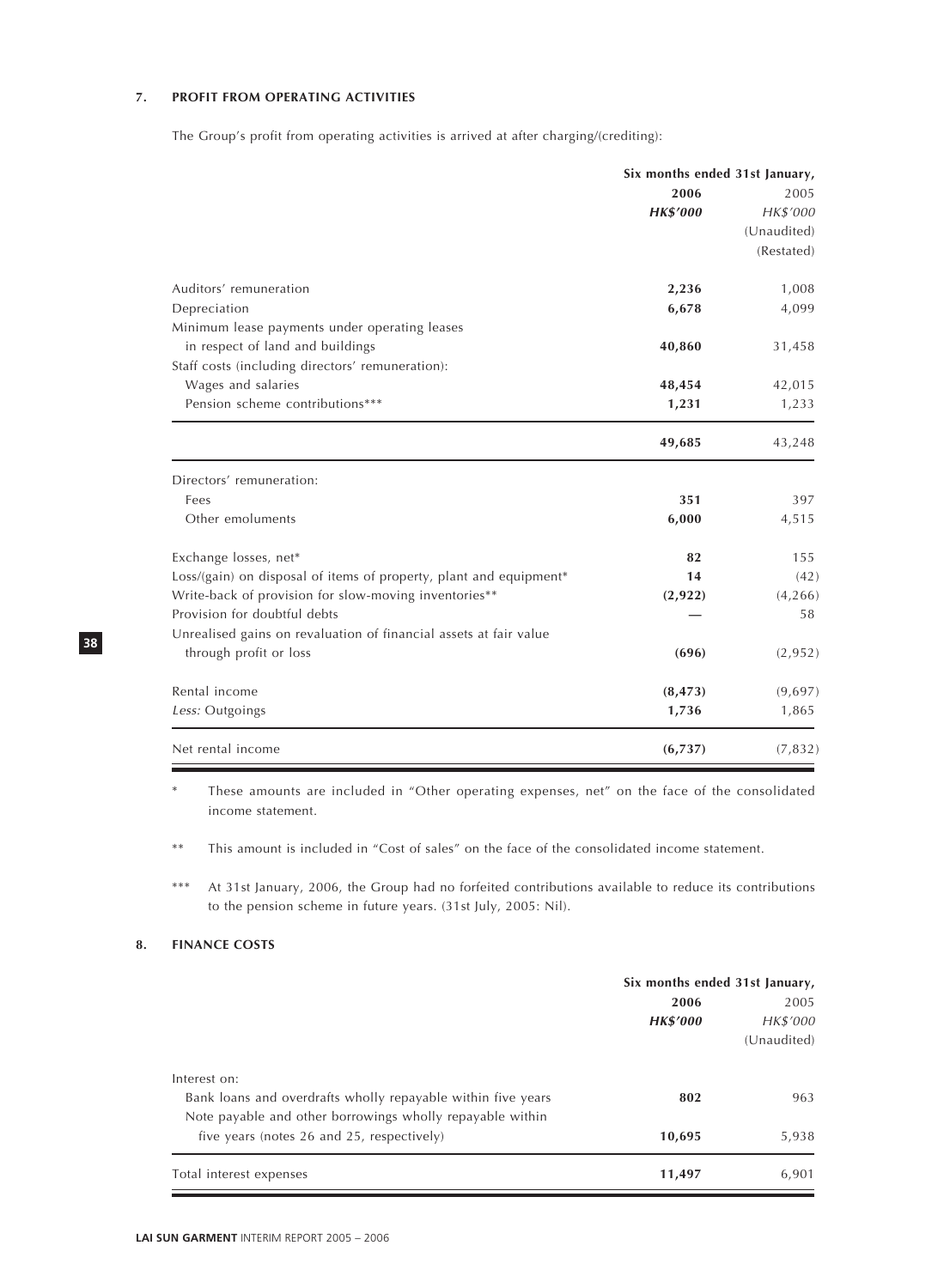# **9. TAX**

Hong Kong profits tax has been provided at the rate of 17.5% (Six months ended 31st January, 2005: 17.5%) on the estimated assessable profits arising in Hong Kong during the period.

Taxes on profits assessable elsewhere have been calculated at the rates of tax prevailing in places in which the Group operates, based on existing legislation, interpretations and practices in respect thereof.

|                                   | Six months ended 31st January, |             |  |
|-----------------------------------|--------------------------------|-------------|--|
|                                   | 2006                           | 2005        |  |
|                                   | <b>HK\$'000</b>                | HK\$'000    |  |
|                                   |                                | (Unaudited) |  |
|                                   |                                | (Restated)  |  |
| Provision for tax for the period: |                                |             |  |
| Current - Hong Kong               |                                | 2,000       |  |
| Deferred tax (note 27)            | 24,858                         | 4,472       |  |
|                                   | 24,858                         | 6,472       |  |
| Prior years' overprovision:       |                                |             |  |
| Mainland China                    | (10,606)                       |             |  |
| Tax charge for the period         | 14,252                         | 6,472       |  |

A reconciliation of the tax expense applicable to profit before tax using the statutory rates for the countries in which the Company and its subsidiaries are domiciled to the tax expense at the Group's effective tax rate is as follows:

|                                                                    | Six months ended 31st January, |             |  |
|--------------------------------------------------------------------|--------------------------------|-------------|--|
|                                                                    | 2006                           | 2005        |  |
|                                                                    | <b>HK\$'000</b>                | HK\$'000    |  |
|                                                                    |                                | (Unaudited) |  |
|                                                                    |                                | (Restated)  |  |
| Profit before tax                                                  | 173,732                        | 275,453     |  |
| Share of profits and losses of associates                          | (26, 763)                      | (27,708)    |  |
| Profit before tax attributable to the Company and its subsidiaries | 146,969                        | 247,745     |  |
| Tax at the statutory rate of 17.5% (2005: 17.5%)                   | 25,720                         | 43,355      |  |
| Higher tax rate of other places                                    | 370                            | 608         |  |
| Income not subject to tax                                          | (866)                          | (40, 586)   |  |
| Expenses not deductible for tax                                    | 6,145                          | 4,963       |  |
| Write-off of deferred tax assets                                   |                                | 2,475       |  |
| Adjustments in respect of current tax of previous periods          | (10, 606)                      |             |  |
| Tax losses utilised from previous periods                          | (4, 916)                       | (3, 873)    |  |
| Tax losses not recognised                                          | 2,085                          | 217         |  |
| Decrease in unprovided tax assets                                  | (3,680)                        | (687)       |  |
| Tax charge at the Group's effective tax rate                       | 14,252                         | 6,472       |  |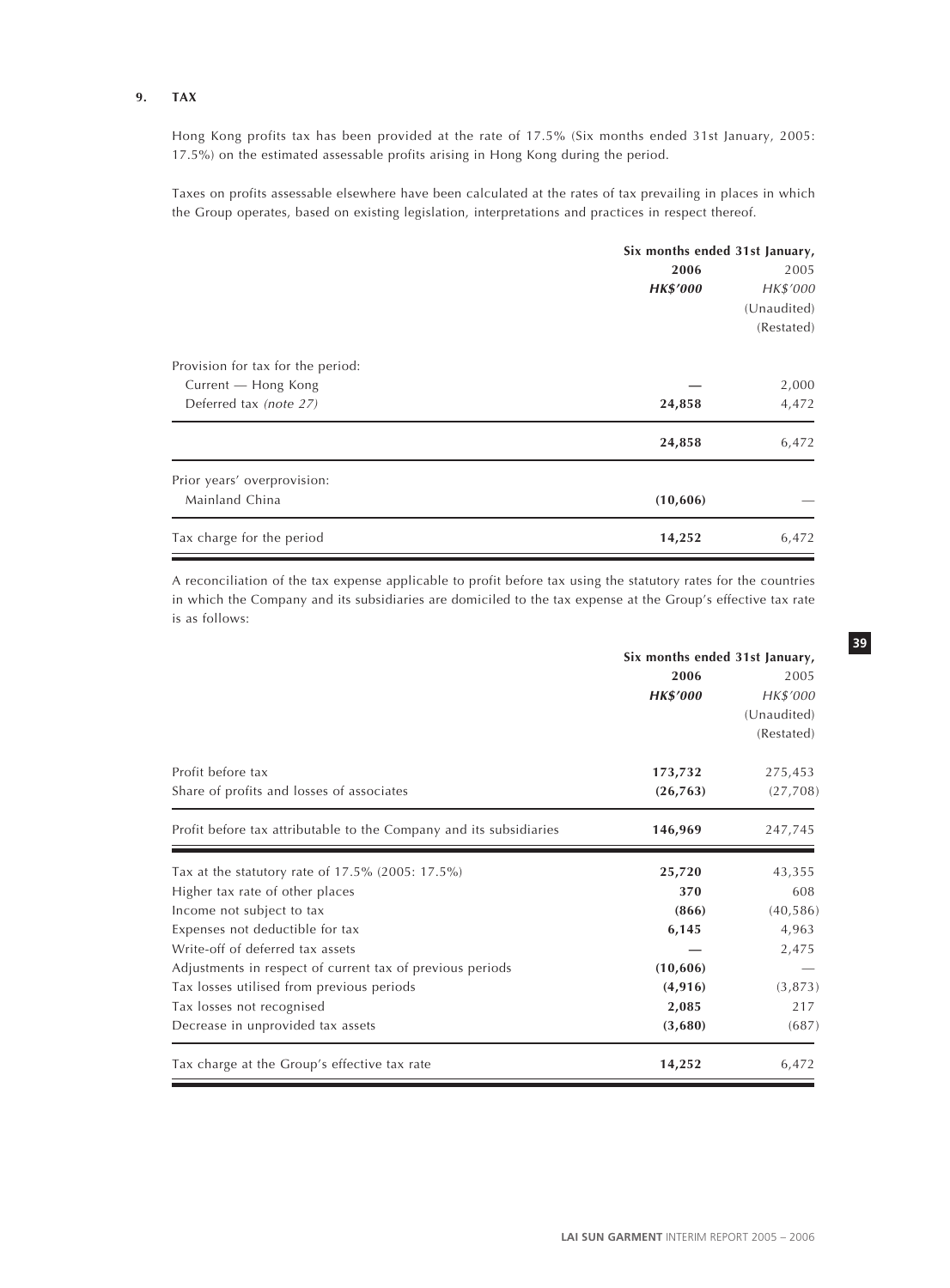### **10. NET PROFIT/(LOSS) FOR THE PERIOD ATTRIBUTABLE TO EQUITY HOLDERS OF THE PARENT**

The net loss for the period attributable to equity holders of the parent for the six months ended 31st January, 2006 dealt with in the financial statements of the Company was HK\$9,085,000 (Six months ended 31st January, 2005 (Unaudited): net profit of HK\$137,839,000) (note 29(b)).

### **11. EARNINGS PER SHARE ATTRIBUTABLE TO ORDINARY EQUITY HOLDERS OF THE PARENT**

The calculation of basic earnings per share is based on profit attributable to equity holders of the parent of HK\$99,640,000 (Six months ended 31st January, 2005 (Unaudited and restated): HK\$260,809,000) and the weighted average number of 1,617,423,423 (31st January, 2005: 1,437,709,710) ordinary shares in issue during the period.

The diluted earnings per share for the six months ended 31st January, 2006 and 2005 have not been disclosed as no diluting event existed during these periods.

## **12. PROPERTY, PLANT AND EQUIPMENT**

#### **Group**

|                                                                                                                                                                | Leasehold<br>land and<br>HK\$'000 | Leasehold<br>buildings# improvements<br>HK\$'000  | Plant and<br>machinery<br>HK\$'000       | Furniture,<br>fixtures and<br>equipment<br>HK\$'000 | Motor<br>vehicles<br>HK\$'000    | Computers<br>HK\$'000                   | Motor<br>vessels<br>HK\$'000                                                     | Total<br>HK\$'000                     |
|----------------------------------------------------------------------------------------------------------------------------------------------------------------|-----------------------------------|---------------------------------------------------|------------------------------------------|-----------------------------------------------------|----------------------------------|-----------------------------------------|----------------------------------------------------------------------------------|---------------------------------------|
| Cost or valuation:<br>At 1st August, 2004<br>Additions<br>Disposals/write-off<br>Exchange realignments                                                         | 17,778                            | 753<br>L.                                         | 18,120<br>74<br>(88)<br>48               | 59,022<br>16,322<br>(9, 467)<br>78                  | 15,151<br>3,070<br>(2,048)<br>10 | 16,108<br>1,859<br>(4, 530)<br>15       | 16,951<br>$\overline{\phantom{0}}$                                               | 143,883<br>21,325<br>(16, 133)<br>151 |
| At 31st July, 2005 and<br>1st August, 2005                                                                                                                     | 17,778                            | 753                                               | 18,154                                   | 65,955                                              | 16,183                           | 13,452                                  | 16,951                                                                           | 149,226                               |
| <b>Additions</b><br>Disposals/write-off<br>Exchange realignments                                                                                               |                                   | $\overline{\phantom{0}}$                          | 567<br>(544)<br>$\overline{\phantom{0}}$ | 6,325<br>(506)<br>$\mathbf{1}$                      | -                                | 625<br>(87)<br>$\overline{\phantom{0}}$ | $\overline{\phantom{0}}$<br>$\overline{\phantom{0}}$<br>$\overline{\phantom{0}}$ | 7,517<br>(1, 137)<br>$\mathbf{1}$     |
| At 31st January, 2006                                                                                                                                          | 17,778                            | 753                                               | 18,177                                   | 71,775                                              | 16,183                           | 13,990                                  | 16,951                                                                           | 155,607                               |
| Accumulated depreciation and<br>impairment:<br>At 1st August, 2004<br>Depreciation provided<br>during the year<br>Disposals/write-off<br>Exchange realignments | 9,350<br>800                      | 751<br>$\overline{2}$<br>$\overline{\phantom{0}}$ | 16,130<br>624<br>(72)<br>31              | 51,272<br>7,403<br>(9, 326)<br>32                   | 12,825<br>1,395<br>(2,048)<br>3  | 15,363<br>548<br>(4, 520)<br>4          | 16,951<br>$\overline{\phantom{0}}$                                               | 122,642<br>10,772<br>(15,966)<br>70   |
| At 31st July, 2005 and<br>1st August, 2005                                                                                                                     | 10,150                            | 753                                               | 16,713                                   | 49,381                                              | 12,175                           | 11,395                                  | 16,951                                                                           | 117,518                               |
| Depreciation provided<br>during the period<br>Disposals/write-off<br>Exchange realignments                                                                     | 400                               | $\overline{\phantom{0}}$                          | 292<br>(532)<br>$\overline{\phantom{0}}$ | 5,137<br>(506)<br>$\overline{2}$                    | 530                              | 319<br>(85)<br>$\overline{\phantom{0}}$ | $\overline{\phantom{0}}$                                                         | 6,678<br>(1, 123)<br>$\overline{2}$   |
| At 31st January, 2006                                                                                                                                          | 10,550                            | 753                                               | 16,473                                   | 54,014                                              | 12,705                           | 11,629                                  | 16,951                                                                           | 123,075                               |
| Net book value:<br>At 31st January, 2006                                                                                                                       | 7,228                             |                                                   | 1,704                                    | 17,761                                              | 3,478                            | 2,361                                   |                                                                                  | 32,532                                |
| At 31st July, 2005                                                                                                                                             | 7,628                             |                                                   | 1,441                                    | 16,574                                              | 4,008                            | 2,057                                   |                                                                                  | 31,708                                |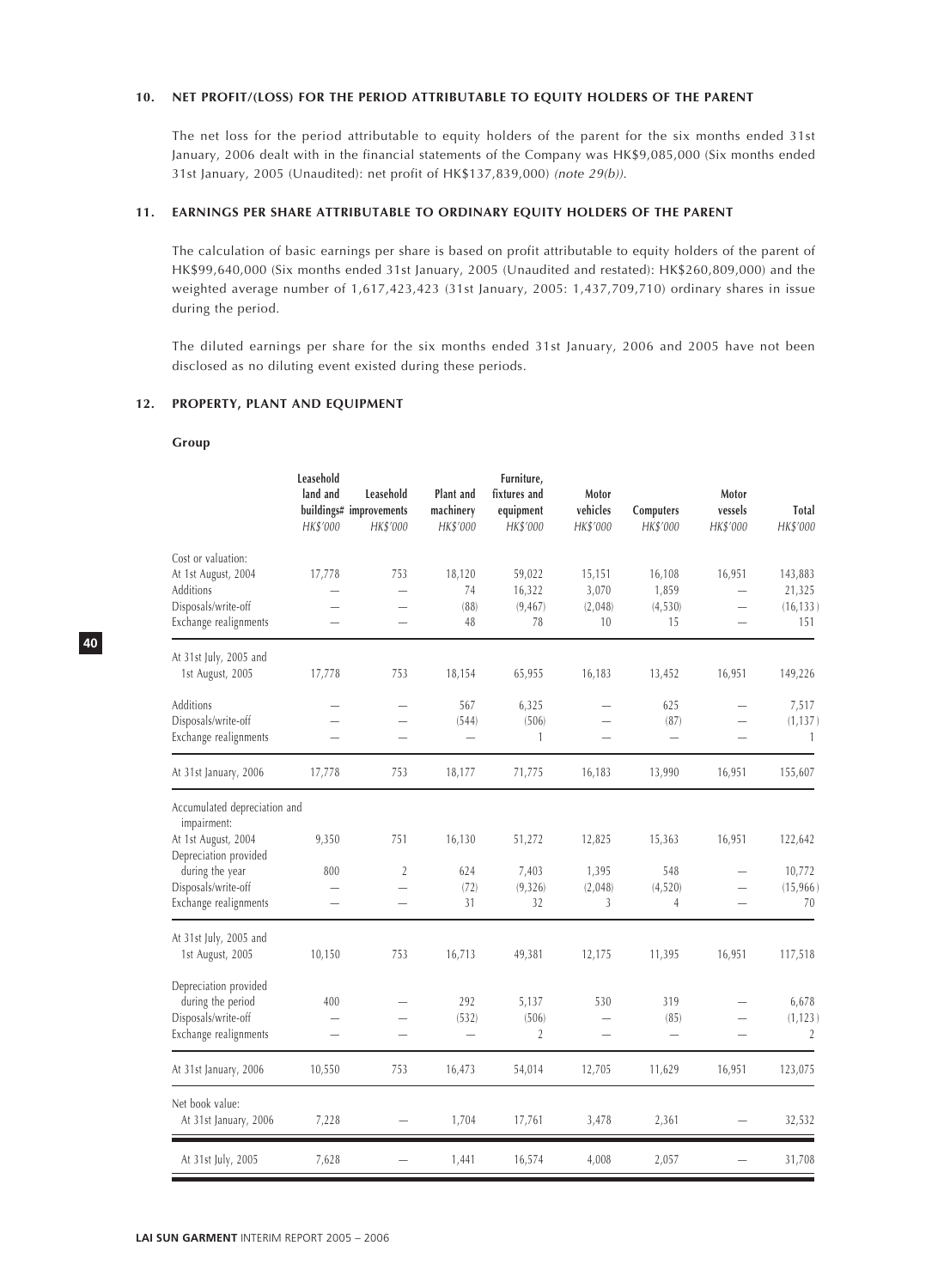# **12. PROPERTY, PLANT AND EQUIPMENT** (continued)

The Group's leasehold land and buildings stated at valuation are held under long term leases and are situated in Mainland China.

# As the prepaid land lease payment cannot be allocated reliably between the land and building elements, the entire lease payment is included in the cost of leasehold land and buildings as a finance lease in property, plant and equipment in accordance with HKAS 17.

# **Company**

|                                         | Furniture,   |          |          |              |
|-----------------------------------------|--------------|----------|----------|--------------|
|                                         | fixtures and | Motor    | Motor    |              |
|                                         | equipment    | vehicles | vessels  | <b>Total</b> |
|                                         | HK\$'000     | HK\$'000 | HK\$'000 | HK\$'000     |
| Cost:                                   |              |          |          |              |
| At 1st August, 2004                     | 10,209       | 11,946   | 16,951   | 39,106       |
| <b>Additions</b>                        | 1,893        |          |          | 1,893        |
| Disposals                               | (5, 326)     | (715)    |          | (6, 041)     |
| At 31st July, 2005 and 1st August, 2005 | 6,776        | 11,231   | 16,951   | 34,958       |
| <b>Additions</b>                        | 190          |          |          | 190          |
| At 31st January, 2006                   | 6,966        | 11,231   | 16,951   | 35,148       |
| Accumulated depreciation:               |              |          |          |              |
| At 1st August, 2004                     | 6,432        | 10,350   | 16,951   | 33,733       |
| Depreciation provided during the year   | 1,182        | 748      |          | 1,930        |
| Disposals                               | (5, 286)     | (715)    |          | (6,001)      |
| At 31st July, 2005 and                  |              |          |          |              |
| 1st August, 2005                        | 2,328        | 10,383   | 16,951   | 29,662       |
| Depreciation provided during the period | 674          | 170      |          | 844          |
| At 31st January, 2006                   | 3,002        | 10,553   | 16,951   | 30,506       |
| Net book value:                         |              |          |          |              |
| At 31st January, 2006                   | 3,964        | 678      |          | 4,642        |
| At 31st July, 2005                      | 4,448        | 848      |          | 5,296        |

# **13. INVESTMENT PROPERTIES**

|                                           | Group           |          | Company                  |            |
|-------------------------------------------|-----------------|----------|--------------------------|------------|
|                                           | Six             |          | <b>Six</b>               |            |
|                                           | months ended    |          | Year ended months ended  | Year ended |
|                                           | 31st January,   |          | 31st July, 31st January, | 31st July, |
|                                           | 2006            | 2005     | 2006                     | 2005       |
|                                           | <b>HK\$'000</b> | HK\$'000 | <b>HK\$'000</b>          | HK\$'000   |
| At beginning of period/year, at valuation | 250,600         | 265,680  | 89,600                   | 74,980     |
| Additions                                 | 27,601          |          | 194                      |            |
| Disposals                                 |                 | (66,000) |                          |            |
| Gain on revaluation                       | 158,799         | 50,920   | 12,206                   | 14,620     |
| At end of period/year, at valuation       | 437,000         | 250,600  | 102,000                  | 89,600     |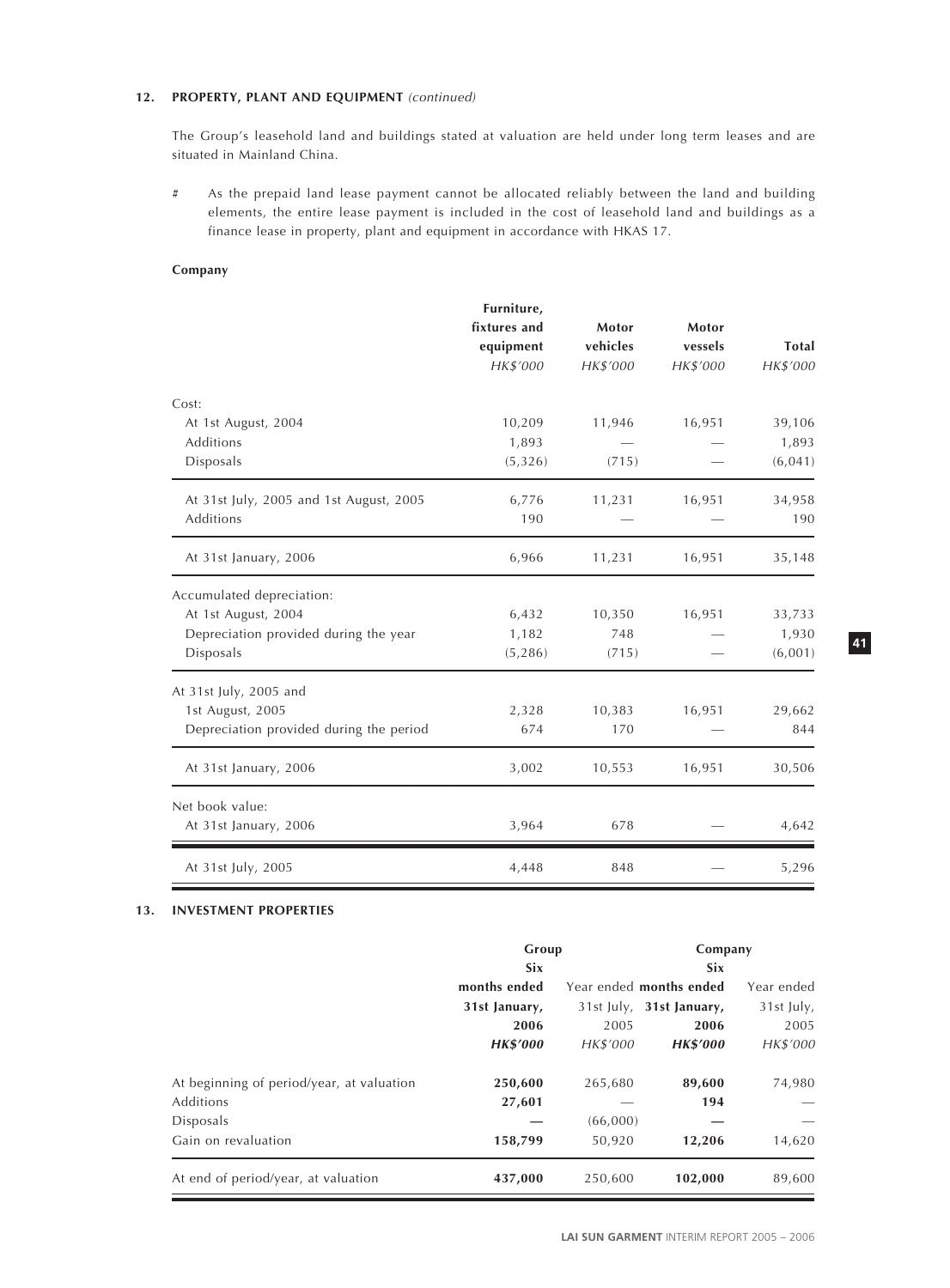#### **13. INVESTMENT PROPERTIES** (continued)

On 14th January, 2006, the Group accepted the offer made by the District Lands Office of Kowloon East of the Lands Department for the lease modification of an investment property situated at 79, Hoi Yuen Road, Kwun Tong, Kowloon. The lease modification will permit a change of use of the property from industrial to non-industrial purposes. The total amount of land premiums (the "Land Premiums") for the lease modification amounted to HK\$274,070,000. On 14th January, 2006, the Group paid 10% of the Land Premiums which amounted to HK\$27,407,000 as deposit and subsequent to the balance sheet date, on 28th March, 2006, the Group paid the remaining 90% of the Land Premiums.

At 31st January, 2006, the investment properties were stated at their aggregate open market values based on existing use with reference to a valuation performed by Savills Valuation and Professional Services Limited, independent professionally qualified valuers, as at 31st January, 2006.

The Group's and the Company's investment properties are situated in Hong Kong. Apart from a property with a market value of HK\$12,000,000 (31st July, 2005: HK\$11,000,000), which is held under a long term lease, other investment properties are held under medium term leases.

Certain investment properties of the Group and the Company were leased to third parties under operating leases, further summary details of which are included in note 32(a) to these financial statements.

At 31st January, 2006, certain investment properties of the Group and of the Company with carrying amounts of HK\$434,300,000 (31st July, 2005: HK\$248,200,000) and HK\$99,300,000 (31st July, 2005: HK\$87,200,000), respectively, were pledged to banks to secure banking facilities granted by the bank to the Group.

|                                                               | Group           |            |  |
|---------------------------------------------------------------|-----------------|------------|--|
|                                                               | Six             |            |  |
|                                                               | months ended    | Year ended |  |
|                                                               | 31st January,   | 31st July, |  |
|                                                               | 2006            | 2005       |  |
|                                                               | <b>HK\$'000</b> | HK\$'000   |  |
| At beginning of the period/year                               | 233,250         | 178,150    |  |
| Additions during the period/year                              | 13,989          | 718        |  |
| Reversal of impairment provision                              |                 | 50,715     |  |
| Amortisation of prepaid land lease payments                   | 1,645           | 3,289      |  |
| Capitalisation of amortisation of prepaid land lease payments | (1,645)         | (3, 289)   |  |
| Exchange realignment                                          |                 | 3,667      |  |
| At end of the period/year                                     | 247,239         | 233,250    |  |

# **14. PROPERTIES UNDER DEVELOPMENT**

The Group's properties under development are situated in Mainland China and are held under long term leases. These properties are carried at cost less impairment.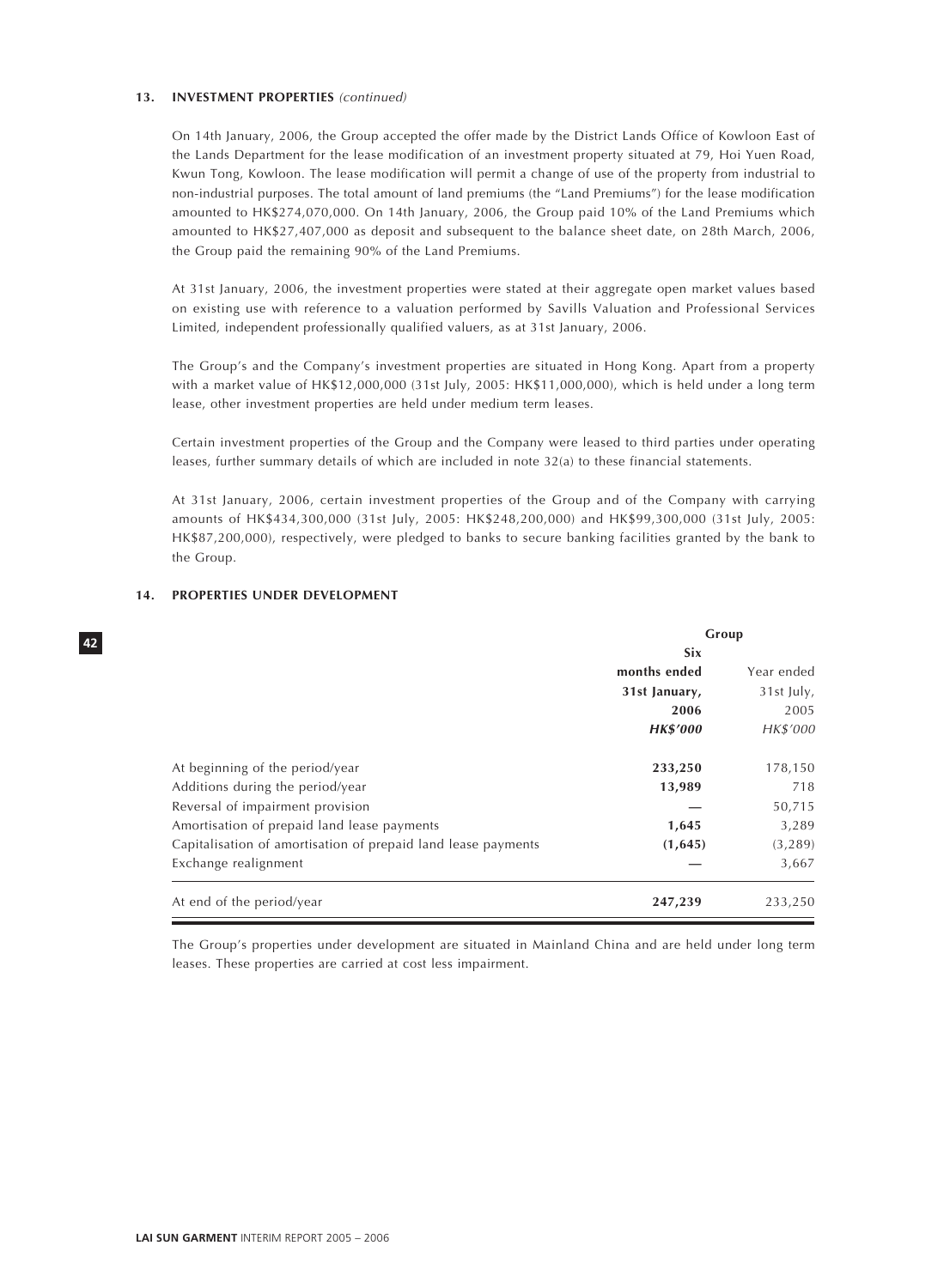# **15. INTERESTS IN SUBSIDIARIES**

|                                                         | Company         |            |  |
|---------------------------------------------------------|-----------------|------------|--|
|                                                         | 31st January,   | 31st July, |  |
|                                                         | 2006            | 2005       |  |
|                                                         | <b>HK\$'000</b> | HK\$'000   |  |
| Shares listed in Hong Kong, at cost                     | 7,265           | 7,265      |  |
| Unlisted shares, at cost                                | 486             | 486        |  |
|                                                         | 7,751           | 7,751      |  |
| Amounts due from subsidiaries                           | 1,045,455       | 1,082,909  |  |
| Amounts due to subsidiaries                             | (28, 603)       | (113, 511) |  |
|                                                         | 1,016,852       | 969,398    |  |
| Provision for impairment                                | (359, 898)      | (359, 898) |  |
|                                                         | 656,954         | 609,500    |  |
|                                                         | 664,705         | 617,251    |  |
| Market value of listed shares at the balance sheet date | 1,626           | 1,520      |  |

The balances with subsidiaries are unsecured, interest-free and have no fixed terms of repayment except for an amount of HK\$44,300,000 as at 31st January, 2006 (31st July, 2005: Nil) due from a subsidiary which bears interest at a rate of 27% per annum. The carrying amounts of these amounts due from/to subsidiaries approximate to their respective fair values as at the balance sheet date.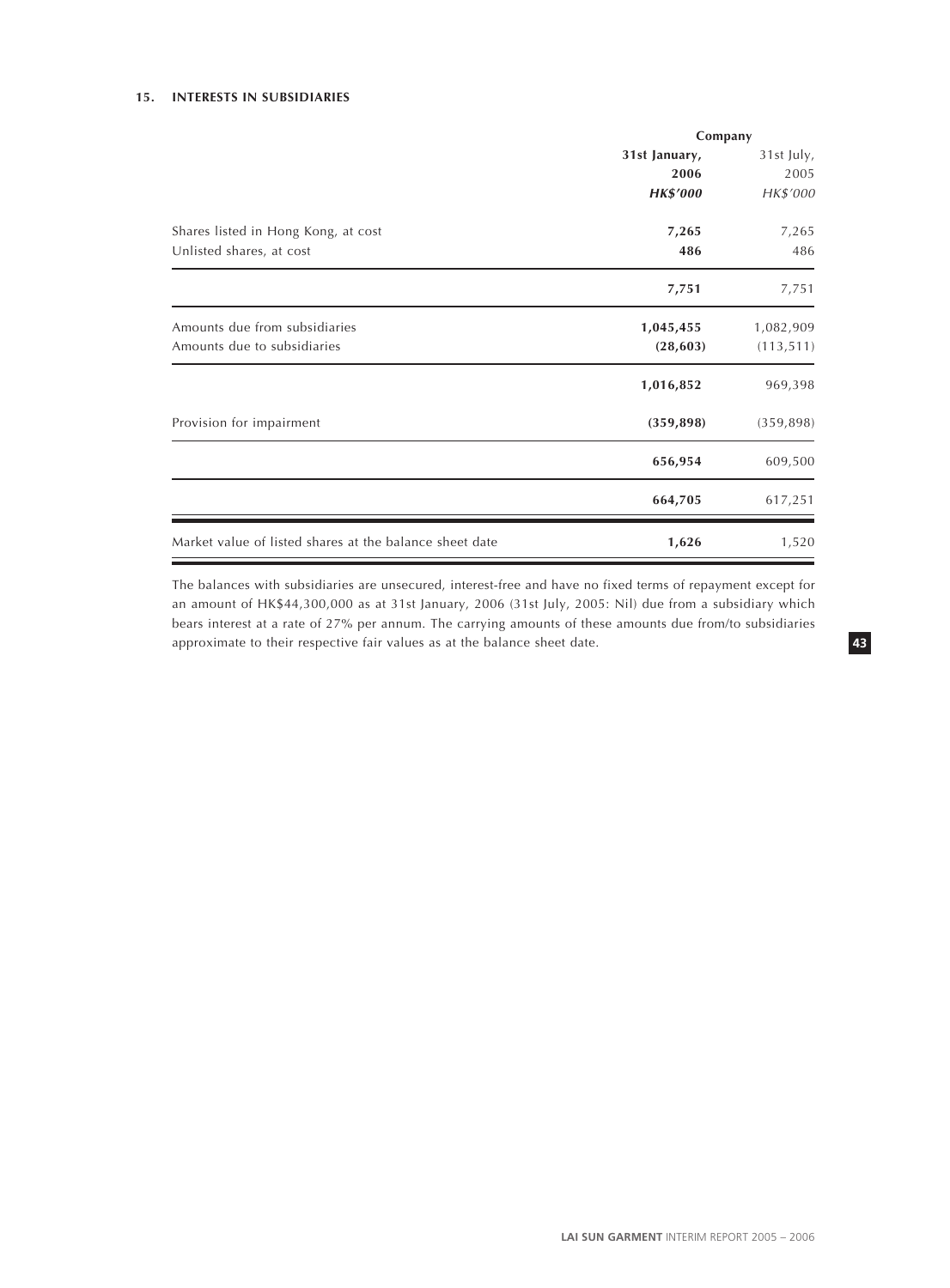### **15. INTERESTS IN SUBSIDIARIES** (continued)

Particulars of the principal subsidiaries as at 31st January, 2006 are as follows:

| Name                                                              | Place of<br>incorporation/<br>registration and<br>operations | Nominal<br>value of issued<br>ordinary share/<br>registered and<br>paid-up<br>share capital | Class of<br>shares<br>held | <b>Direct</b> | Percentage of<br>equity<br>attributable to<br>the Company<br><b>Indirect</b> | Principal<br>activities                   |
|-------------------------------------------------------------------|--------------------------------------------------------------|---------------------------------------------------------------------------------------------|----------------------------|---------------|------------------------------------------------------------------------------|-------------------------------------------|
| Crocodile (China)<br>Limited                                      | Hong Kong                                                    | <b>HK\$4</b>                                                                                | Ordinary                   |               | 54.93                                                                        | Garment<br>trading                        |
| Crocodile Garments<br>Limited                                     | Hong Kong                                                    | HK\$154,281,783                                                                             | Ordinary                   | 0.43          | 54.50                                                                        | Garment<br>manufacturing<br>and trading   |
| Crocodile Garments<br>(Zhong Shan)<br>Limited <sup>#</sup>        | Mainland<br>China                                            | HK\$17,200,000                                                                              |                            |               | 49.44                                                                        | Garment<br>manufacturing<br>and trading   |
| Dackart Trading<br>Company Limited                                | Hong Kong                                                    | <b>HK\$20</b>                                                                               | Ordinary                   |               | 54.93                                                                        | Property<br>investment                    |
| Joy Mind Limited                                                  | Hong Kong                                                    | HK\$2                                                                                       | Ordinary                   | 100.00        |                                                                              | Investment<br>holding                     |
| Kingscord Investment<br>Limited                                   | Hong Kong                                                    | <b>HK\$2</b>                                                                                | Ordinary                   |               | 100.00                                                                       | Investment<br>holding                     |
| Kingscord Real Estate<br>(Shanghai) Co.,<br>Ltd. ** $^{11}$       | Mainland<br>China                                            | US\$1,500,000                                                                               | $\ast$                     |               | 100.00                                                                       | Investment<br>holding                     |
| Shanghai Hu Xin<br>Real Estate<br>Development<br>Co., Ltd. *** ## | Mainland<br>China                                            | US\$6,000,000                                                                               | $\ast$                     |               | 95.00                                                                        | Property<br>development<br>and investment |
| Shenton Investment<br>Limited                                     | Hong Kong                                                    | HK\$2                                                                                       | Ordinary                   |               | 54.93                                                                        | Property<br>investment                    |
| Silver Glory Securities<br>Limited                                | British Virgin<br>Islands                                    | <b>US\$1</b>                                                                                | Ordinary                   | 100.00        |                                                                              | Investment<br>holding                     |
| Starfeel Hong Kong<br>Ltd.                                        | <b>British Virgin</b><br>Islands                             | <b>HK\$1</b>                                                                                | Ordinary                   |               | 100.00                                                                       | Investment<br>holding                     |

\* These subsidiaries have registered rather than issued share capital.

\*\* This subsidiary is registered as a wholly-foreign owned enterprise under the laws of Mainland China.

\*\*\* This subsidiary is registered as a Sino-foreign owned enterprise under the laws of Mainland China.

- # Crocodile Garments (Zhong Shan) Limited, a Sino-foreign enterprise under the laws of Mainland China, is a 90%-owned subsidiary of Crocodile Garments Limited and, accordingly, is accounted for as a subsidiary by virtue of the Company's control over it.
- ## These two subsidiaries are undergoing a merger by adsorption. Completion of the merger is conditional upon approval of the relevant government authorities of the People's Republic of China.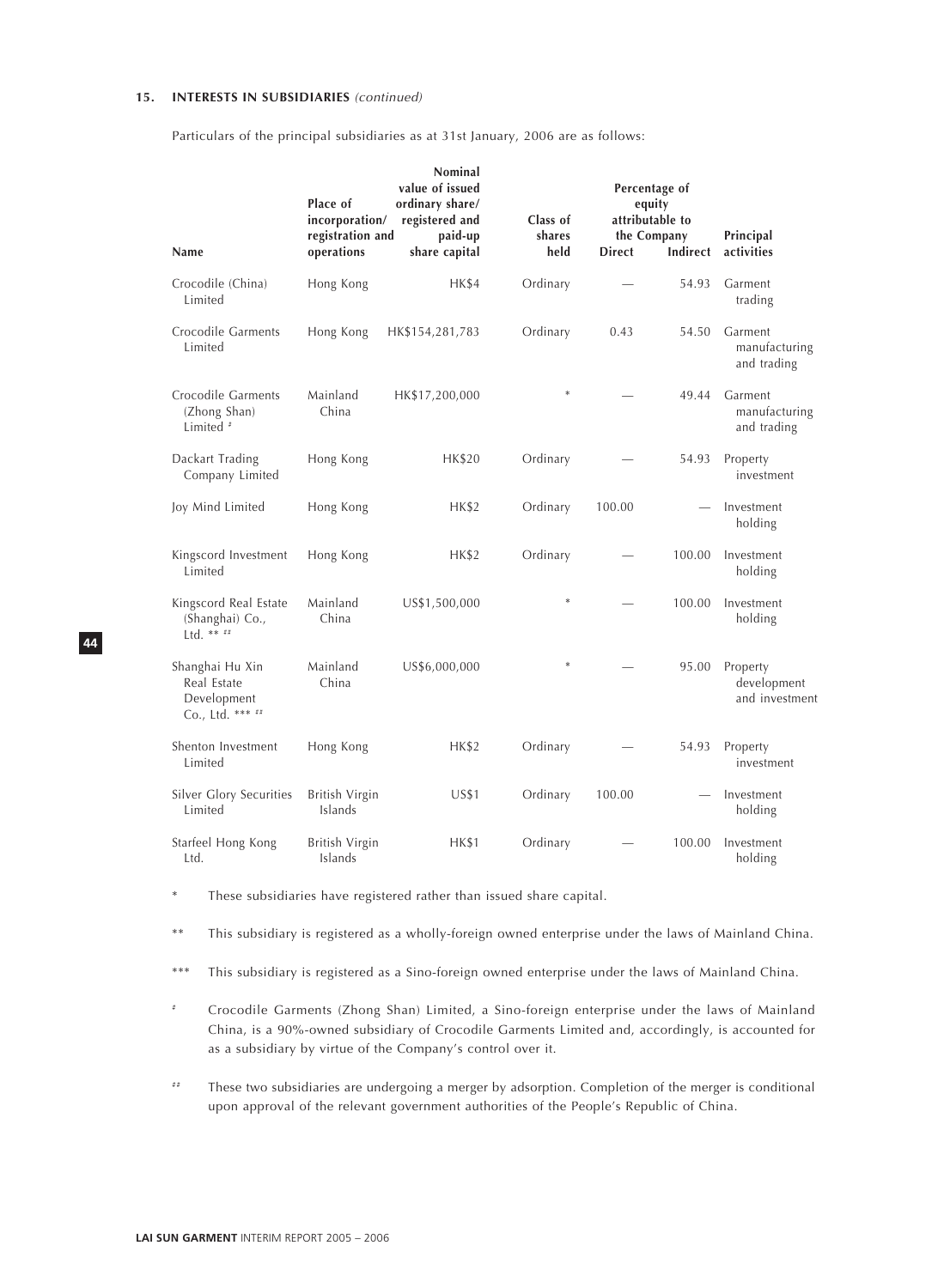#### **15. INTERESTS IN SUBSIDIARIES** (continued)

The above table lists the subsidiaries of the Group which, in the opinion of the directors, principally affected the results for the period or formed a substantial portion of the net assets of the Group. To give details of other subsidiaries would, in the opinion of the directors, result in particulars of excessive length.

As at 31st January, 2006, 96,000,000 (31st July, 2005: 96,000,000) ordinary shares of CGL held by the Group were pledged to a bank to secure banking facilities granted to the Company.

### **16. GOODWILL**

At 31st July, 2005 and 31st January, 2006, goodwill arising on acquisition is related to the operations of a subsidiary. Its recoverable amount has been determined based on a value-in-use calculation using cash flow projections, which are based on financial budget approved by management of the Group and the subsidiary over a period of 5 years. The discounted rates applied to the cash flow projections are 13% for the year ended 31st July, 2005 and 12% for the six months ended 31st January, 2006.

# **17. INTERESTS IN ASSOCIATES**

|                                     | Group           |           | Company                  |            |  |
|-------------------------------------|-----------------|-----------|--------------------------|------------|--|
|                                     | 31st January,   |           | 31st July, 31st January, | 31st July, |  |
|                                     | 2006            | 2005      | 2006                     | 2005       |  |
|                                     | <b>HK\$'000</b> | HK\$'000  | <b>HK\$'000</b>          | HK\$'000   |  |
| Shares listed in Hong Kong, at cost |                 |           | 361,632                  | 361,632    |  |
| Share of net assets                 | 2,209,008       | 2,177,348 |                          |            |  |
|                                     | 2,209,008       | 2,177,348 | 361,632                  | 361,632    |  |
| Amounts due from associates         | 2,770           | 2,690     | 1,815                    | 1,735      |  |
| Amounts due to associates           | (1, 977)        | (1,997)   | (1,978)                  | (1, 997)   |  |
|                                     | 2,209,801       | 2,178,041 | 361,469                  | 361,370    |  |
| Provision for impairment            | (956)           | (956)     |                          |            |  |
|                                     | 2,208,845       | 2,177,085 | 361,469                  | 361,370    |  |
| Market value of listed shares at    |                 |           |                          |            |  |
| balance sheet date                  | 874,801         | 471,822   | 600,389                  | 323,819    |  |

Notes:

Balances with associates are unsecured, interest-free and have no fixed terms of repayment, except for an amount of HK\$2,451,000 as at 31st January, 2006 (31st July, 2005: HK\$2,364,000) due from an associate which bears interest at the prevailing market rate.

Particulars of the principal associate as at 31st January, 2006 are as follows:

| <b>Name</b>                               | <b>Business</b><br>structure | Place of<br>incorporation/<br>registration and<br>operations | Class of<br>shares<br>held | Percentage<br>of capital<br>held | Principal<br>activities |
|-------------------------------------------|------------------------------|--------------------------------------------------------------|----------------------------|----------------------------------|-------------------------|
| Lai Fung Holdings Limited<br>("Lai Fung") | Corporate                    | Cayman Islands                                               | Ordinarv                   | 45.13                            | Note                    |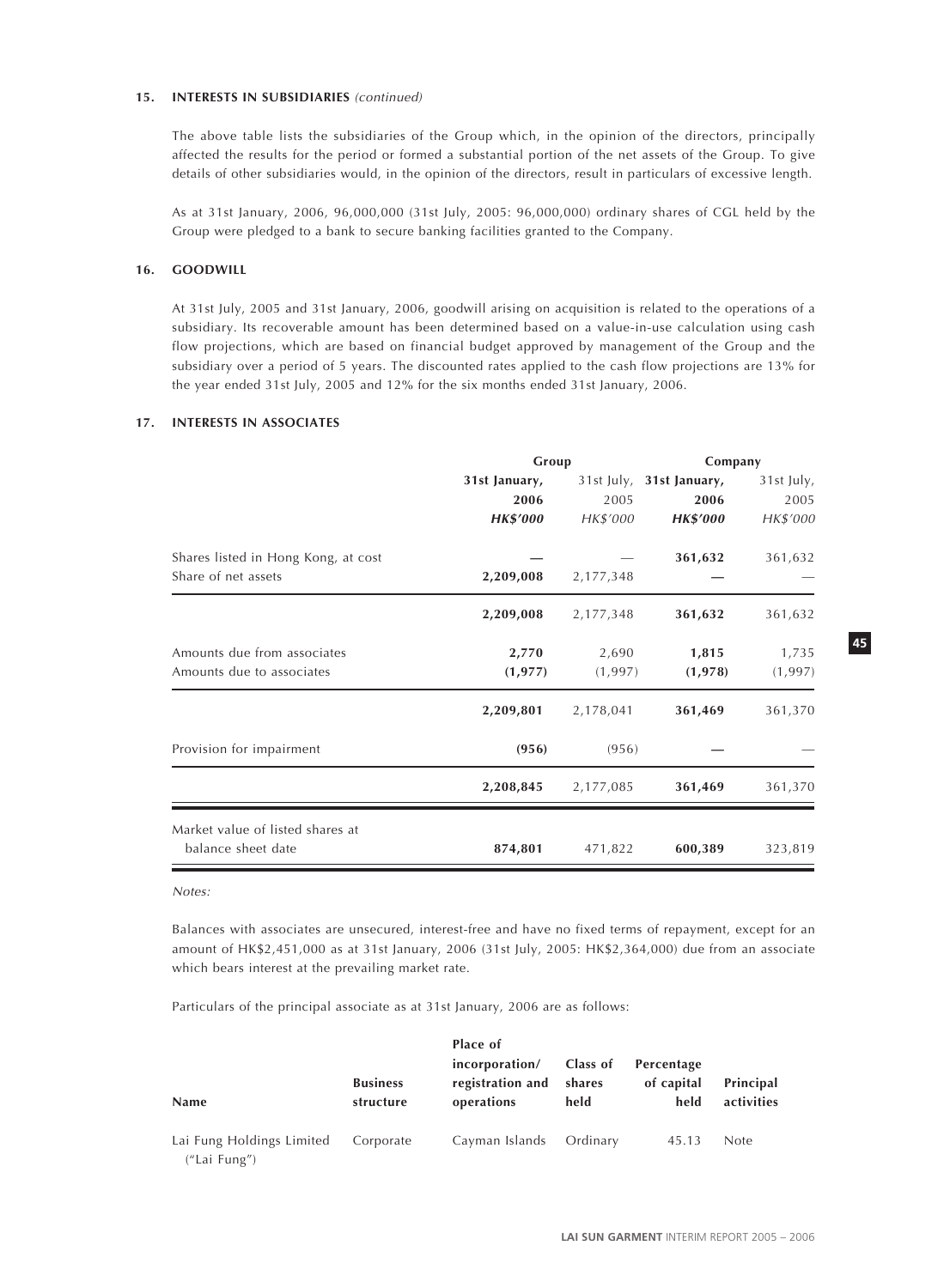### **17. INTERESTS IN ASSOCIATES** (continued)

The above table lists, in the opinion of the directors, the principal associate of the Group which, in the opinion of the directors, principally affected the results for the period or formed a substantial portion of the net assets of the Group. To give details of other associates would, in the opinion of the directors, result in particulars of excessive length.

Note:

**46**

Lai Fung's principal activity during the period was investment holding. The principal activities of the subsidiaries of Lai Fung during the period consisted of property development for sale and property investment for rental purposes.

As at 31st January, 2006, 115,000,000 (31st July, 2005: 115,000,000) ordinary shares of Lai Fung held by the Group were pledged to a bank to secure banking facilities granted to the Company.

The following is a summary of aggregate amounts of assets, liabilities, revenues and results of the Group's associates:

|             | 31st January,<br>2006<br><b>HK\$'000</b>                     | 31st July,<br>2005<br>HK\$'000               |
|-------------|--------------------------------------------------------------|----------------------------------------------|
| Assets      | 6,461,347                                                    | 6,426,508                                    |
| Liabilities | 1,968,127                                                    | 2,021,407                                    |
|             | Six months ended<br>31st January,<br>2006<br><b>HK\$'000</b> | Year ended<br>31st July,<br>2005<br>HK\$'000 |
| Revenues    | 592,870                                                      | 403,529                                      |
| Profit      | 69,152                                                       | 328,192                                      |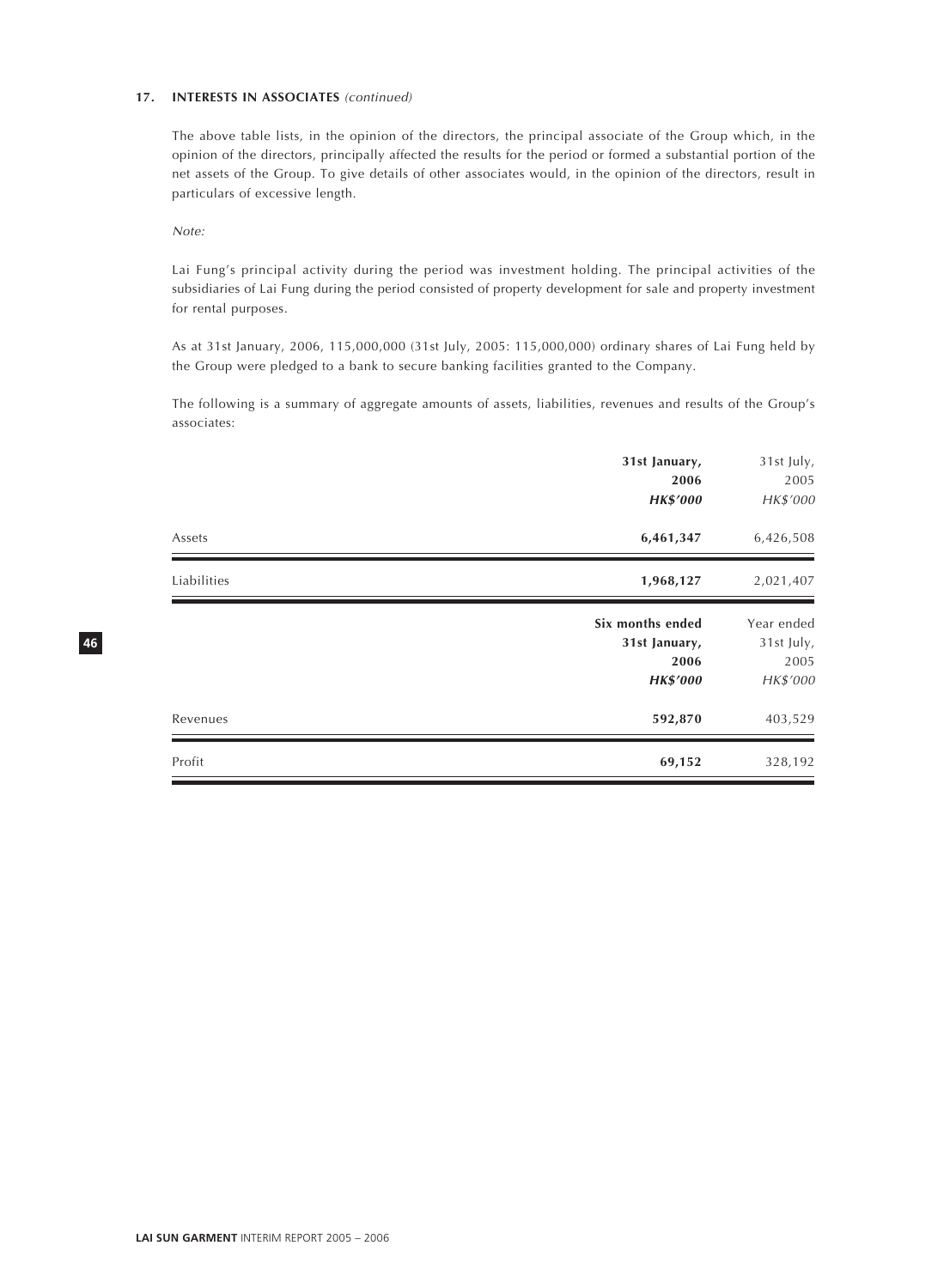# **18. AVAILABLE-FOR-SALE INVESTMENTS**

|                                        | Group           |          | Company                      |            |
|----------------------------------------|-----------------|----------|------------------------------|------------|
|                                        | 31st January,   |          | $31st$ July, $31st$ January, | 31st July, |
|                                        | 2006            | 2005     | 2006                         | 2005       |
|                                        | <b>HK\$'000</b> | HK\$'000 | <b>HK\$'000</b>              | HK\$'000   |
| Listed equity investments in Hong Kong |                 |          |                              |            |
| at quoted market price                 | 272,253         | 188,361  | 246,609                      | 170,619    |

Available-for-sale investments represented investments in ordinary shares of Lai Sun Development Company Limited, a company incorporated in Hong Kong with limited liability and listed on The Stock Exchange of Hong Kong Limited.

During the six months ended 31st January, 2006, the gross gain of the Group's available-for-sale equity investments recognised directly in equity amounted to HK\$83,892,000 (six months ended 31st January, 2005 (Unaudited): Nil).

### **19. LOAN RECEIVABLE**

The loan to an independent third party is secured by, inter alia, (i) fixed and floating charges over the assets of the independent third party and its subsidiaries; and (ii) charge over the share of the independent third party, and bears interest at a rate of 27% per annum. The loan is under a revolving facility granted by the Group with a maturity date on 28th July, 2008. The carrying amount of the loan receivable approximates to its fair value as at the balance sheet date.

# **20. FINANCIAL ASSETS AT FAIR VALUE THROUGH PROFIT OR LOSS**

|                                         | <b>Group and Company</b> |            |
|-----------------------------------------|--------------------------|------------|
|                                         | 31st January,            | 31st July, |
|                                         | 2006                     | 2005       |
|                                         | <b>HK\$'000</b>          | HK\$'000   |
| Listed equity investments in Hong Kong, |                          |            |
| at quoted market value                  | 27,350                   | 26,654     |

# **21. INVENTORIES**

|                  | Group           |            |
|------------------|-----------------|------------|
|                  | 31st January,   | 31st July, |
|                  | 2006            | 2005       |
|                  | <b>HK\$'000</b> | HK\$'000   |
| Raw materials    | 7,809           | 9,511      |
| Work in progress | 301             | 342        |
| Finished goods   | 76,659          | 58,154     |
|                  | 84,769          | 68,007     |

The Group reversed a provision for slow-moving inventories of HK\$2,922,000 (six months ended 31st January, 2005 (unaudited): HK\$4,266,000) during the period following the sales of certain aged items as a result of the Group's promotional activities.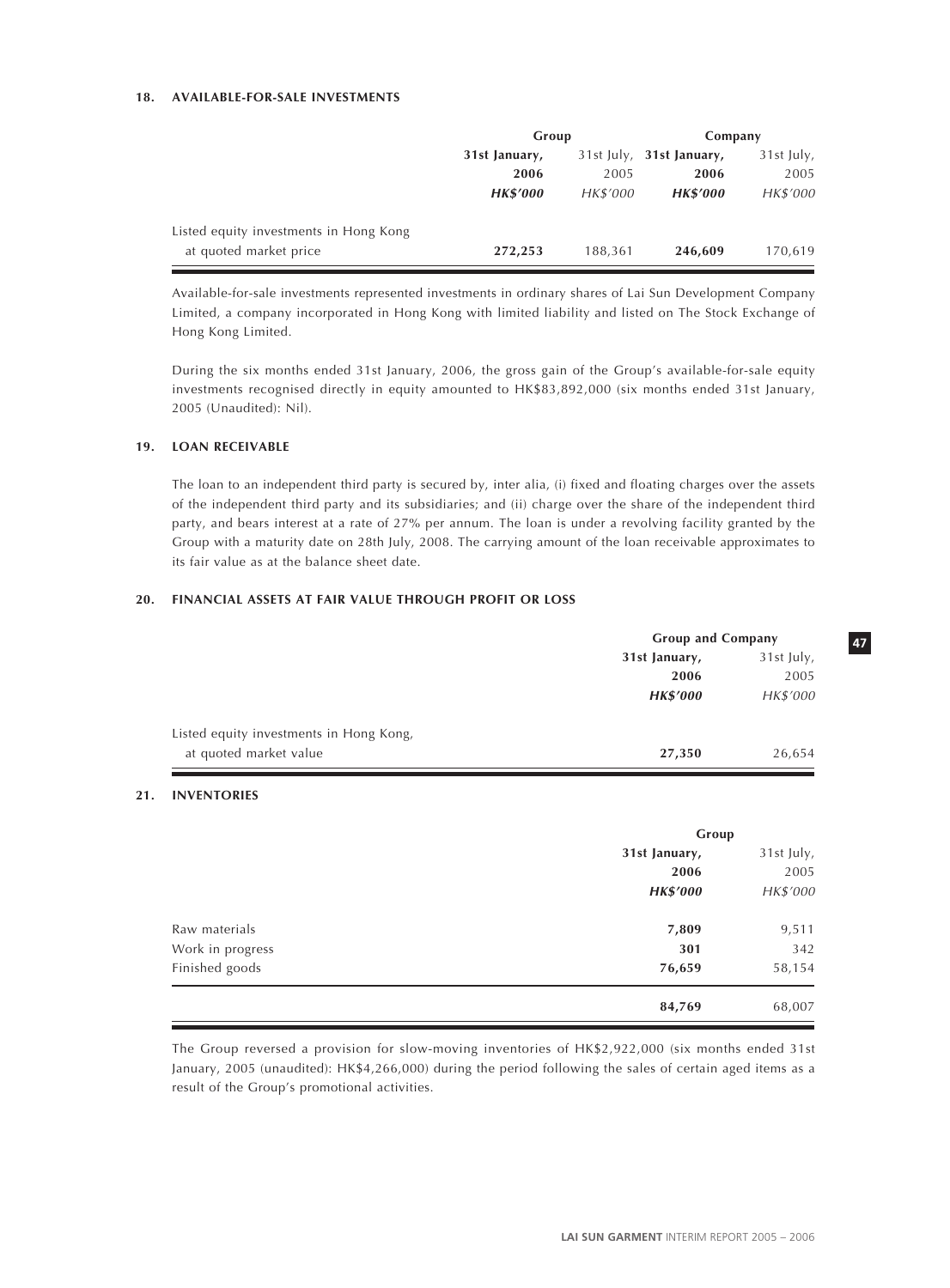### **22. DEBTORS, DEPOSITS AND OTHER RECEIVABLES**

The credit term granted by the Group to trade debtors was normally within 30 to 180 days.

CGL and its subsidiaries (collectively the "CGL Group"), a listed subgroup of the Company, maintains its own sets of credit policies. Other than cash sales made by the CGL Group at its retail outlets, trading terms with wholesale customers are to a large extent on credit, except that payment in advance is normally required from new customers. Invoices are normally payable within 30 days from the date of issuance, except that the terms are extended to 90 days for certain well-established customers. Each customer has a designated credit limit.

The Group seeks to maintain strict control over its outstanding receivables to minimise the credit risk. Overdue balances are regularly reviewed by senior management.

An aged analysis of the debtors, based on invoice date, at the balance sheet date is as follows:

|                                | Group           |            |  |
|--------------------------------|-----------------|------------|--|
|                                | 31st January,   | 31st July, |  |
|                                | 2006            | 2005       |  |
|                                | <b>HK\$'000</b> | HK\$'000   |  |
| Debtors:                       |                 |            |  |
| Current to 90 days             | 8,738           | 7,001      |  |
| 91 to 180 days                 | 3,490           | 5,269      |  |
| 181 to 365 days                | 98              | 266        |  |
| Over 365 days                  | 1,368           | 4,414      |  |
|                                | 13,694          | 16,950     |  |
| Deposits and other receivables | 43,125          | 35,071     |  |
|                                | 56,819          | 52,021     |  |

# **23. CASH AND CASH EQUIVALENTS**

|                           | Group           |              | Company         |            |
|---------------------------|-----------------|--------------|-----------------|------------|
|                           | 31st January,   | $31st$ July, | 31st January,   | 31st July, |
|                           | 2006            | 2005         | 2006            | 2005       |
|                           | <b>HK\$'000</b> | HK\$'000     | <b>HK\$'000</b> | HK\$'000   |
| Cash and bank balances    | 152,835         | 69,309       | 4.419           | 69,309     |
| Time deposits             | 126,743         | 317,048      | 29,092          | 35,257     |
| Cash and cash equivalents | 279,578         | 386,357      | 33,511          | 104,566    |

At the balance sheet date, cash and cash equivalents of the Group denominated in Renminbi ("RMB") amounted to HK\$111,117,000 (31st July, 2005: HK\$99,089,000). RMB is not freely convertible into other currencies. However, under Mainland China's Foreign Exchange Regulations and Administration of Settlement, Sale and Payment of Foreign Exchange Regulations, the Group is permitted to exchange RMB for other currencies through banks authorised to conduct foreign exchange business.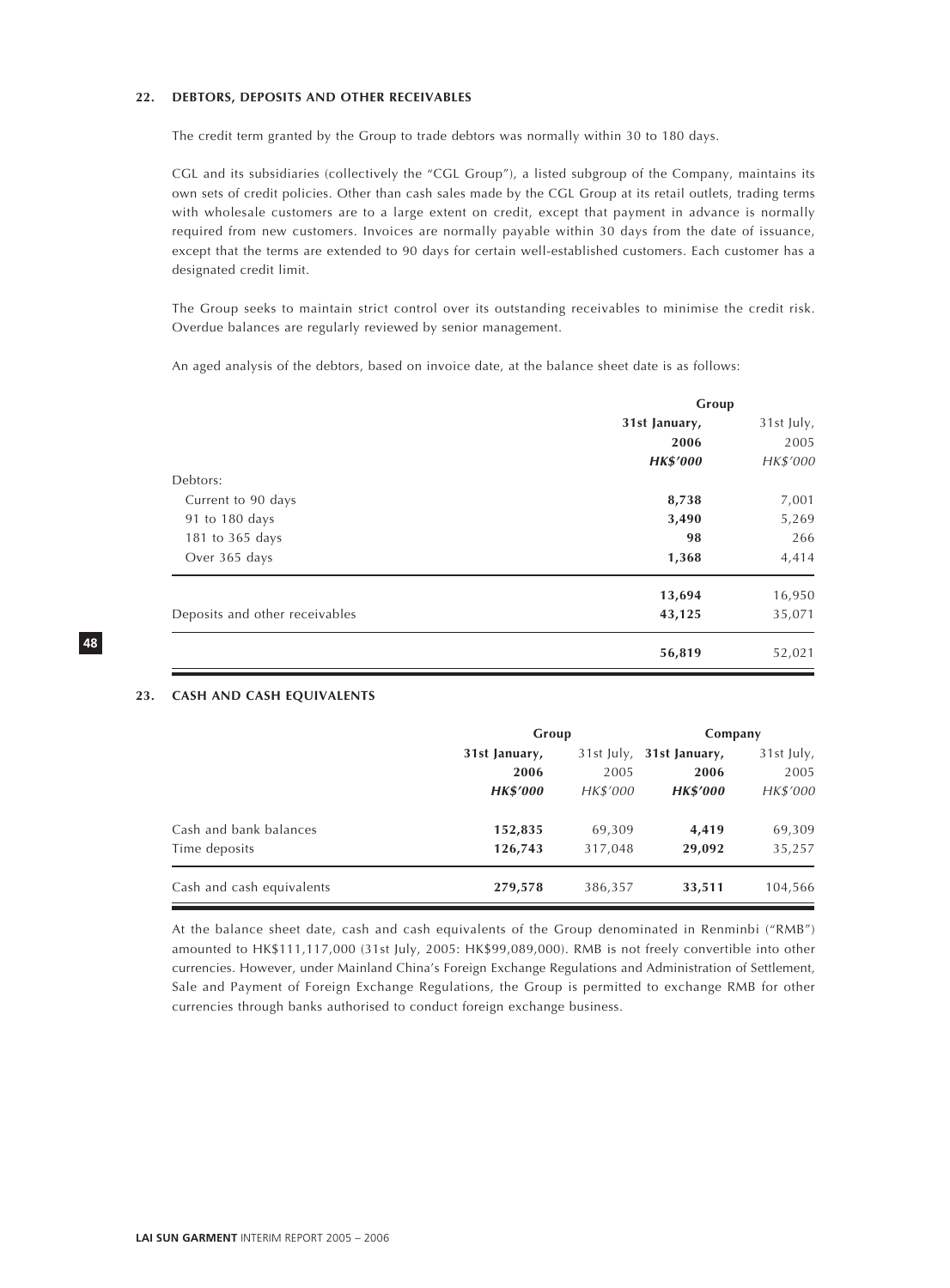# **24. CREDITORS, DEPOSITS RECEIVED AND ACCRUALS**

An aged analysis of the creditors, based on invoice date, as at balance sheet date is as follows:

|                                | Group           |            |  |
|--------------------------------|-----------------|------------|--|
|                                | 31st January,   | 31st July, |  |
|                                | 2006            | 2005       |  |
|                                | <b>HK\$'000</b> | HK\$'000   |  |
| Creditors:                     |                 |            |  |
| Current to 90 days             | 20,191          | 17,601     |  |
| 91 to 180 days                 | 1,733           | 1,180      |  |
| 181 to 365 days                | 338             | 1,049      |  |
| Over 365 days                  | 12,576          | 14,455     |  |
|                                | 34,838          | 34,285     |  |
| Deposits received and accruals | 77,612          | 75,126     |  |
|                                | 112,450         | 109,411    |  |

# **25. INTEREST-BEARING BANK AND OTHER BORROWINGS**

|                                   | Group           |           | Company                  |            |
|-----------------------------------|-----------------|-----------|--------------------------|------------|
|                                   | 31st January,   |           | 31st July, 31st January, | 31st July, |
|                                   | 2006            | 2005      | 2006                     | 2005       |
|                                   | <b>HK\$'000</b> | HK\$'000  | <b>HK\$'000</b>          | HK\$'000   |
| Secured bank overdrafts           | 2,780           | 2,425     |                          |            |
| Secured bank loans                | 20,000          | 24,250    |                          |            |
| Trust receipt loans:              |                 |           |                          |            |
| Secured                           | 4,976           | 9,881     |                          |            |
| Unsecured                         | 9,209           | 7,311     |                          |            |
| Other borrowings, unsecured       | 98,859          | 100,902   | 98,859                   | 100,902    |
|                                   | 135,824         | 144,769   | 98,859                   | 100,902    |
| Portion due within one year or on |                 |           |                          |            |
| demand, classified as             |                 |           |                          |            |
| current liabilities               | (36, 965)       | (43, 867) |                          |            |
| Non-current portion               | 98,859          | 100,902   | 98,859                   | 100,902    |
| Non-current portion of other      |                 |           |                          |            |
| borrowings repayable within a     |                 |           |                          |            |
| period of more than one year but  |                 |           |                          |            |
| not exceeding two years           | 98,859          | 100,902   | 98,859                   | 100,902    |

The Group's secured bank loans as at 31st January, 2006 are secured by fixed charges on certain properties and floating charges over certain assets held by the Group.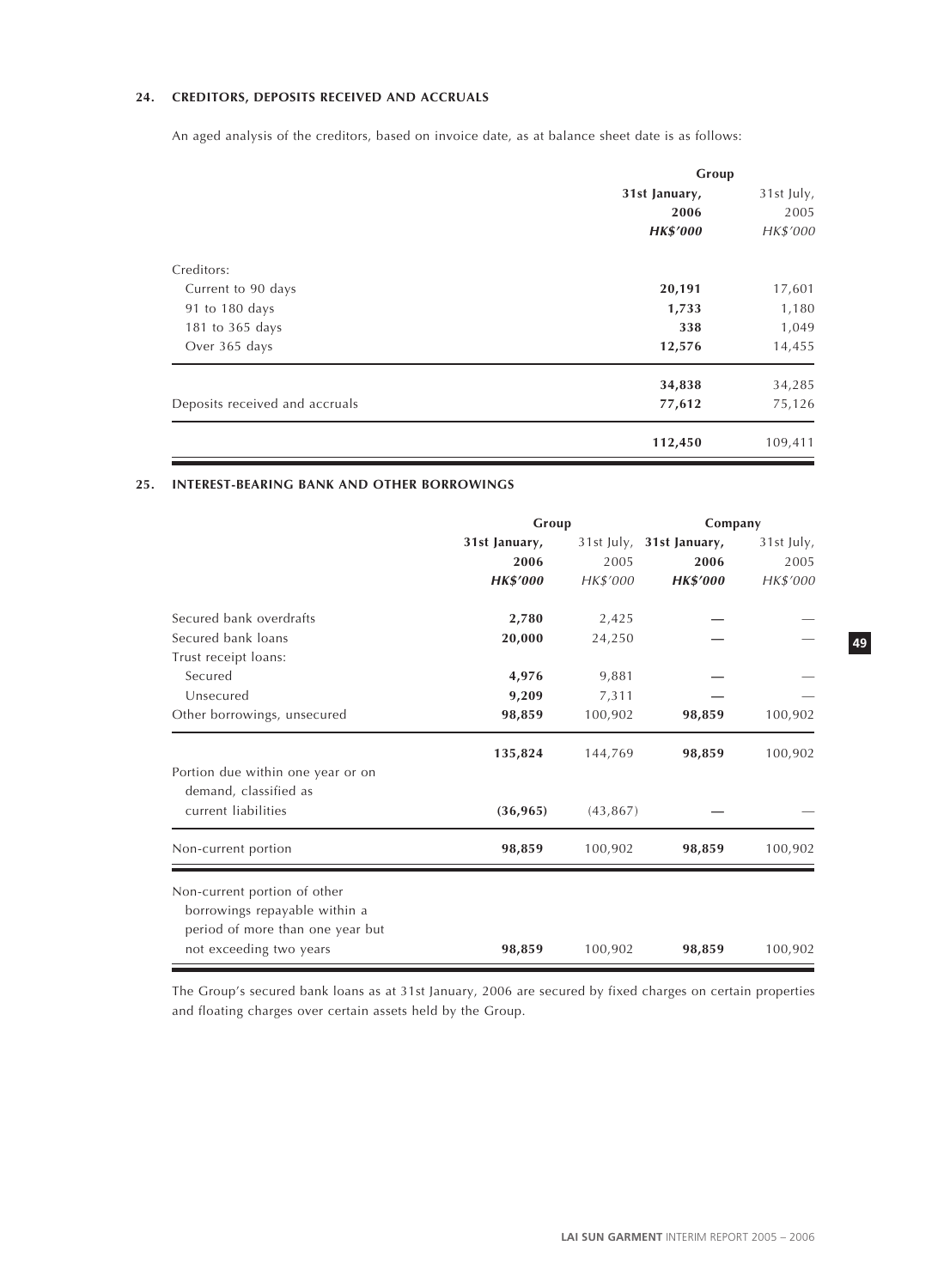#### **25. INTEREST-BEARING BANK AND OTHER BORROWINGS** (continued)

Other borrowings as at 31st January, 2006 represented a loan of HK\$31,745,000 (31st July, 2005: HK\$31,745,000) due to the late Mr. Lim Por Yen and another loan of HK\$67,114,000 (31st July, 2005: HK\$69,157,000) due to Mr. Lam Kin Ngok, Peter.

Mr. Lim Por Yen, who passed away on 18th February, 2005, was an executive director and a shareholder of the Company. A loan facility of HK\$100 million was granted by him in prior years, which is unsecured, bears interest at the best lending rate quoted by a designated bank in Hong Kong and was due on 30th November, 2005. On 31st July, 2005 and subsequently on 27th January, 2006, the executor of Mr. Lim Por Yen's estate, at the request of the Group, confirmed to the Group that no demand for settlement of the outstanding amount or the related interest would be made within one year from the respective balance sheet dates.

Mr. Lam Kin Ngok, Peter, is an executive director of the Company. A loan was granted by him during the year ended 31st July, 2005, which is unsecured, bears interest at the best lending rate quoted by a designated bank in Hong Kong and is not repayable within one year from the respective balance sheet dates.

The carrying amounts of the Group's bank and other borrowings approximate to their fair values at the balance sheet dates.

# **26. NOTE PAYABLE AND ACCRUED INTEREST PAYABLE**

Note payable represented a loan note payable to the late Mr. Lim Por Yen (the "Loan Note"). According to the terms, the Loan Note is unsecured, bears interest at the best lending rate quoted by a designated bank in Hong Kong and is due on 30th April, 2006.

On 31st July, 2005 and subsequently on 27th January, 2006, the executor of Mr. Lim Por Yen's estate, at the request of the Group, confirmed to the Group that no demand for settlement of the Loan Note or the related interest would be made within one year from the respective balance sheet dates.

Accrued interest payable represented accrued interests on the loan payable to the late Mr. Lim Por Yen of HK\$31,745,000 (31st July, 2005: HK\$31,745,000) (note 25) and on the Loan Note outstanding at the balance sheet dates.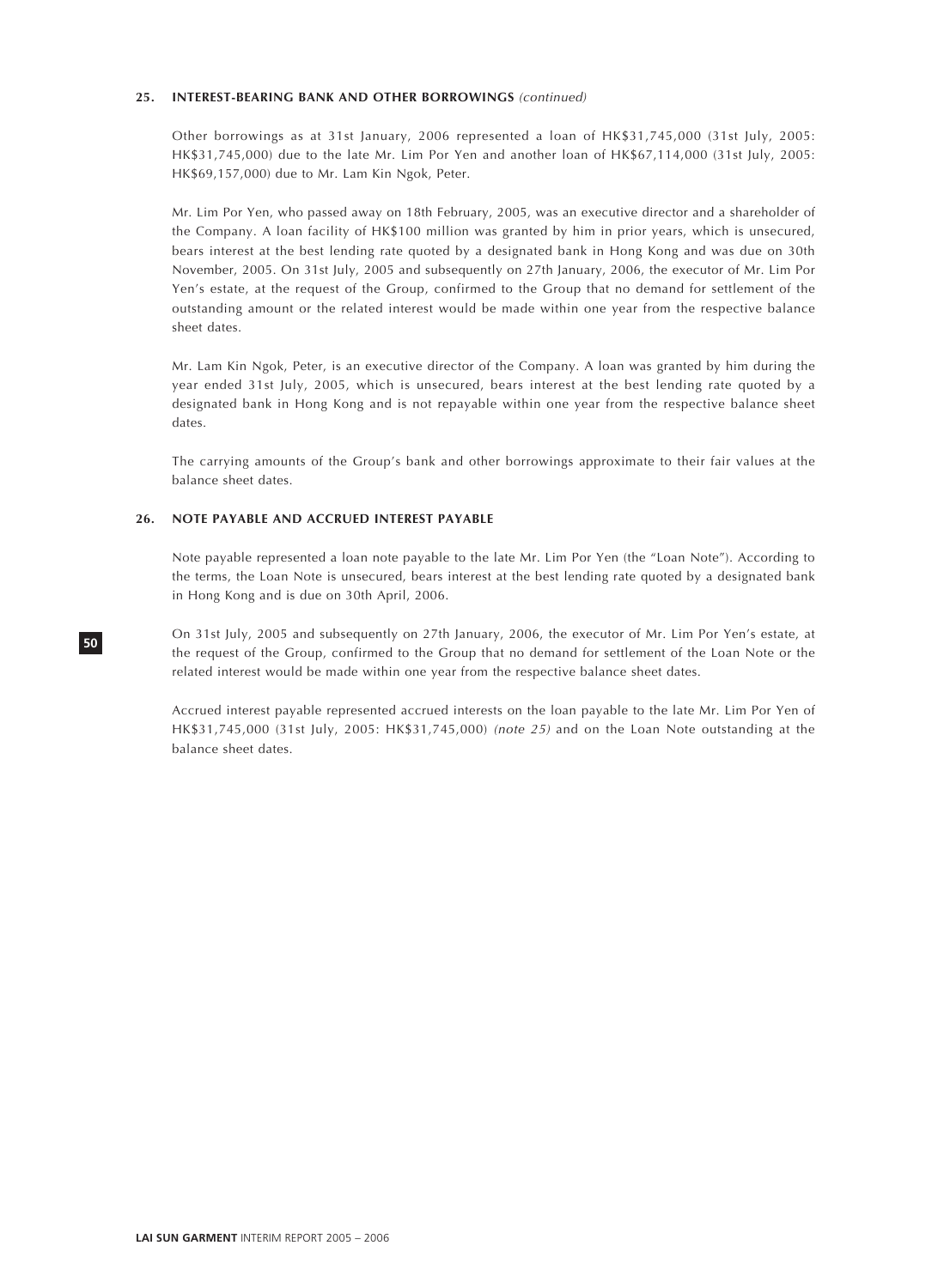# **27. DEFERRED TAX**

Movements in deferred tax assets/liabilities during the year/period are as follows:

# **Deferred tax liabilities**

# **Group**

|                                                                                         | Accelerated<br>tax depreciation<br>HK\$'000 | <b>Revaluation</b><br>of properties<br>HK\$'000 | <b>Total</b><br>HK\$'000 |
|-----------------------------------------------------------------------------------------|---------------------------------------------|-------------------------------------------------|--------------------------|
| At 1 August, 2004<br>Deferred tax charged to the consolidated                           |                                             | 12,443                                          | 12,443                   |
| income statement during the year                                                        | 404                                         | 8,386                                           | 8,790                    |
| At 31st July, 2005 and 1st August, 2005                                                 | 404                                         | 20,829                                          | 21,233                   |
| Deferred tax charged to the consolidated<br>income statement during the period (note 9) | 14                                          | 40,991                                          | 41,005                   |
| At 31st January, 2006                                                                   | 418                                         | 61,820                                          | 62,238                   |

# **Deferred tax assets**

**Group**

|                                                                                                                                        | Losses available for<br>offsetting against future<br>taxable profits<br>HK\$'000 |
|----------------------------------------------------------------------------------------------------------------------------------------|----------------------------------------------------------------------------------|
| At 1st August, 2004<br>Deferred tax charged to the consolidated income statement                                                       | 13,398                                                                           |
| during the year                                                                                                                        | (12, 544)                                                                        |
| At 31st July, 2005 and 1st August, 2005<br>Deferred tax credited to the consolidated income statement<br>during the period (note $9$ ) | 854<br>16,147                                                                    |
| At 1st January, 2006                                                                                                                   | 17,001                                                                           |
| Net deferred tax liability as at 31st January, 2006                                                                                    | 45,237                                                                           |
| Net deferred tax liability as at 31st July, 2005                                                                                       | 20,379                                                                           |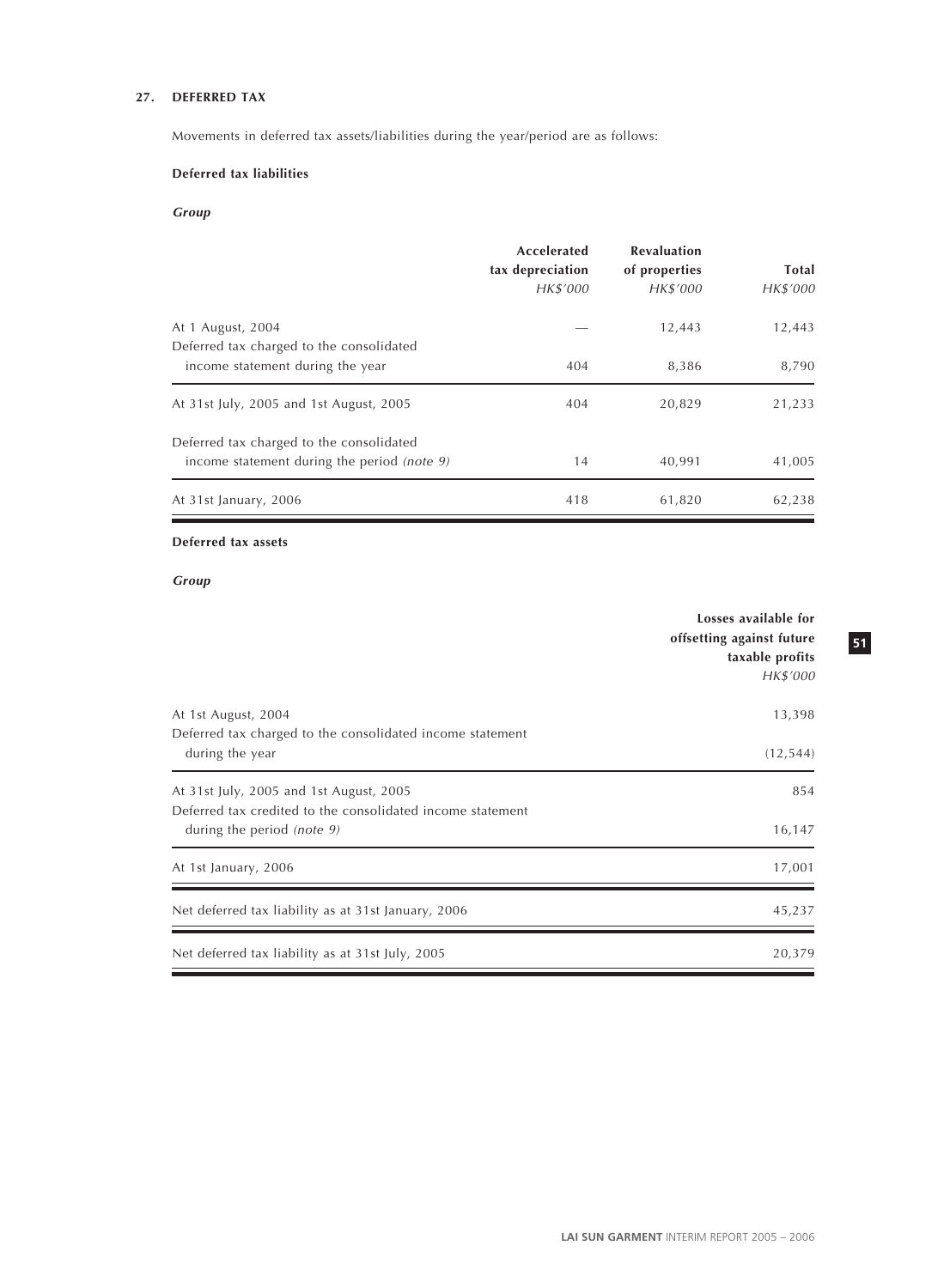# **27. DEFERRED TAX** (continued)

# **Deferred tax liabilities**

**Company**

|                                                                | <b>Revaluation of</b><br>properties |
|----------------------------------------------------------------|-------------------------------------|
|                                                                | HK\$'000                            |
| At 1st August, 2004                                            | 12,443                              |
| Deferred tax charged to the income statement during the year   | 2,559                               |
| At 31st July, 2005 and 1st August, 2005                        | 15,002                              |
| Deferred tax charged to the income statement during the period | 2,171                               |
| At 31st January, 2006                                          | 17,173                              |

The Group has tax losses arising in Hong Kong and Mainland China of HK\$85,425,000 (31st July, 2005: HK\$168,545,000) and HK\$7,256,000 (31st July, 2005: HK\$24,845,000), respectively, that are available for offsetting against future taxable profits of the companies in which the losses arose. Tax losses in Mainland China are available for a period of five years for offsetting against future taxable profits of the respective Group companies in which the losses arose.

Deferred tax assets have not been recognised, to the extent that, in the directors' opinion, it is uncertain whether future taxable profits would arise to offset against these losses.

At 31st January, 2006, there was no significant unrecognised deferred tax liability (31st July, 2005: Nil) for taxes that would be payable on the unremitted earnings of certain of the Group's subsidiaries as the Group has no liability to additional tax, should such amounts be remitted.

Deferred tax has been calculated at a rate of 17.5% (31st July, 2005: 17.5%) on cumulative temporary differences at the balance sheet date.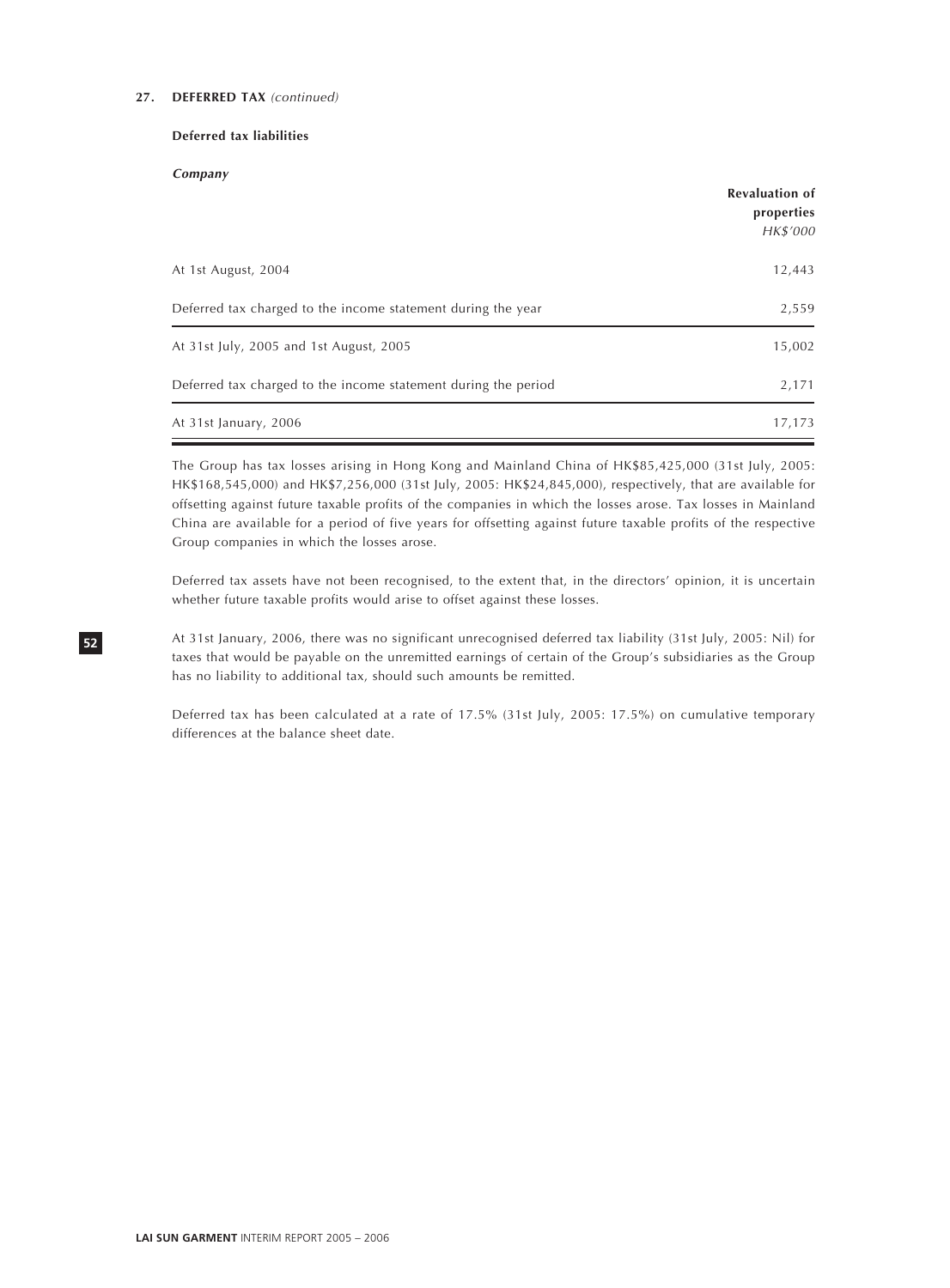# **28. SHARE CAPITAL**

|                                                                   | 31st January,   | 31st July,<br>2005 |  |
|-------------------------------------------------------------------|-----------------|--------------------|--|
|                                                                   | 2006            |                    |  |
|                                                                   | <b>HK\$'000</b> | HK\$'000           |  |
| Authorised:                                                       |                 |                    |  |
| 4,000,000,000 ordinary shares of HK\$0.01 each                    |                 |                    |  |
| (31st July, 2005: 4,000,000,000 ordinary shares of HK\$0.50 each) | 40,000          | 2,000,000          |  |
| <i>Issued and fully paid:</i>                                     |                 |                    |  |
| 1,617,423,423 ordinary shares of HK\$0.01 each                    |                 |                    |  |
|                                                                   |                 |                    |  |
| (31st July, 2005: 1,617,423,423 ordinary shares of HK\$0.50 each) | 16,174          | 808.712            |  |

Pursuant to an extraordinary general meeting held on 26th August, 2005, the nominal amount of each then existing authorised share of the Company was reduced from HK\$0.50 to HK\$0.01 by cancelling the paidup capital to the extent of HK\$0.49 in respect of each then existing authorised share. On the basis of the 1,617,423,423 shares in issue as of that date, the credit arising from such reduction, which amounted to approximately HK\$792,538,000, was credited to the share premium account of the Company.

# **29. RESERVES**

# **(a) Group**

The amounts of the Group's reserves and the movements therein for the current and prior periods are presented in the consolidated statement of changes in equity on pages 14 to 15 to the financial statements.

### **(b) Company**

|                                                                                                                                                                               | <b>Share</b><br>premium<br>account<br>HK\$'000 | Property<br>revaluation<br>reserve<br>HK\$'000 | Investment<br>revaluation<br>reserve<br>HK\$'000 | Investment<br>property<br>reserve<br>HK\$'000 | revaluation Accumulated<br>losses<br>HK\$'000 | <b>Total</b><br>HK\$'000                |
|-------------------------------------------------------------------------------------------------------------------------------------------------------------------------------|------------------------------------------------|------------------------------------------------|--------------------------------------------------|-----------------------------------------------|-----------------------------------------------|-----------------------------------------|
| At 31st July, 2004 and<br>1st August, 2004 (Audited)                                                                                                                          | 1,119,738                                      | 65,035                                         |                                                  | 15,197                                        | (1,094,707)                                   | 105,263                                 |
| Effects of adopting HKFRSs                                                                                                                                                    |                                                | (9, 541)                                       |                                                  | (15, 197)                                     | 12,295                                        | (12, 443)                               |
| At 31st July, 2004 and<br>1st August, 2004 (restated)<br>Net profit for the period<br>(restated)(note 10)                                                                     | 1,119,738                                      | 55,494                                         |                                                  |                                               | (1,082,412)<br>137,839                        | 92,820<br>137,839                       |
| At 31st January, 2005<br>(unaudited)                                                                                                                                          | 1,119,738                                      | 55,494                                         |                                                  |                                               | (944, 573)                                    | 230,659                                 |
| At 31st July, 2005 and<br>1st August, 2005<br>Changes in fair values of<br>available-for-sale investments<br>Net loss for the period (note 10)<br>Capital reduction (note 28) | 1,116,302<br>792,538                           | 55,494                                         | (11, 470)<br>75,990                              |                                               | (929, 900)<br>(9,085)                         | 230,426<br>75,990<br>(9,085)<br>792,538 |
| At 31st January, 2006                                                                                                                                                         | 1,908,840                                      | 55,494                                         | 64,520                                           |                                               | (938, 985)                                    | 1,089,869                               |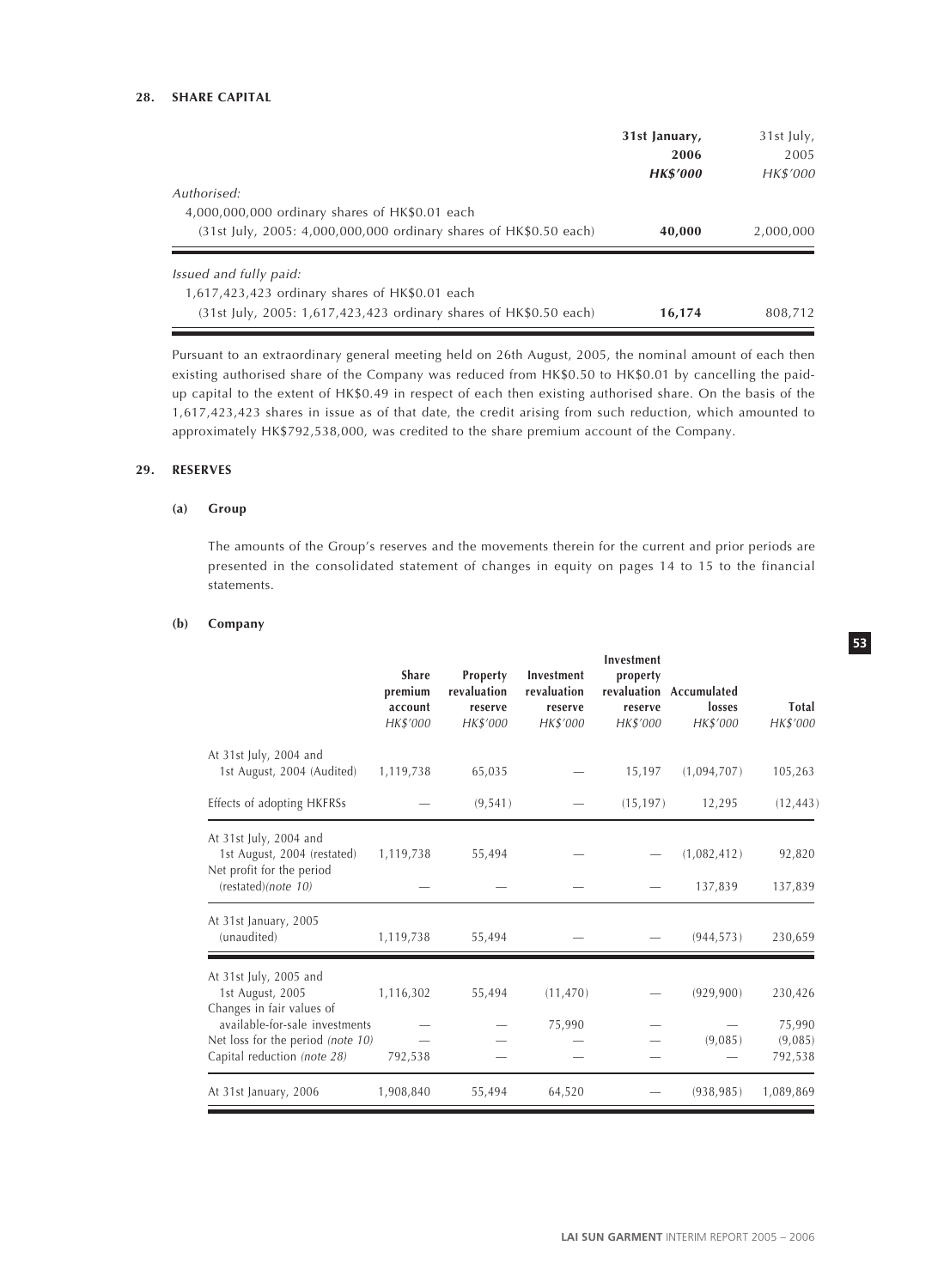#### **30. FINANCIAL RISK MANAGEMENT OBJECTIVES AND POLICIES**

The Group's principal financial instruments comprise bank and other borrowings, note payable, loan receivable, cash and bank balances, financial assets at fair value through profit or loss and short-term time deposits.

The main risks arising from the Group's financial instruments are interest rate risk, liquidity risk, foreign currency risk and credit risk. The directors of the Company meet periodically to analyse and formulate measures to manage the Group's exposure to these risks. Generally, the Group introduces conservative strategies on its risk management. As the Group's exposure to these risks is kept to a minimum, the Group has not used any derivatives and other instruments for hedging purposes. The Group does not hold or issue derivative financial instruments for trading purposes. The directors review and agree policies for managing each of these risks and they are summarised as follows:

### **(i) Fair value and cash flow interest rate risks**

Fair value interest rate risk is the risk that the value of a financial instrument will fluctuate because of changes in market interest rates. Cash flow interest rate risk is the risk that the future cash flows of a financial instrument will fluctuate because of changes in market interest rates. The Group is exposed to both cash flow interest rate risks. The Group's exposure to market risk for changes in interest rates relates primarily to the Group's long term debt obligations with floating interest rates.

Bank and other borrowings, note payable, loan receivable, cash and bank balances, and short term time deposits are stated at amortised cost and are not revalued on a periodic basis. Floating-rate interest income and expenses are charged to the income statement as incurred.

#### **(ii) Liquidity risk**

**54**

The Group's objective is to maintain a balance between the continuity of funding and the flexibility through the use of bank overdrafts and bank loans. In addition, banking facilities have been put in place for contingency purposes.

#### **(iii) Foreign currency risk**

Foreign currency risk is the risk that the value of a financial instrument will fluctuate because of changes in foreign exchange rates. As a result of certain investment operations in Mainland China, the Group's balance sheet can be affected by movements in the RMB/HK\$ exchange rate.

A portion of the Group's revenue is predominately in RMB. As RMB is pegged to a basket of foreign currencies, the Group does not expect any significant movements in exchange rates.

The Group has minimal transactional currency exposure, which arises from sales or purchases by an operating unit in currencies other than the unit's measurement currency.

#### **(iv) Credit risk**

The Group has no significant concentrations of credit risk. It has policies in place to ensure the wholesale sales of products are made to customers with an appropriate credit history. Sales to retails customers are made in cash or via credit cards. The loan receivable is secured by pledge of ordinary share of the borrower.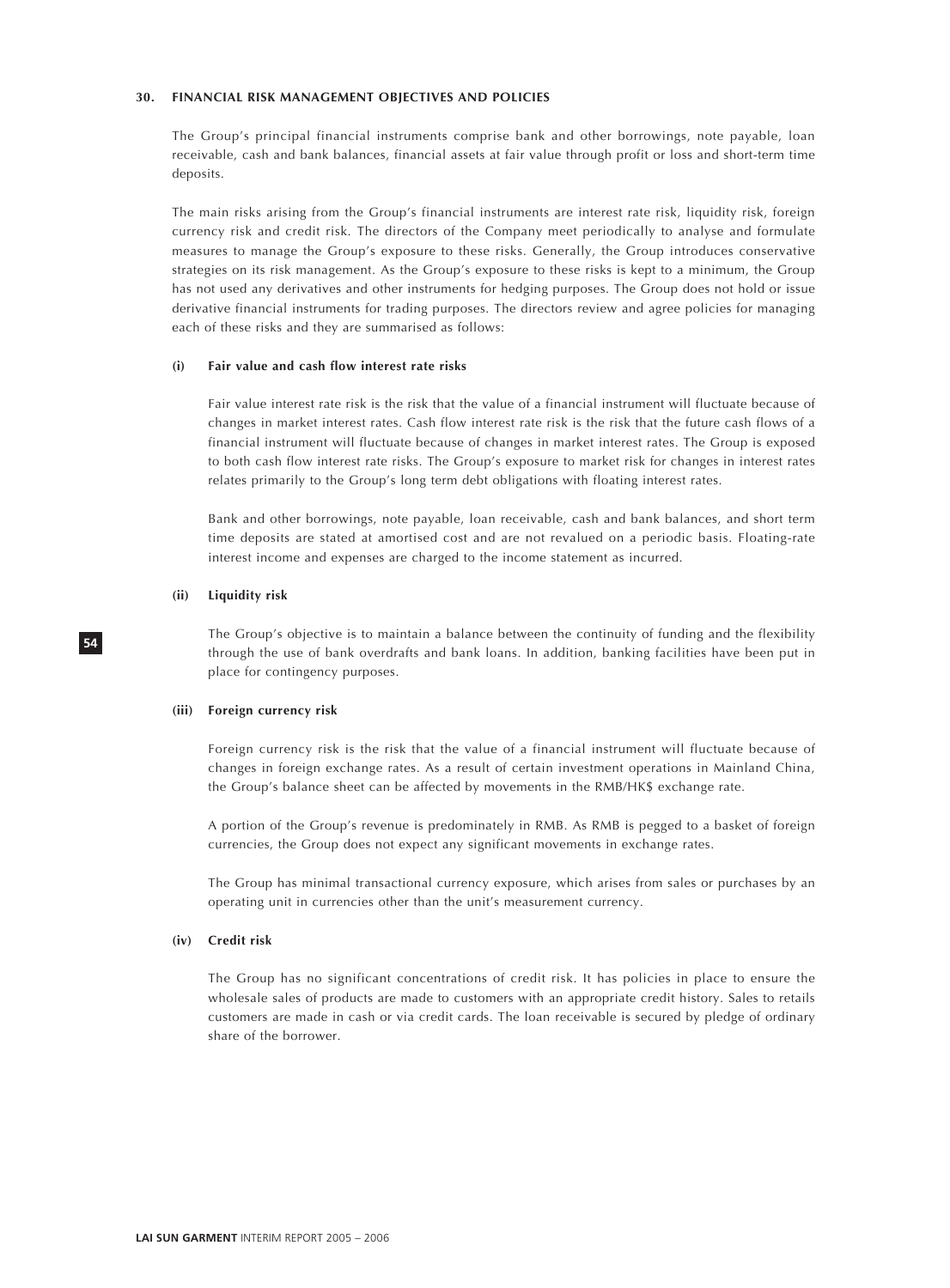# **31. CONTINGENT LIABILITIES**

At the balance sheet date, neither the Group nor the Company had any significant contingent liabilities (31st July, 2005: Nil).

### **32. OPERATING LEASE ARRANGEMENTS**

#### **(a) As lessor**

The Group and the Company lease their investment properties (note 13) under operating lease arrangements, with leases negotiated for terms ranging from one to six years. The terms of the leases generally also require the tenants to pay security deposits and provide for periodic rental adjustments according to the then prevailing market conditions.

At the balance sheet date, the Group and the Company had total future minimum lease receivables under non-cancellable operating leases with the tenants falling due as follows:

|                                         | Group           |          | Company                  |            |
|-----------------------------------------|-----------------|----------|--------------------------|------------|
|                                         | 31st January,   |          | 31st July, 31st January, | 31st July, |
|                                         | 2006            | 2005     | 2006                     | 2005       |
|                                         | <b>HK\$'000</b> | HK\$'000 | <b>HK\$'000</b>          | HK\$'000   |
| Within one year                         | 11,916          | 11,694   | 7,744                    | 6,385      |
| In the second to fifth years, inclusive | 11,576          | 12,472   | 2,913                    | 3,447      |
| After five years                        |                 | 644      |                          |            |
|                                         | 23,492          | 24,810   | 10,657                   | 9,832      |

#### **(b) As lessee**

The Group leases its office premises, certain warehouses and retail outlets under operating lease arrangements. Leases for properties are negotiated for terms ranging from one to five years.

At the balance sheet date, the Group and the Company had total future minimum lease payments under non-cancellable operating leases falling due as follows:

|                                         | Group           |          | Company                  |            |
|-----------------------------------------|-----------------|----------|--------------------------|------------|
|                                         | 31st January,   |          | 31st July, 31st January, | 31st July, |
|                                         | 2006            | 2005     | 2006                     | 2005       |
|                                         | <b>HK\$'000</b> | HK\$'000 | <b>HK\$'000</b>          | HK\$'000   |
| Within one year                         | 69,063          | 72,985   |                          | 50         |
| In the second to fifth years, inclusive | 41,458          | 65,670   |                          |            |
|                                         | 110,521         | 138,655  |                          | 50         |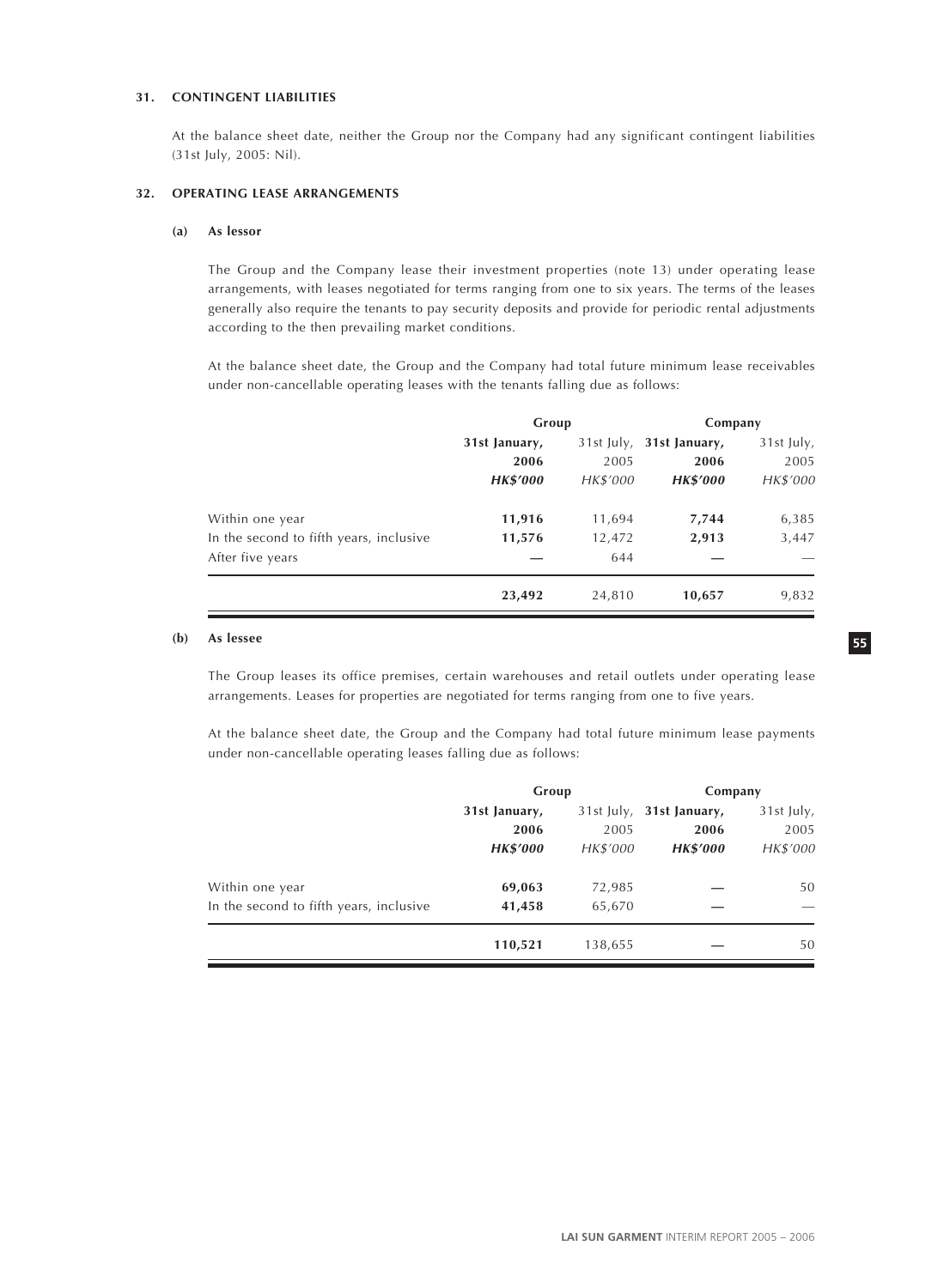#### **33. COMMITMENTS**

In addition to the operating lease commitments detailed in note 32(b) above, the Group and the Company had the following commitments at the balance sheet date:

|                                                                                                         | Group           |              | Company         |            |
|---------------------------------------------------------------------------------------------------------|-----------------|--------------|-----------------|------------|
|                                                                                                         | 31st January,   | $31st$ July, | 31st January,   | 31st July, |
|                                                                                                         | 2006            | 2005         | 2006            | 2005       |
|                                                                                                         | <b>HK\$'000</b> | HK\$'000     | <b>HK\$'000</b> | HK\$'000   |
| Capital commitments in respect of<br>development costs attributable to<br>properties under development: |                 |              |                 |            |
| Contracted, but not provided for                                                                        | 254,510         | 161,735      | 586             | 73         |
| Authorised, but not contracted for                                                                      |                 | 94,470       |                 |            |
|                                                                                                         | 254,510         | 256,205      | 586             | 73         |

### **34. PLEDGE OF ASSETS**

Details of the Group's bank loans and overdrafts, which are secured by assets of the Group, are included in notes 13, 15 and 17 to the financial statements.

# **35. POST BALANCE SHEET EVENTS**

Subsequent to the balance sheet date, the Group has the following post balance sheet events.

- (a) On 28th February, 2006, the Company and Joy Mind Limited ("Joy Mind"), a wholly-owned subsidiary of the Company, entered into a conditional share purchase agreement with Rich Promise Limited (the "Purchaser"), a company wholly-owned by Mr. Lam Kin Ming, and Mr. Lam Kin Ming, acting as the guarantor of the Purchaser. Pursuant to the conditional share purchase agreement, the Company and Joy Mind agree to sell and the Purchaser agrees to purchase 314,800,000 ordinary shares of CGL, representing approximately 51.01% of the issued share capital of CGL, for a cash consideration of HK\$192,028,000 (the "CGL Disposal"). Since Mr. Lam Kin Ming is a director of both the Company and the Purchaser, and the Purchaser is a wholly-owned company of Mr. Lam Kin Ming, the CGL Disposal constitutes a connected transaction of the Company under the Rules Governing the Listing of Securities on The Stock Exchange of Hong Kong Limited (the "Listing Rules"). The completion of the CGL Disposal is subject to, inter alia, the approval of the independent shareholders of the Company at an extraordinary general meeting.
- (b) On 28th February, 2006, the Company, Unipress Investments Limited ("Unipress"), a wholly-owned subsidiary of the Company, and CGL entered into a conditional development agreement (the "Development Agreement") in connection with the redevelopment of a property at 79 Hoi Yuen Road, Kwun Tong, Kowloon, Hong Kong (the "Property"), which is currently owned by CGL and used for industrial purposes. The redeveloped building (the "New Building") on the Property is currently envisaged to be a commercial/office building.

Under the Development Agreement:

(i) CGL shall be responsible for payment to the relevant government authority of the land premium of HK\$274,070,000 in respect of a lease modification that was granted by the relevant government authority and accepted by CGL on 14th January, 2006. 10% of the land premium has been paid by CGL upon acceptance of the lease modification, and subsequent to the balance sheet date, on 28th March, 2006, CGL paid the remaining 90% of the land premium;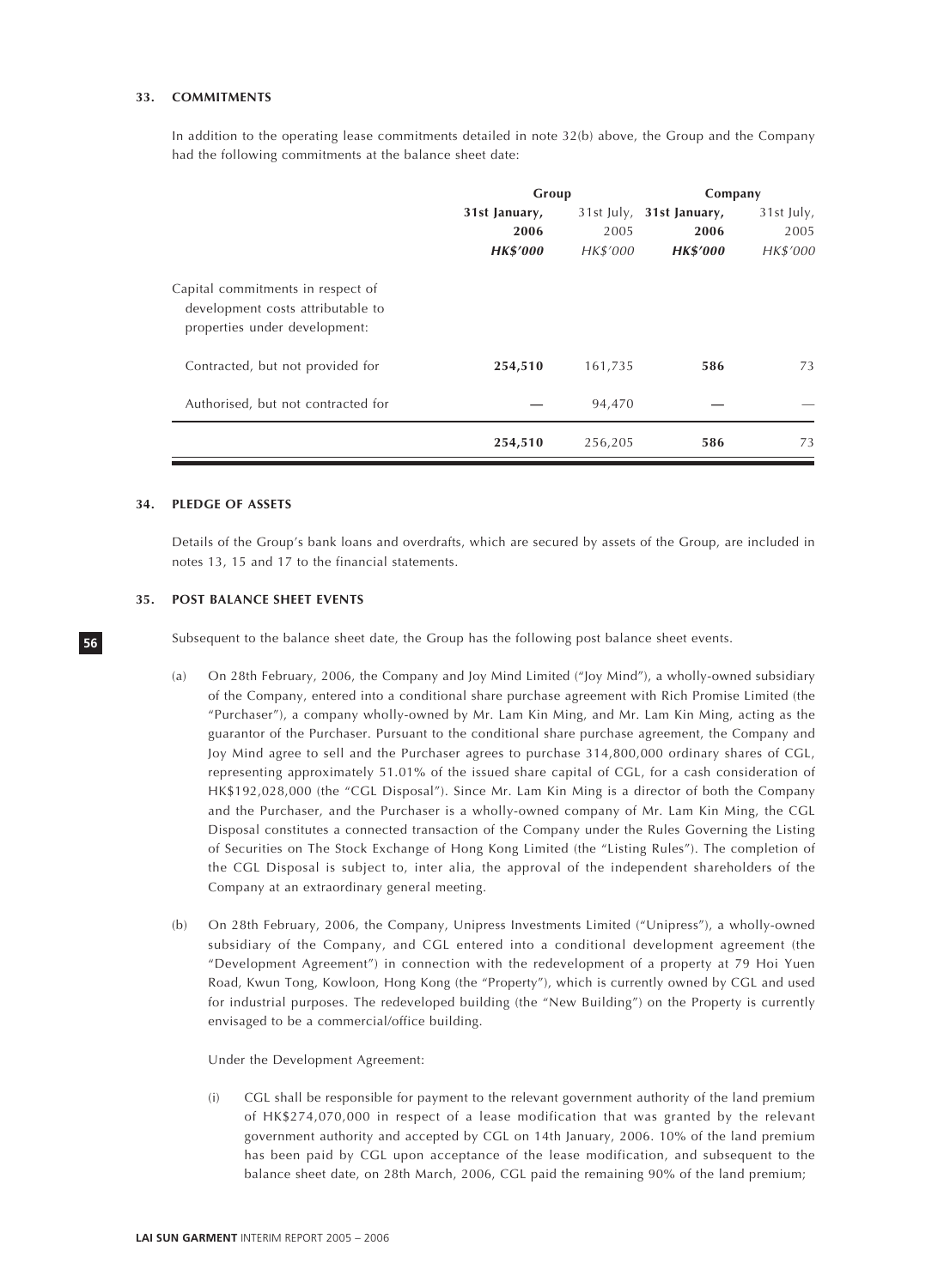#### **35. POST BALANCE SHEET EVENTS** (continued)

- (b) (continued)
	- (ii) Subject to the Development Agreement becoming unconditional, Unipress shall pay CGL a sum of HK\$137,035,000, representing 50% of the Land Premiums;
	- (iii) CGL grants to Unipress the exclusive right to develop the Property;
	- (iv) Unipress shall be responsible for demolishing the existing building and constructing the New Building in accordance with the development plan of the Property as agreed by Unipress and CGL and shall bear all development and construction costs (currently estimated at approximately HK\$361 million according to a professional surveyor report) and project management fee in connection with the construction and completion of the New Building;
	- (v) If construction finance is required by Unipress for financing the development and construction cost, CGL has agreed to provide or procure such security over or in relation to the Property as may reasonably be required by the relevant lending institution(s) and the Company is expected to provide a corporate guarantee as security for such finance; and
	- (vi) In consideration of CGL contributing the Property as security for the construction finance, Unipress shall make a quarterly payment of HK\$2,130,000 to CGL during the period from delivery of vacant procession of the Property to completion of construction of the New Building.

On completion of the construction of the New Building, the ownership of New Building shall be allocated and distributed between Unipress and CGL in proportion of 1 to 1.4 in terms of the gross floor area. Assuming a total gross floor area of 240,000 square feet of the New Building as currently anticipated, Unipress shall be entitled to the ownership of such portion of the New Building with 100,000 square feet gross floor area, comprised mainly retail and restaurant space, and CGL shall be entitled to the remaining portion of the New Building with 140,000 square feet gross floor area, comprised mainly office space. In addition, CGL shall assign the ownership of all car parking spaces to an investment holding company which will be owned in equal shares by the Company and CGL.

The Development Agreement is conditional to, inter alia, the completion of the CGL Disposal as mentioned in note (a) above. Following the completion of CGL Disposal, CGL will be owned by the Purchaser as to approximately 51.01% and therefore will be an associate of the Purchaser which is owned by Mr. Lam Kin Ming under the Listing Rules. By virtue of Mr. Lam Kin Ming currently being a director of the Company, CGL will be a connected person of the Company following the completion of the CGL Disposal. The Development Agreement constitutes a connected transaction of the Company. Since the Company is also currently holding 54.93% equity interests in CGL and is a substantial shareholder and a connected person of CGL, the Development Agreement also constitutes a connected transaction of CGL. Therefore, the Development Agreement is subject to the approval of the respective independent shareholders of the Company and CGL at their respective extraordinary general meetings.

(c) On 28th February. 2006, the Company, Rightop Asia Limited ("Rightop"), a wholly-owned subsidiary of the Company, Lai Fung and Goldthrope Limited ("Goldthrope"), a wholly-owned subsidiary of Lai Fung, entered into an agreement. Pursuant to the agreement, Rightop agrees to sell, and Goldthrope agrees to purchase, the entire issued share capital of Assetop Asia Limited ("Assetop") and the shareholder's loan provided by Rightop to Assetop for consideration of HK\$393,000,000 (the "Assetop Disposal"). The principal asset to be acquired by Goldthrope is a property under development in Shanghai, PRC. The consideration to be satisfied by Goldthrope is (i) the allotment and issue of 565,000,000 new ordinary shares of Lai Fung to the Company at a price of HK\$0.40 per share and (ii) the issue of a promissory note to Rightop of HK\$167,000,000. The promissory note is unsecured, interest-bearing at the prevailing Hong Kong dollar prime rate quoted by The Hong Kong and Shanghai Banking Corporation Limited with a maturity date of four years from the date of issue.